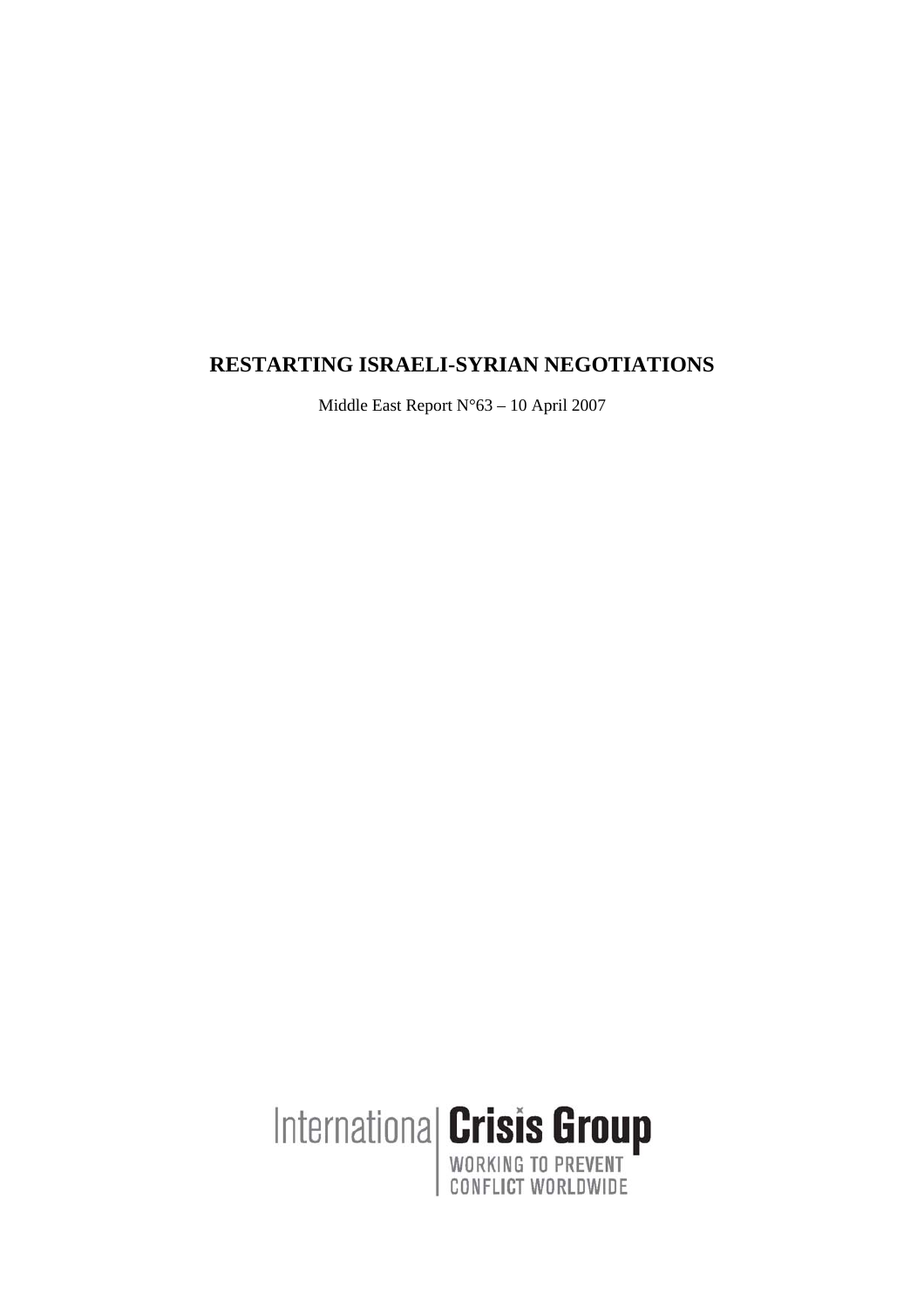# **TABLE OF CONTENTS**

| $\mathsf{A}$ .  |                                                                         |                                                                                     |  |
|-----------------|-------------------------------------------------------------------------|-------------------------------------------------------------------------------------|--|
|                 | 1.                                                                      |                                                                                     |  |
|                 | 2.                                                                      |                                                                                     |  |
| <b>B.</b>       |                                                                         |                                                                                     |  |
|                 | 1.                                                                      |                                                                                     |  |
|                 | 2.                                                                      |                                                                                     |  |
|                 | 3.                                                                      |                                                                                     |  |
|                 | 4.                                                                      |                                                                                     |  |
| $C_{\cdot}$     |                                                                         |                                                                                     |  |
| III.            |                                                                         |                                                                                     |  |
| $\mathbf{A}$ .  |                                                                         |                                                                                     |  |
| <b>B.</b>       |                                                                         |                                                                                     |  |
|                 | 1.                                                                      |                                                                                     |  |
|                 | $\overline{2}$ .                                                        |                                                                                     |  |
|                 | 3.                                                                      |                                                                                     |  |
| IV.             |                                                                         |                                                                                     |  |
| $\mathsf{A}$ .  |                                                                         |                                                                                     |  |
| $\bf{B}$        |                                                                         |                                                                                     |  |
|                 |                                                                         |                                                                                     |  |
|                 |                                                                         |                                                                                     |  |
| $\mathbf{A}$ .  |                                                                         |                                                                                     |  |
| <b>B.</b>       |                                                                         |                                                                                     |  |
| $\mathcal{C}$ . |                                                                         |                                                                                     |  |
| D.              |                                                                         |                                                                                     |  |
| $E_{\cdot}$     | INTERNATIONAL CRISIS GROUP REPORTS AND BRIEFINGS ON THE MIDDLE EAST AND |                                                                                     |  |
|                 |                                                                         |                                                                                     |  |
| F.              |                                                                         |                                                                                     |  |
|                 |                                                                         | <b>APPENDICES</b><br>AN ISRAEL-SYRIA TREATY OF PEACE: EXPLANATION AND COMMENTARY 24 |  |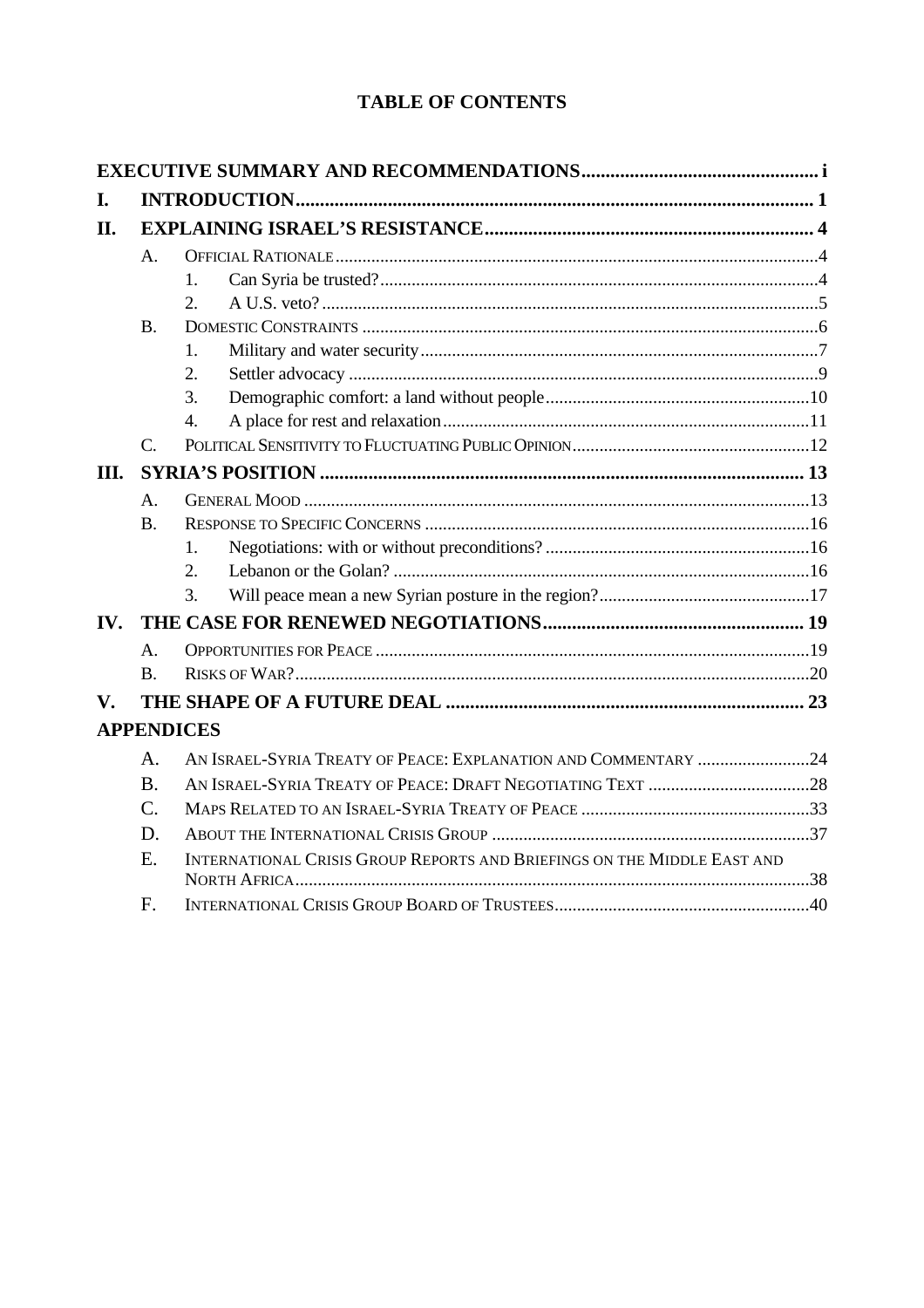Internationa **Crisis Group** 

**Middle East Report N°63 10 April 2007**

# **RESTARTING ISRAELI-SYRIAN NEGOTIATIONS**

# **EXECUTIVE SUMMARY AND RECOMMENDATIONS**

Abruptly interrupted in 2000, Israeli-Syrian negotiations seem only a distant possibility but a renewal is urgent and would have a real chance of success. The obstacles appear daunting, including a weak Israeli government and a U.S. administration intent on isolating Syria. However, Syria's President Bashar repeatedly has stated his desire to resume talks, and in recent conversations with Crisis Group in Damascus, senior officials have clarified these could take place without any precondition – thereby removing what had been a principal hindrance. Peace negotiations between Israel and Syria would profoundly alter the regional atmosphere; a peace deal between them would fundamentally transform it. This opportunity may not last long and should not be wasted.

The conflict between Israel and Syria is no longer the costliest – the border has been Israel's quietest since 1974 – but it is harmful all the same. It has taken the shape of bloody proxy wars, involving Lebanese territory and both Lebanese and Palestinian groups, and the opportunity costs have also been substantial. It has prevented broader normalisation of Israel's relations with the Arab world and helped maintain regional tension which could degenerate – directly or, once again, through Lebanon – into another armed conflict.

In Israel, a government discredited by its performance in the Lebanon war and tarred by myriad scandals will think long and hard before taking on the powerful settler lobby backed by a public that has grown accustomed to controlling the Golan Heights, sees little incentive to part with it and whose suspicion of the Syrian regime – which has provided rockets to Hizbollah – has grown with the Lebanon war. Contrary to the conventional wisdom of the 1990s, withdrawal from the relatively quiet Golan today likely would trigger stronger public opposition than would withdrawal from a violent and burdensome West Bank.

U.S. hostility to any dialogue with Damascus – with the recent, limited exception of the regional conference on Iraq – is a further significant obstacle. Although Washington denies it, there is every indication it has signalled to Jerusalem its opposition to resumed negotiations with Damascus which, in its view, Syria would use to break out of isolation, cover up greater intrusion in Lebanese affairs and shift focus away from the investigation into former Lebanese Prime Minister Rafiq Hariri's assassination. As U.S. officials see it, Damascus might like to recover the Golan but desperately wants to recover Lebanon; since that is not something Washington is prepared to concede, there is little to be gained by discussions. Given their highly strained relations with Syria, even leading Arab countries such as Saudi Arabia and Jordan are said to have privately counselled the U.S. against any move that would relieve pressure on Damascus.

As a result of these domestic and foreign factors, and due to scepticism regarding Syria's intentions, Israel has conditioned any dialogue on broad, prior change in Syria's policies: cutting ties to Hamas, halting any assistance to Hizbollah and fundamentally altering its relationship with Iran.

This is a mistake which is fast on its way to becoming a missed opportunity. In March 2007, Crisis Group engaged in a series of high-level discussions in Israel and Syria in order to assess the two parties' positions and the prospects for renewed talks. While official resistance to negotiations was clear in Israel, it waned rapidly among both senior military and intelligence figures and members of the political establishment who recognised the value of testing Syria's overtures and the risks entailed in ignoring them. In Syria, appetite for peace talks may have diminished – a function of repeated Israeli rebuffs and of unwillingness to appear to be begging – but persists nonetheless. Most importantly, officials in Damascus provided their clearest indication to date both that they would resume negotiations without any precondition and that the country's regional posture and relationships with Hamas, Hizbollah and Iran inevitably would change following a peace deal. In other words, what Israel demands could potentially be achieved, but only as part of a final deal, not as preconditions for it.

Even assuming Syria is more interested in the process than the outcome – itself a debatable proposition – the mere fact of Syrians negotiating with Israelis would produce ripple effects in a region where popular opinion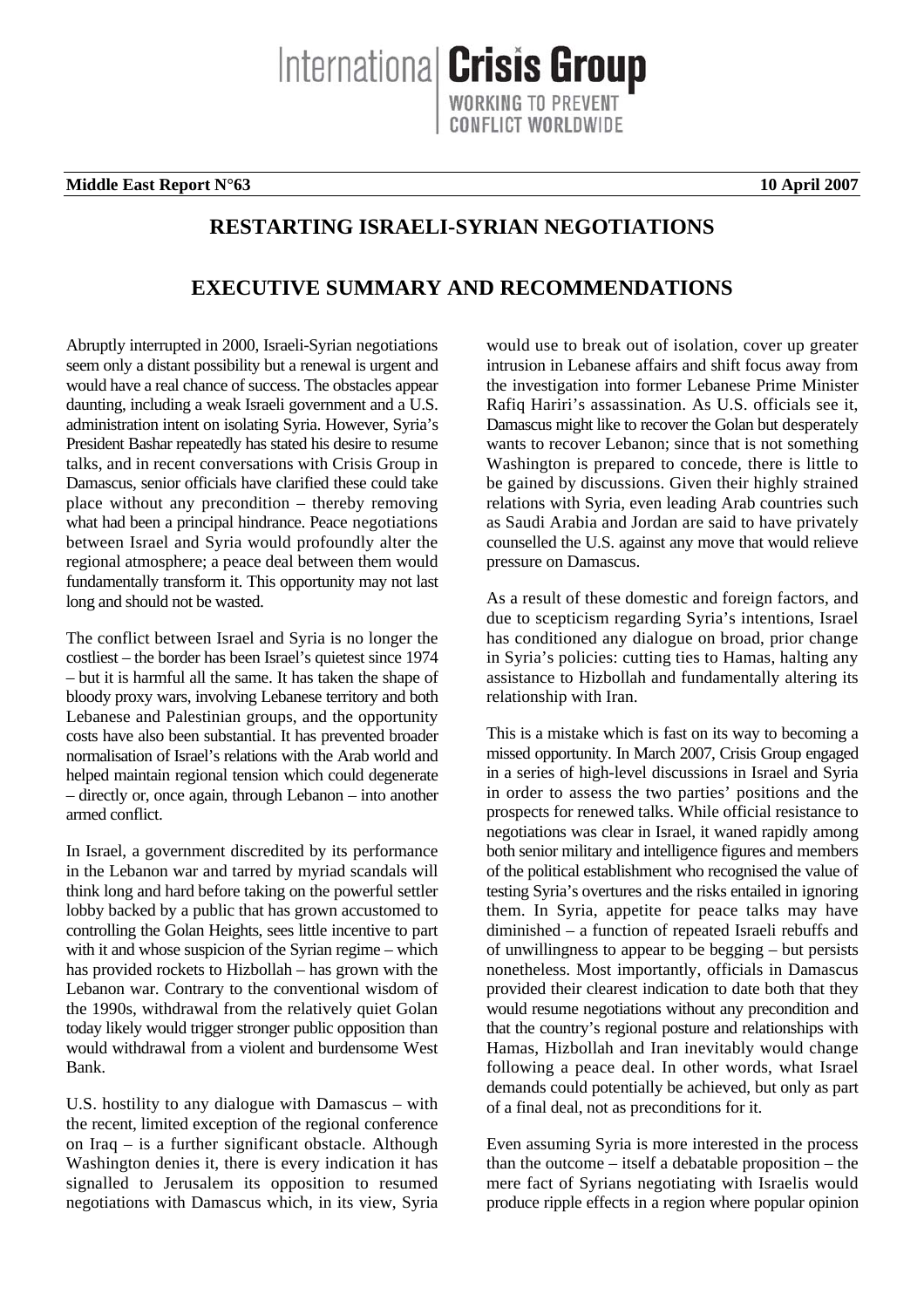is moving away from acceptance of Israel's right to exist. The onset of a peace process also would affect the behaviour of militant movements close to Syria; Hamas and Hizbollah are not mere tools of Syrian policy but they are adept at reading the regional map and would likely adapt their policies in response to signs of a changing Syrian-Israeli relationship. The same holds for Iran: Syria would be unlikely to break ties with its closest ally for two decades but Tehran would have to adjust its behaviour as it faced the prospect of a peace agreement.

Resuming talks with Syria is all the more imperative given ongoing efforts to revive the Arab (Beirut) peace initiative in the wake of the 28 March 2007 Arab League summit. While both the U.S. and Israel may prefer to give precedence to the Palestinian over the Syrian track, lack of movement on the latter inevitably will hamper the former. Damascus possesses multiple ways of undermining Israeli-Palestinian talks, whether by encouraging Hamas or Islamic Jihad to resort to violence; vocally criticising Palestinian concessions; or, in the event of a peace deal, obstructing the holding of a referendum among Palestinian refugees in Syria. Likewise, unless it makes a deal with Syria, Israel cannot achieve normalisation with the Arab world – a core objective without which its leaders will find it far more difficult to convince their public to endorse historic concessions to the Palestinians.

The outlines of a solution by now are well known. They were put forward in a 2002 Crisis Group report and recently restated in the context of an unofficial peace initiative involving two private Israeli and Syrian citizens. Under such conditions, there is little justification for Israel to put off peace talks – and even less justification for the U.S. to oppose them.

# **RECOMMENDATIONS**

### **To the Government of Israel:**

- 1. Respond positively to Syria's unconditional offer to resume peace negotiations.
- 2. Halt efforts to augment settler presence in the Golan.
- 3. Facilitate family reunions for Syrian nationals living in the Golan and lift restrictions on visits to Syria by Israeli nationals.

### **To the Government of Syria:**

4. Support Arab League efforts to explain and market its peace initiative to Western and Israeli audiences.

- 5. Engage in public diplomacy by:
	- (a) restating clearly that Syria is ready to negotiate without any precondition;
	- (b) giving select Syrian officials a clear mandate to disseminate both Syria's version of past negotiations and its current position;
	- (c) committing to provide information on Israeli soldiers missing in action and return the remains of executed Israeli spy Eli Cohen in the early stages of resumed negotiations; and
	- (d) facilitating access to Syria for Israeli nationals with relatives or ancestral roots in Syria, including Israelis of Palestinian and Syrian origin.

# **To the Members of the Quartet (UN, U.S., EU and Russia):**

6. Press for renewed Israeli-Syrian negotiations, beginning by holding parallel discussions with both sides.

# **Jerusalem/Damascus/Washington/Brussels, 10 April 2007**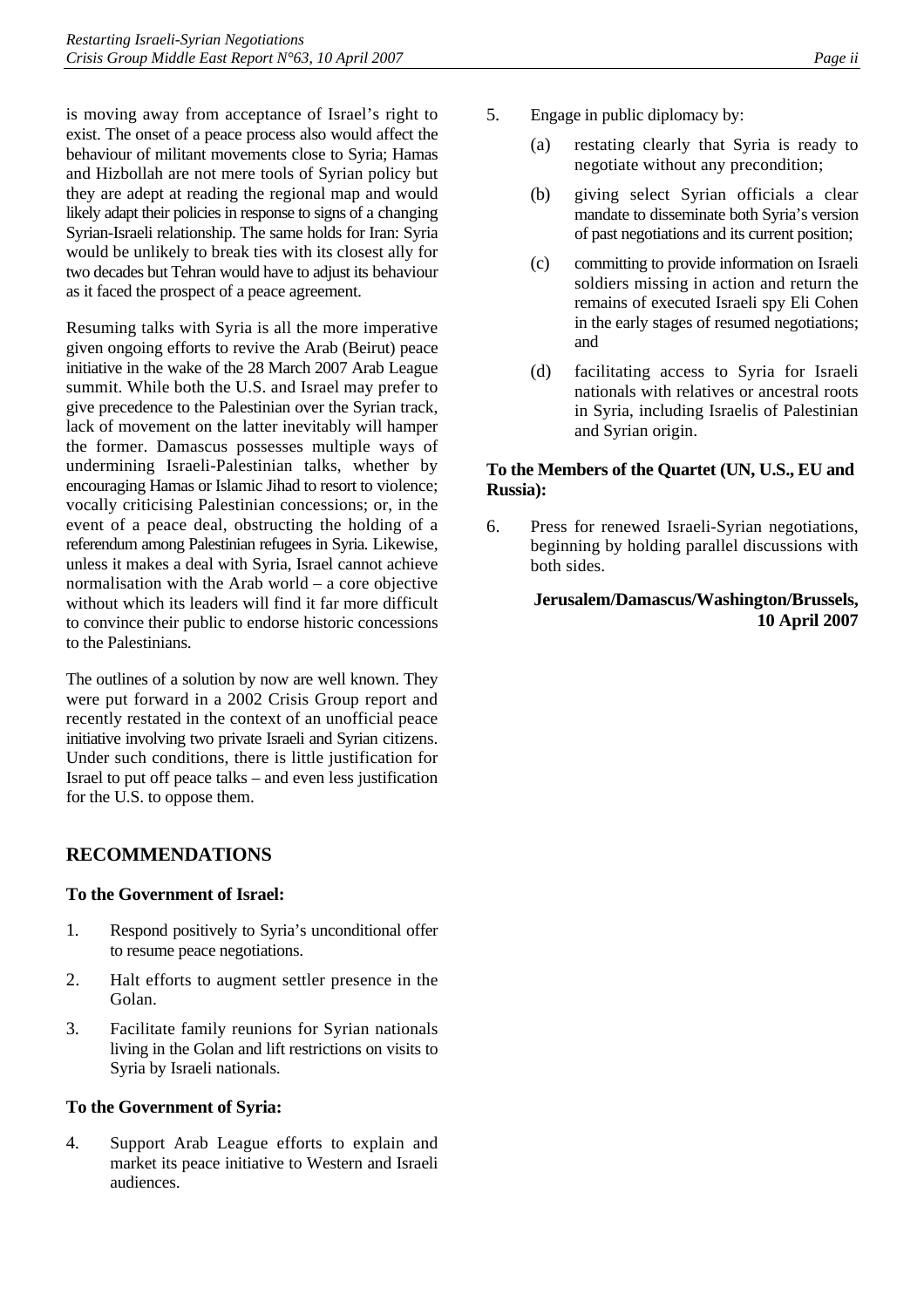Internationa **Crisis Group** 

**Middle East Report N°63** 10 April 2007

# **RESTARTING ISRAELI-SYRIAN NEGOTIATIONS**

# <span id="page-4-0"></span>**I. INTRODUCTION**

For 40 years, Israel's frontier with Syria has protruded some 25km east, over a rocky 70km-long plateau that was occupied in 1967. To the east, it looks down on the Syrian capital, some 40km away. To the west are Israel's Galilee towns and main water reservoir. Within this territory of approximately 1,000 sq. km lie some 32 Jewish settlements housing 20,000 people and a similar number of Syrian nationals concentrated in five northern villages.

As justification for its continued occupation, Israel principally cites security needs. The slopes, crowned by the Hermon/Jebel al-Sheikh massif, are seen as a buffer against invasion from the east; in the past, areas of Israel adjoining the Tiberias basin had been vulnerable to Syrian shelling from atop the Golan scarp. Water is another vital concern to Israelis, who fear that withdrawal from the Golan would give Syria the ability to extract, deplete or contaminate the vital watershed of the Jordan Valley.

The conflict between the two countries has been particularly bloody and bitter, marked by military confrontation in 1948-1949, 1967 and 1973 and, since then, by repeated wars fought on neighbouring Lebanese soil either directly or by proxy. The 1974 disengagement agreement established a de facto barrier consisting of an Area of Separation ranging in width between 10km and a few hundred metres, manned by about 1,000 lightly-armed peacekeepers, the UN Disengagement Observer Force (UNDOF). The frontline has acquired humdrum trappings some 30 years on. It is marked by a dirt track and a rusting metal fence which vanish altogether in the Golan's northern reaches on the upper slopes of Mt Hermon. So reduced are tensions at the border that the forces deployed within the 25km Area of Limitation that extends either side of the Area of Separation rarely approach the stipulated maximum for each army of 6,000 soldiers.<sup>1</sup>

According to a UN officer, "even during the recent crisis in Lebanon, the situation in the Golan was calm".<sup>2</sup> "Syria's border has been Israel's quietest since 1974", says an Israeli general. "UNDOF fulfils 100 per cent of its mission because both parties have an interest in ensuring it does so".<sup>3</sup>

While maintaining calm on its own border, Syria has supported armed groups in neighbouring states, most notably Hizbollah in Lebanon and a range of militant organisations in Palestine. Unlike the Israeli-Palestinian relationship, Syrians and Israelis have had little human interaction; with only rare exceptions, Syrian officials balk at meeting their Israeli counterparts.

During the 1990s, the two states sought to resolve their border dispute through negotiations, a by-product of the 1991 Madrid conference. Under the sponsorship of U.S. President Bill Clinton, President Hafez al-Assad and Prime Minister Yitzhak Rabin (and, after his assassination, Prime Minister Shimon Peres) conducted four-and-a-half years of talks, which ended in March 1996. They led to a significant breakthrough  $-$  a "deposit" made by Rabin to the U.S., committing to full withdrawal if all Israeli needs were met – but not to an agreement. Under Benjamin Netanyahu's premiership, discussions were held through a secret channel involving an American businessman and influential Jewish community leader, Ron Lauder. These stumbled chiefly on the issue of the scope of territorial withdrawal.

In the last months of Hafez al-Assad's life, an energetic attempt was initiated by Prime Minister Ehud Barak and Clinton. The parties made rapid progress, Syria showing unusual flexibility and eagerness to conclude a deal; according to most U.S. negotiators. Barak, however, had become far more cautious, fearing a negative domestic reaction.<sup>[4](#page-4-4)</sup> The negotiations collapsed in March 2000 at a Geneva summit between Clinton and Assad, when Barak's offer, conveyed by the U.S. president, was rejected by his Syrian counterpart. At that point, differences had

<span id="page-4-1"></span><sup>&</sup>lt;sup>1</sup> During the 2006 Lebanon war, Syria reinforced its positions 5km from the Area of Separation with 2,000 additional troops on battle-ready alert but nether side exceeded the 6,000 limit set by the 1974 Disengagement Agreement. Crisis Group interviews, Israeli military reserve expert and UN officials, Golan, October 2006.

<span id="page-4-2"></span><sup>&</sup>lt;sup>2</sup> Crisis Group interview, UNDOF official, Tiberias, October 2006.

<span id="page-4-3"></span><sup>&</sup>lt;sup>3</sup> Crisis Group interview, Jerusalem, September 2006.

<span id="page-4-4"></span><sup>4</sup> See Crisis Group Middle East Report N°4, *Middle East Endgame III: Israel, Syria and Lebanon – How Comprehensive Peace Settlements Would Look*, 16 July 2002, p. 4.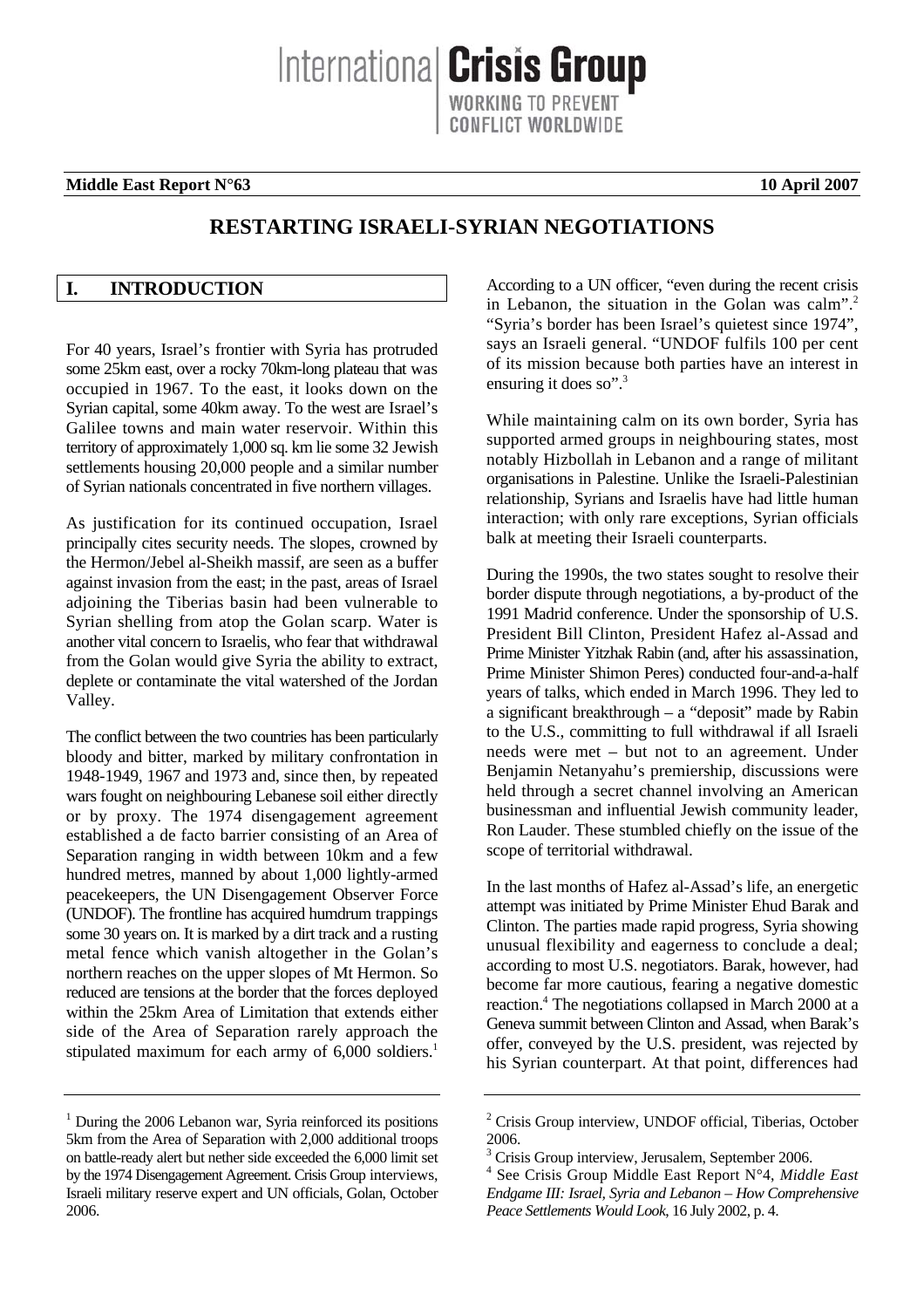narrowed to within a few hundred metres inland from the Kinneret/Sea of Galilee.<sup>[5](#page-5-0)</sup>

The Geneva summit and subsequent death of Hafez al-Assad closed the chapter on these stop-start negotiations. New leadership in Syria (President Bashar al-Assad), Israel (Prime Minister Ariel Sharon) and the U.S. (President George W. Bush) further hindered any dialogue. The 11 September 2001 attacks precipitated a paradigm shift in Washington, which made changes in Syrian policy toward Hizbollah and other armed groups a condition for engagement, rather than accepting that such changes would result from engagement.<sup>[6](#page-5-1)</sup>

The U.S. invasion of Iraq, presented by some in Washington – and perceived by many in the region – as the first in a series of regime-changes planned for the Middle East, added to strains in U.S.-Syrian relations. In October 2003, Washington backed an Israeli raid on a Palestinian refugee camp in Syria in reprisal for an Islamic Jihad attack against Israel, while in Baghdad U.S. officials threatened military action if Syria continued to provide Iraqi insurgents a haven and cross-border access. In February 2005, Syria ended its military presence in Lebanon following the outcry at the killing of former Prime Minister Rafiq Hariri, for which many held it responsible. Increasingly pressured, the regime communicated directly<sup>[7](#page-5-2)</sup> and through intermediaries its desire to resume peace negotiations with Israel. Sharon, opposed to a Golan withdrawal, suspicious of Syria and reluctant to ease growing pressure on it, rejected such overtures; instead, reportedly prodded by Foreign Minister Silvan Shalom, President Katsav and parts of the defence establishment, he is said to have acquiesced in Track II informal talks.<sup>8</sup> [T](#page-5-3)hese ended as Israel – sensing Syria's

<span id="page-5-3"></span><sup>8</sup> Attempts by Turkish Prime Minister Recep Tayyip Erdogan to revive official talks in early 2004 following a visit by President Bashar to Ankara in January of that year were rebuffed by Prime Minister Sharon. Sharon also overruled Israeli President Moshe Katsav, who publicly and privately called for talks with his Syrian counterpart, and in April 2005 shook hands with Bashar at Pope John Paul II's funeral. See *The Washington Post*, 7 April 2005. However, a series of Track II unofficial talks had begun in mid-2004, reportedly with Sharon's knowledge, and continued into early 2006. Crisis Group interviews, Israeli Track increased isolation – allegedly rejected requests to raise the level of representation.

Western interest in engaging Syria revived in the wake of the July 2006 Lebanon war. On a range of regional issues – Iraq's future; Iran's regional influence; the role of Hamas in Palestine and of Hizbollah in Lebanon – European leaders in particular increasingly see Damascus as a swing-player, able to nurture greater stability or stoke increased turmoil. While the U.S. has remained broadly opposed to renewed dialogue with Syria – only recently agreeing to its attendance (and Iran's) at a regional conference on Iraq – and has by all accounts counselled Israel not to resume peace negotiations, $9$  and while several Arab leaders have voiced the same views, influential individuals outside the administration have argued for a different course.<sup>10</sup> This was most evident in the Baker-Hamilton report, in which a distinguished bipartisan group called for U.S. engagement with Syria and a resumption of Israeli-Syrian talks, $11$  and in Speaker Nancy Pelosi's highly visible trip to Damascus in April 2007. In Israel itself, ministers, members of the defence establishment and large segments of the press echo this view.

II participants, October 2006. These talks were leaked to *Haaretz*, which revealed that more than half a dozen meetings took place. Mediated by Swiss officials, these involved Ibrahim Suleiman, a Syrian-American businessman who comes from the same village as Assad, and Alon Liel, a former director general at the Israeli foreign ministry. *Haaretz*, 16 January 2006. The Israeli and Syrian government have denied these discussions had any importance or that they had any involvement in them. See also Akiva Eldar, "The Syrian secret Sharon did not reveal to Olmert", *Haaretz*, 20 March 2007. 9

<span id="page-5-0"></span><sup>&</sup>lt;sup>5</sup> For a history of Israeli-Syrian negotiations, see ibid, pp. 2-5.

<span id="page-5-1"></span><sup>&</sup>lt;sup>6</sup> This change in U.S. policy eventually led to the imposition of unilateral sanctions against Syria. For a discussion, see Crisis Group Middle East Report N°23, *Syria Under Bashar (I): Foreign Policy Changes, 11 February 2004.* 

<span id="page-5-2"></span>In a 1 December 2003 interview with *The New York Times*, Bashar called for resumption of peace negotiations with Israel. In a subsequent meeting with a U.S. Congressional delegation, he went further, stating that while it would be a waste of time to start from scratch and ignore all that had been achieved in the past, "if that's what the Israelis want, all right", *Haaretz*, 13 January 2004.

<span id="page-5-4"></span><sup>&</sup>lt;sup>9</sup> Crisis Group interview, U.S. and Israeli officials, Washington DC, November-December 2006.

<span id="page-5-5"></span><sup>&</sup>lt;sup>10</sup> Among prominent Democrats, Senator Hillary Clinton stated her support for a "track with Syria", *The New York Times*, 14 March 2007); Senator Barack Obama proposed "opening dialogue with both Syria and Iran", remarks at the Chicago Council on Foreign Relations, 20 November 2007, http://obama.senate.gov/speech/061 160); and Senator Joe Biden, chairman of the Senate Foreign Relations Committee called for direct diplomatic engagement with Syria, *The Boston Globe*, 28 July 2006. Among Republicans, Senator Chuck Hagel repeatedly has advocated talks with Syria.

<span id="page-5-6"></span><sup>&</sup>lt;sup>11</sup> "The United States cannot achieve its goals in the Middle East unless it deals directly with the Arab-Israeli conflict and regional instability. There must be a renewed and sustained commitment by the United States to a comprehensive Arab-Israeli peace on all fronts: Lebanon, Syria, and President Bush's June 2002 commitment to a two-state solution for Israel and Palestine. This commitment must include direct talks with, by, and between Israel, Lebanon, Palestinians (those who accept Israel's right to exist), and Syria", Executive Summary, Iraq Study Group, 6 December 2006. See also Crisis Group Middle East Report N°60, *After Baker-Hamilton: What to Do in Iraq?*, 19 December 2006, pp 23-24.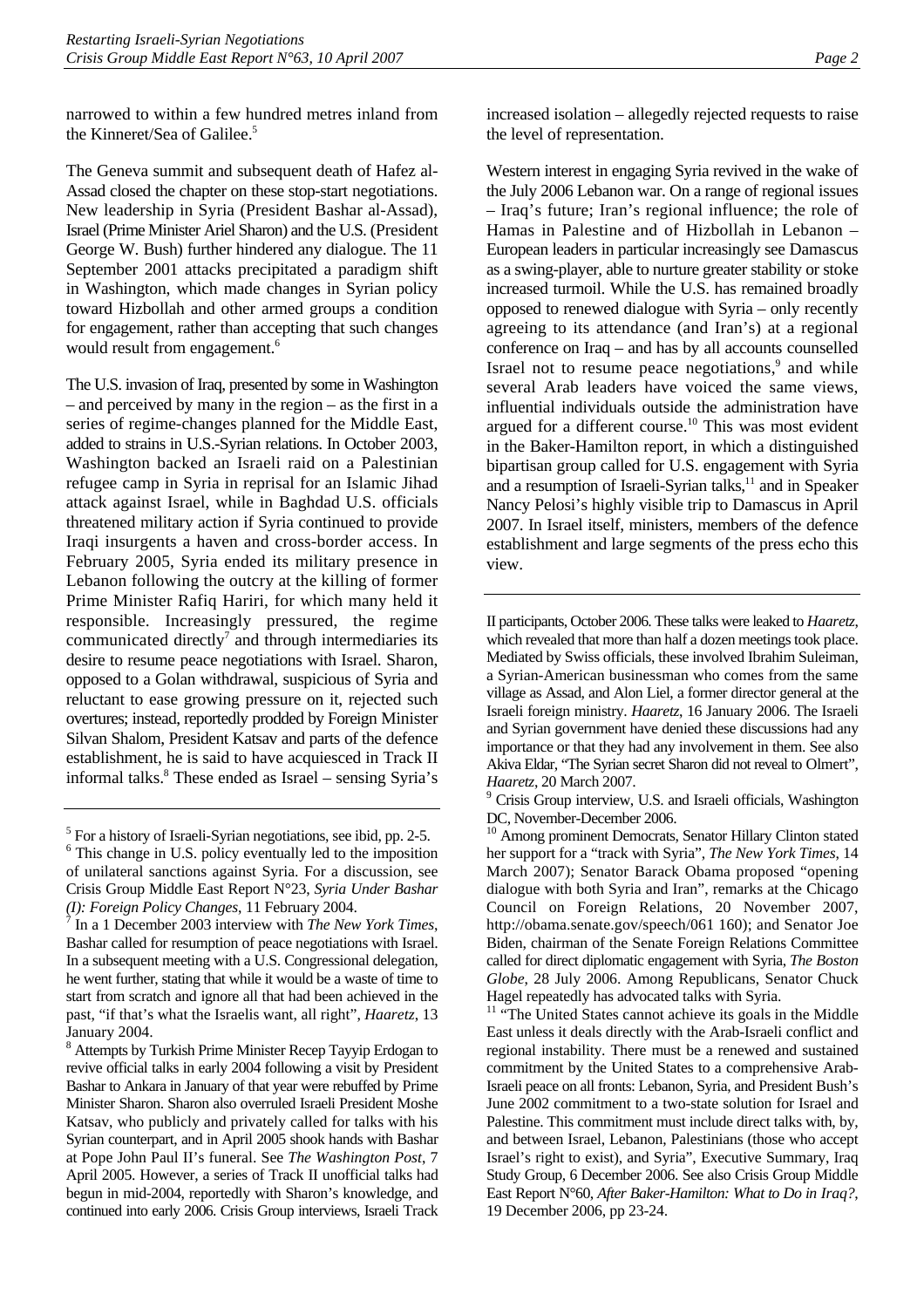Within weeks of the Lebanon war, Bashar launched a new diplomatic initiative. In a series of interviews with leading international media organisations, he offered a vision of Israel and Syria living "side-by-side in peace"[.12](#page-6-0) Negotiations could resume without preconditions, a deal could be concluded within six months, $13$  normalisation under the terms of the Arab League (Beirut) initiative would result, he said. In an interview with *Der Spiegel*<sup>[14](#page-6-2)</sup> – which some Israelis hailed as "remarkable"[15 –](#page-6-3) Syria distanced itself from Iran and its president's call for Israel's destruction.[16](#page-6-4) "What more could you ask for?", a veteran Israeli diplomat wondered[.17](#page-6-5) 

Prime Minister Olmert quickly dismissed the appeal. "As long as I am prime minister, the Golan Heights will remain in our hands forever because it is an inseparable part of Israel", he allegedly said – though he privately denied that was what he meant.<sup>18</sup> The prime minister subsequently explained that Israel would resume talks once Syria met certain conditions. In an interview with *Newsweek*, he said: "I would be happy to negotiate with Bashar Assad, but on the basis of a certain environment, where you stop your support of terror and of Hizbollah. Assad doesn't show any sign that he's ready to do this".<sup>19</sup> Since then, Israel's position has not varied, and Syrian appeals continue to fall on deaf ears. This may partly be explained by Olmert's own precarious position. Awaiting the verdict of the Winograd Commission, which is looking into the conduct of the 2006 Lebanon war, and anticipating challenges to his leadership, whether from within his party, Kadima, or from the right-wing Likud, Olmert apparently has opted against taking any diplomatic initiative.

This might change. Should the Winograd report not bring him down, Olmert may decide that a bold gambit offers him the best chance of long-term survival and may at that point see merit in exploring the Syrian track. Alternatively, Olmert may be forced out, and his successor – assumed by most to be either Foreign Minister Tzipi Livni or the Likud leader, Benjamin Netanyahu – could feel less constrained vis-à-vis Syria. Certainly, any attempt to achieve a breakthrough in relations with the Arab world will require a peace agreement with Syria. Though far from guaranteed, there also could be a change in Washington's posture toward Syria – dictated, perhaps, by its continued failure in Iraq and on the Israeli-Palestinian front or by realisation that progress in negotiations between Israel and Syria would significantly help its flagging Middle East fortunes in general.

<span id="page-6-0"></span> $^{12}$  BBC News, 9 October 2006.<br> $^{13}$  El Pais, 1 October 2006.

<span id="page-6-1"></span>

<span id="page-6-3"></span><span id="page-6-2"></span>

<sup>&</sup>lt;sup>14</sup> *Der Spiegel*, 24 September 2006.<br><sup>15</sup> Crisis Group interview, Avi Primor, former foreign ministry deputy director-general and Israeli ambassador to Germany, October 2006.

<span id="page-6-4"></span><sup>&</sup>lt;sup>16</sup> "He insisted he did not want to see Israel wiped off the map. When I asked him if Syria and Israel would one day be able to live side-by-side in peace, each accepting the other's existence, he answered promptly: 'Yes, the answer is yes'", BBC News, 9 October 2006. "I don't say that Israel should be wiped off the map. We want to make peace - peace with Israel", *Der Spiegel*, 24 September 2006.17 Crisis Group interview, Avi Primor, October 2006.

<span id="page-6-5"></span>

<span id="page-6-6"></span><sup>&</sup>lt;sup>18</sup> Olmert was quoted in the Jerusalem-based Orthodox magazine, *Mishpacha*; see Jewish Telegraphic Agency, 27 September 2006. He subsequently has told an Israeli political leader that he was misquoted. Crisis Group interview, Israeli political leader, Jerusalem, March 2007.

<span id="page-6-7"></span><sup>19</sup> Olmert interview, *Newsweek*, 11 November 2006.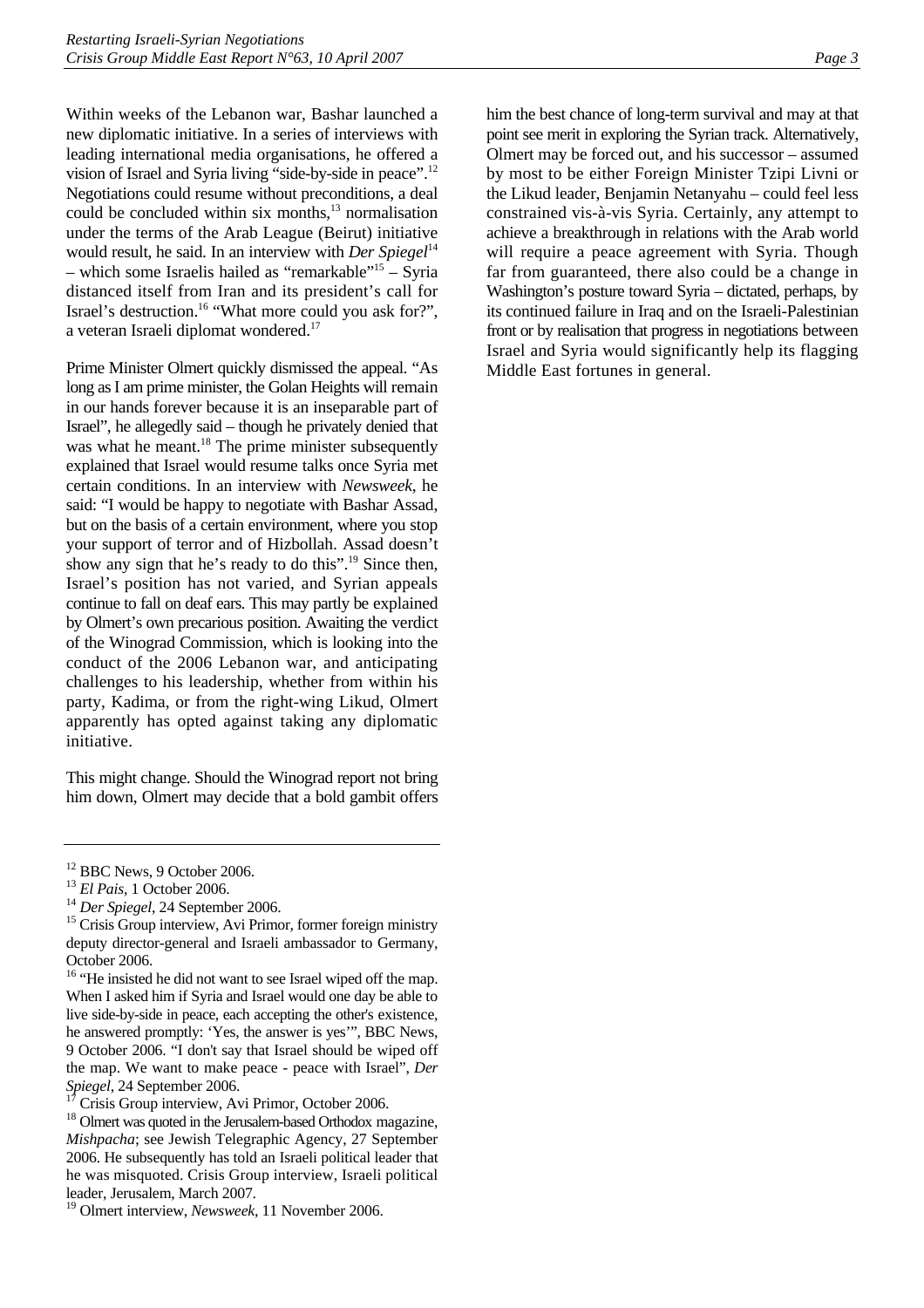### <span id="page-7-0"></span>**II. EXPLAINING ISRAEL'S RESISTANCE**

### <span id="page-7-1"></span>**A. OFFICIAL RATIONALE**

#### **1. Can Syria be trusted?**

<span id="page-7-2"></span>In explaining their objection to renewed talks, Israeli officials typically offer two rationales, one relating to Syria, the other to the U.S. As to the former, they argue that peace negotiations cannot take place with a country that is simultaneously waging (indirect) war on Israel. "They are arming Hizbollah while aiding and abetting violent Palestinian groups. We can trace terrorist attacks in Israel to directives issued by such groups in Damascus. We cannot at the same time extend our hand and accept civilised talks".[20 O](#page-7-3)nly once Syria has halted these hostile activities will Israel take its offers seriously and respond accordingly. More specifically, Prime Minister Olmert's advisers list three key pre-conditions for engagement: taking steps to curb Palestinian militant groups hosted in Syria and in particular closing the bases of five armed organisations;[21 c](#page-7-4)easing Syria's role as both a conduit and supplier of arms to Hizbollah;<sup>22</sup> and reconfiguring Syria's relationship with Iran. (An official added a fourth – ceasing support for the Iraqi insurgency – which reflects more a U.S. than an Israeli priority).<sup>23</sup> In summary, says a prime

<span id="page-7-6"></span><sup>23</sup> Crisis Group interview, Israeli official, Washington DC, November 2006. In response to a claim by U.S. House of Representative Speaker Nancy Pelosi during her visit to Damascus that Prime Minister Olmert had indicated his willingness to negotiate with Syria, Olmert's office offered the following clarification: "In order to conduct serious and genuine peace negotiations, Syria must cease its support of terror, cease its sponsoring of Hamas and Islamic Jihad organisations, refrain from providing weapons to Hizbollah and bringing about the destabilisation of Lebanon, cease its support of terror in Iraq, and relinquish the strategic ties it is building with the extremist regime in Iran. The Prime Minister clarified that by these measures it would be determined whether Syria is sincere about attaining

ministerial adviser, "we don't talk with all Arab leaders, only moderate ones who do not support terror. We're not seeking regime change, but a policy change".<sup>24</sup>

In the wake of the Lebanon war, the relationship with Hizbollah is cause for particular concern. A defence official said: "Bashar is supplying Hizbollah with longrange rockets. In the Lebanon war his rockets reached Hadera and killed Israelis. Damascus is also sending terror and weapons that might cause a deterioration in the [occupied Palestinian] territories. He's playing a very negative, destructive role".<sup>25</sup> Another added: "Without Syria, most of the arms couldn't be in Lebanon. More than 95 per cent of arms came by flights from Iran to Damascus Airport, then by land to the Bakaa, and from there on small trucks to South Lebanon".<sup>26</sup>

Some Israeli officials and analysts add that Syria today is not interested in recovering the Golan; instead, they claim, the occupation is the regime's lifeline, which it uses to maintain the state of emergency, postpone domestic reforms and silence opposition. Others go further and say that Syria is committed to its ideological alliance with Iran and question whether a 25-year old relationship can be easily reversed. In the words of a military official, "Syria relies on Iran. The basis of this alliance is the basis of the Assad regime's existence. He's isolated in the Arab world but he has the strategic backing of Iran".<sup>27</sup> An official in the prime minister's office said: "Ever since Bashar arrived in power in 2000, he has chosen his relationship with Hizbollah and Iran over his relationship with Arab states".<sup>[28](#page-7-11)</sup>

Critics of a Golan pullback cite more general concerns over the regime's sincerity and longevity. Yuval Steinitz, a Likud member of the Knesset and foreign policy expert, says: "If there will be a real peace, of course it's good for security. But if instead of peace, there is tension and

<span id="page-7-3"></span><sup>&</sup>lt;sup>20</sup> Crisis Group interview, Israeli official, Jerusalem, March 2007.

<span id="page-7-4"></span><sup>&</sup>lt;sup>21</sup> The five are Hamas, Islamic Jihad, the Popular Front for the Liberation of Palestine, the Democratic Front for the Liberation of Palestine and the Popular Front for the Liberation of Palestine – General Command.

<span id="page-7-5"></span><sup>22</sup> An Israeli security official said: "All efforts to rebuild Hizbollah by Iran go via Syria. It must be different". Presentation by Major General Amos Gilad, director, military/political and policy bureau, Israel ministry of defence, attended by Crisis Group at the Jerusalem Centre of Public Affairs (JCPA), 13 November 2006. Israeli analysts argue that most of Hizbollah's rockets, including the Grad-type 122mm Katyusha, the Grad 122mm Multi-launch Katyusha, 220mm rocket and its 302mm rocket, are Syrian-manufactured and supplied. Uzi Rubin, "Hizbollah's Rocket Campaign against Northern Israel", JCPA, August 2006.

genuine peace with Israel". "Clarification from the Prime Minister's Bureau regarding quotes attributed to U.S. House Speaker Pelosi", 4 April 2007.

<span id="page-7-7"></span><sup>24</sup> Crisis Group interview, Israeli official, Jerusalem, October 2006.

<span id="page-7-8"></span><sup>&</sup>lt;sup>25</sup> Crisis Group interview, defence official, Tel Aviv, March 2007.

<span id="page-7-9"></span><sup>&</sup>lt;sup>26</sup> Crisis Group interview, defence official, Herzliya, September 2006.

<span id="page-7-10"></span> $27$  Presentation by Amos Gilad, op. cit.

<span id="page-7-11"></span><sup>28</sup> Crisis Group interview, Jerusalem, November 2007. For Ephraim Sneh, the deputy defence minister, "the real rift in the region is between the quartet of evil – Iran, Syria, Hizbollah, Hamas – and all the rest. There is a strong axis of moderate countries: Egypt, Jordan, the Saudis, and the Emirates. They are all against Islamic extremism…. It's good for Israel to join with these countries that are all afraid of Iran", *Jerusalem Post*, 10 November 2006.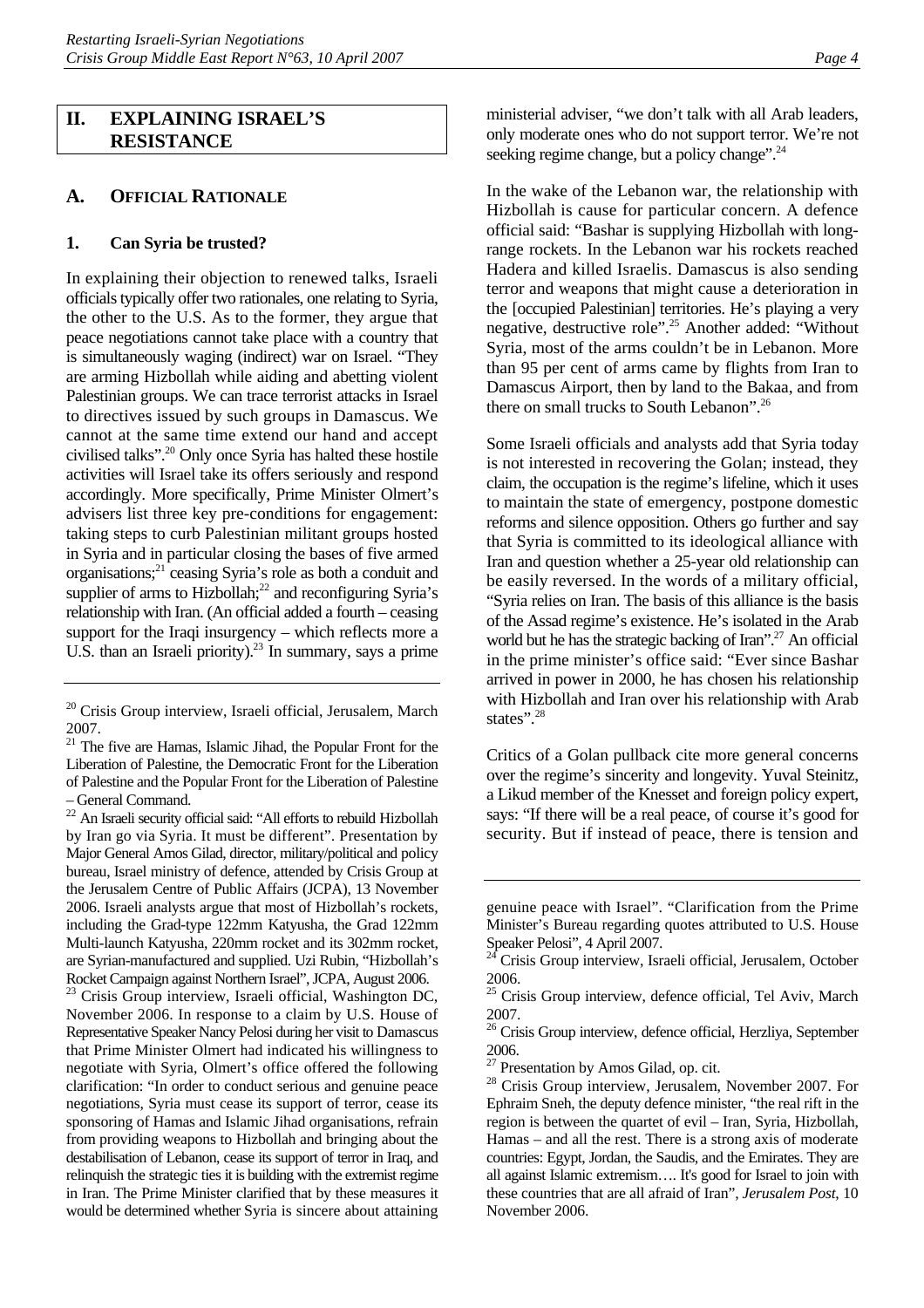terrorism, and Syria will interfere with the Palestinians, then its value is greatly diminished. Syria has no real peace with any of its other neighbours, so it seems unrealistic to expect Syria will give Israel a stable, lasting peace".<sup>29</sup> Giora Eiland, a former national security adviser, parted company with many of his colleagues in the security establishment (who favour renewed talks), focusing on the heavy costs and uncertain gains of a peace deal. He argued: **"**Even if Bashar is serious and peace is achievable, Israel has to reject it. Such an agreement will be dangerously fragile and both the concessions required of Israel and the risks it will have to bear will far outweigh any possible benefit".[30 M](#page-8-2)oreover, "contrary to the peace agreement with Egypt and Jordan, this peace agreement may not be respected by the Sunni majority who sooner or later will replace a regime whose dictates its successor will likely consider illegal and illegitimate".<sup>31</sup> This view was echoed by a defence official who doubted "whether Assad is ready or capable to deliver the goods".<sup>32</sup>

### <span id="page-8-0"></span>**2. A U.S. veto?**

Rarely mentioned in public, but invariably raised in private, is Washington's position. Some Israelis cite it as a principal reason not to respond to Bashar's overtures.<sup>33</sup> "We can afford to ignore U.S. preferences on some issues but not on issues that are defined as central to U.S. foreign policy. Isolating and pressuring Syria has become one such issue".<sup>34</sup> While U.S. officials deny that they are obstructing Israeli moves, the Bush administration's opposition to renewed talks with Syria has been clearly expressed and is confirmed by senior Israeli officials.<sup>35</sup> Asked about this, a senior U.S. official explained:

> If Syria is serious and Israel wants to engage with it, we will not object. But the real problem today with Syria is unrelated to the Golan. It has to do with Lebanon. Syria is as single-minded on this as possible: they want to stop the tribunal [related

to the al-Hariri assassination] and reassert their influence in Lebanon. They will do what they can to achieve both, so there is a cost to any of us dealing with Syria because a deal on any other issue – Iraq or the Golan – necessarily would come at Lebanon's expense.[36](#page-8-8)

When further pressed as to why Syria's intentions – and priorities – should not at least be tested, the official replied: "If Syria is tested – by us or others – it will send a clear message to the March 14 forces in Lebanon that we are considering a deal and that that deal will be cut behind their backs".[37](#page-8-9) It is, of course, unclear whether Prime Minister Olmert would act differently in the absence of U.S. objections. His own highly precarious political situation coupled with strong domestic opposition to a Golan withdrawal (see below) might in any event preclude a bold move on the Syrian front. Still, Washington's position at a minimum provides him with a convenient justification. The rationale does not satisfy everyone in Israel. As a former Israeli official remarked, "in all my lifetime in Israel, we've never rejected a proposal from an enemy state to come to the negotiating table without conditions, and now we're the ones setting conditions".[38](#page-8-10) 

Another, less publicised factor must be mentioned, relating to Syria's position in the Arab world. Estrangement between President Assad and counterparts from so-called moderate Arab countries – Egypt, Jordan and, especially, Saudi Arabia – has grown since Hariri's murder and the 2006 Lebanon war.<sup>39</sup> Although openly supportive of Israeli-Syrian negotiations, leaders from these countries privately have backed a policy of isolating and pressuring Damascus. In the words of a U.S. official:

> Even if we were inclined to relax the pressure and engage Syria – which we are not – we would face strong opposition from its nominal allies – other Arab governments. The last thing they want to see right now is a deal that would empower the Syrian regime. They feel it needs to be put back in its place".<sup>40</sup>

<span id="page-8-1"></span><sup>&</sup>lt;sup>29</sup> Crisis Group interview, Yuval Steinitz, Jerusalem, March 2007.

<span id="page-8-2"></span><sup>&</sup>lt;sup>30</sup> Crisis Group interview, Giora Eiland, former national security adviser and member of the Institute of National Security Studies, Tel Aviv University, March 2007.

<span id="page-8-3"></span> $31$  Ibid.

<span id="page-8-4"></span><sup>&</sup>lt;sup>32</sup> Crisis Group interview, Israeli defence official, Tel Aviv, March 2007.

<span id="page-8-5"></span>Crisis Group interview, Israeli official, Washington DC, November 2006. A U.S. official confirmed that the Bush administration had advised Israel not to accept Bashar's overtures. Crisis Group interview, Washington DC, December 2006.

<span id="page-8-6"></span><sup>&</sup>lt;sup>2000</sup>.<br><sup>34</sup> Crisis Group interview, Israeli official, Washington DC, November 2006.

<span id="page-8-7"></span><sup>&</sup>lt;sup>35</sup> Crisis Group interviews, U.S. and Israeli officials, Washington DC, Jerusalem, February-March 2007.

<span id="page-8-8"></span><sup>&</sup>lt;sup>36</sup> Crisis Group interview, U.S. official, Washington DC, February 2007.

<span id="page-8-9"></span><sup>37</sup> Ibid.

<span id="page-8-10"></span><sup>38</sup> Crisis Group interview, Jerusalem, November 2006.

<span id="page-8-11"></span><sup>&</sup>lt;sup>39</sup> Already significantly damaged by Hariri's assassination, relations between Syria and other Arab states further deteriorated after the Lebanon war. On 15 August 2006, a day after Lebanon and Israel agreed to a ceasefire, Bashar described those Arab leaders who had criticised Hizbollah and Syria as "half-men", a personal attack that caused deep offence. The official transcript of the speech can be found at www.sana.org/eng/21/2006/08/15 /57835.htm.

<span id="page-8-12"></span><sup>40</sup> Crisis Group interview, U.S. official, Washington DC, February 2007.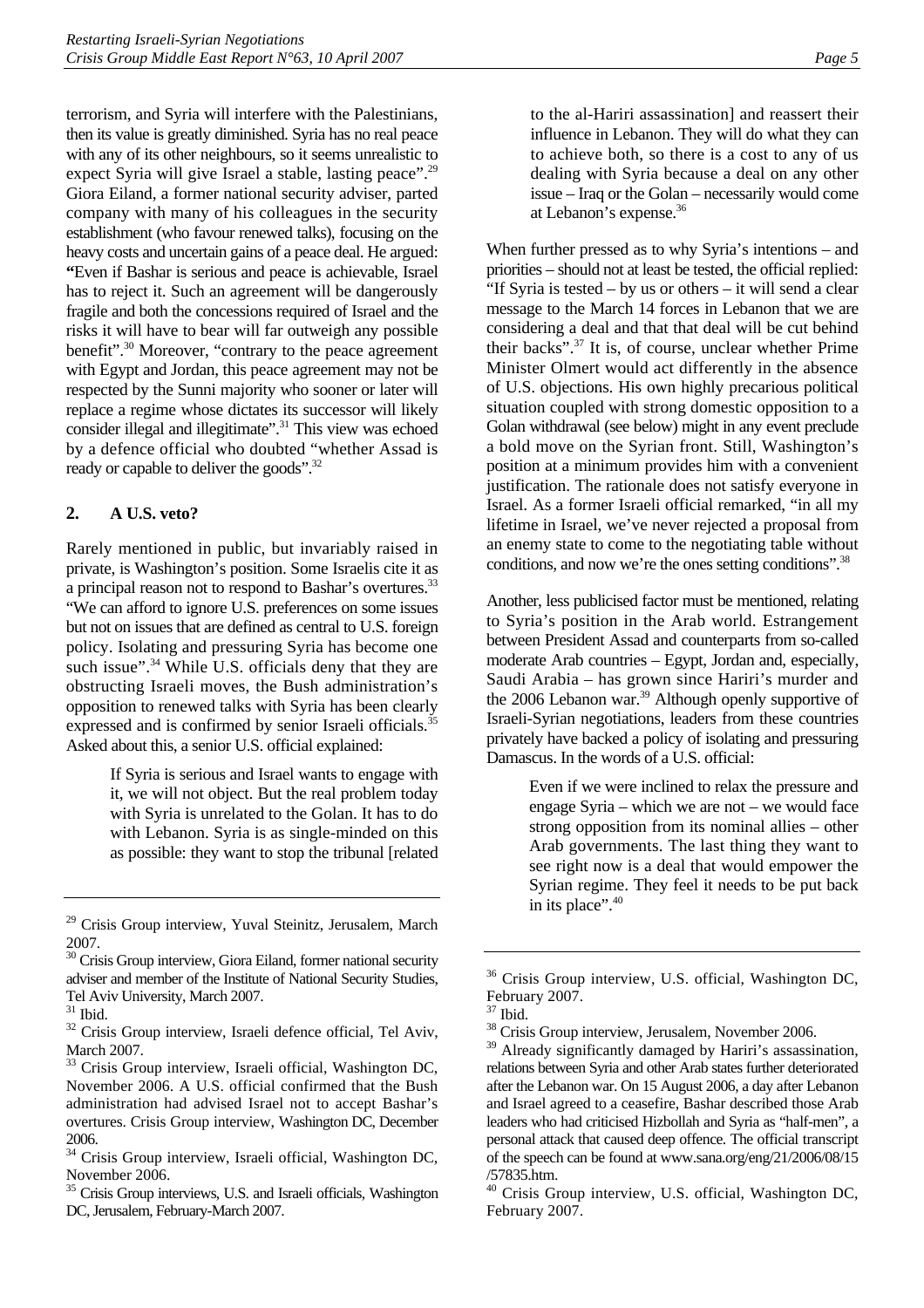Syrian officials bitterly noted that in his 7 March 2007 speech to a joint session of the U.S. Congress, Jordan's King Abdullah spoke eloquently and expansively about the need for Israeli-Palestinian peace but uttered not a word about Syria.<sup>41</sup>

Israel has taken note. In recent months, Olmert has focused much of his Arab diplomacy toward Saudi Arabia, convinced that both countries share a fear of Iranian ambitions and an interest in curbing them. Reports of secret meetings between officials are widespread, and – at a more public level – Israeli officials have taken a far more positive stance toward the Arab (Beirut) peace initiative, initially authored by Saudi Arabia's King Abdullah.<sup>42</sup> If a breakthrough with the Arab world is to occur, reason some Israeli officials, it will involve Riyadh, whose preferences, therefore, ought to be taken into account. Responding to Syria's overtures, in other words, would alienate those Arab countries Israel is most interested in cultivating.

This could change. By bringing together representatives from the U.S., Syria and Iran, the Baghdad regional meeting on Iraq could be read as a first opening toward engagement with Damascus. Moreover, according to some reports, the U.S. recently signalled to Olmert that it would not "object" to an Israeli decision to engage Syria – a position that is still short of the requisite support but nonetheless a relative softening.<sup>43</sup>

Still, there remains considerable room for scepticism. Hostility to the Syrian regime runs deep within the U.S. administration, and although there are increasing signs of American pragmatism in the region and worldwide, a significant reorientation of policy toward Damascus appears unlikely. Even were it to occur, the Israeli government would have to overcome obstacles to a peace agreement that transcend present U.S. or Arab resistance and that go well beyond current doubts about the longevity or sincerity of the Syrian regime.

<span id="page-9-0"></span>Although Olmert has stated his determination not to withdraw from the Golan, past Israeli prime ministers have agreed to territorial compromises after having decisively excluded them. Ariel Sharon dismantled all Gaza settlements after vowing not to do so.<sup>44</sup> Yitzhak Rabin also spoke of the inconceivability of an Israeli pullout from the Golan. In his 1992 electoral campaign, he said: "To raise the thought that we descend from the Golan Heights would be tantamount to abandoning, I repeat, abandoning the defence of Israel" $45$  – only a short time before giving President Clinton a commitment to "withdraw from the Golan to the June 4, 1967 borders as long as Israel's concerns were satisfied"[.46 O](#page-9-6)lmert himself has said:

> The worst thing that can happen to any leader is to fall in love with what he has said in the past, overlook changed circumstances and continue to repeat what he said in the past only because he once said it. I am not made this way. I am ready to re-examine my premises every day, and see whether they are still applicable. $47$

And, as he correctly and pointedly noted, four of his predecessors – Rabin, Peres, Netanyahu and Barak – agreed in principle to a Golan withdrawal.<sup>48</sup> That in the end they

<span id="page-9-1"></span><sup>&</sup>lt;sup>41</sup> Crisis Group interview, senior Syrian official, Damascus, March 2007. In an interview with *Haaretz*, 3 March 2007, King Abdullah advised against engaging with Syria prior to re-launching a Palestinian process and cautioned that "the other tracks" could be "a smokescreen".

<span id="page-9-2"></span><sup>42</sup> Olmert described the Saudi plan as a "convenient basis for future talks between us and moderate Arab elements…. The Saudi initiative is interesting and contains many parts I would be ready to accept...[but] not all of them", BBC News, 22 March 2007.

<span id="page-9-3"></span><sup>43</sup> Crisis Group interview, Israeli official, Washington DC, March 2007.

<span id="page-9-4"></span><sup>44</sup> Israel "will not evacuate one settlement. Such an evacuation will only encourage terror and increase pressure upon us. The fate of Netzarim [a Gaza settlement] is that of ... Tel Aviv", Ariel Sharon in statement to the Knesset Foreign Relations and Defence Committee, 23 April 2002. Similarly the Likud electoral platform of 2003 read: "The Jewish communities in Judea, Samaria and Gaza are the realisation of Zionist values. Settlement of the land is a clear expression of the unassailable right of the Jewish people to the Land of Israel and constitutes an important asset in the defence of the vital interests of the State of Israel. The Likud will continue to strengthen and develop these communities and will prevent their uprooting". www.knesset.gov.il/elections/knesset15/elikud\_m.htm.

<span id="page-9-5"></span><sup>45</sup> Election campaign statement, Katzrin, quoted in Yossi Ben Aharon, "Negotiating with Syria", *Middle East Review of International Affairs*, June 2002. For further statements see

<span id="page-9-6"></span>

<span id="page-9-8"></span><span id="page-9-7"></span>

*Haaretz*, 13 September 1994.<br><sup>46</sup> Bill Clinton, *My Life* (New York, 2004), p. 883.<br><sup>47</sup> *The Jerusalem Post*, 28 September 2006.<br><sup>48</sup> Olmert reportedly told the Foreign Relations and Defence Committee that "according to documents, the prime ministers from 1993 to 2001 [a reference to Yitzhak Rabin, Benjamin Netanyahu and Ehud Barak] had all held negotiations with Syria during which it had been clear that any agreement would entail Israel completely ceding the Golan and withdrawing to the 1967 border", *Haaretz*, 12 February 2007. "Peres continued Rabin's commitment to withdraw from the Golan Heights, Netanyahu was almost the same and Barak was fully aware of it", Crisis Group interview, former chief of staff Amnon Lipkin-Shahak, Tel Aviv, October 2006.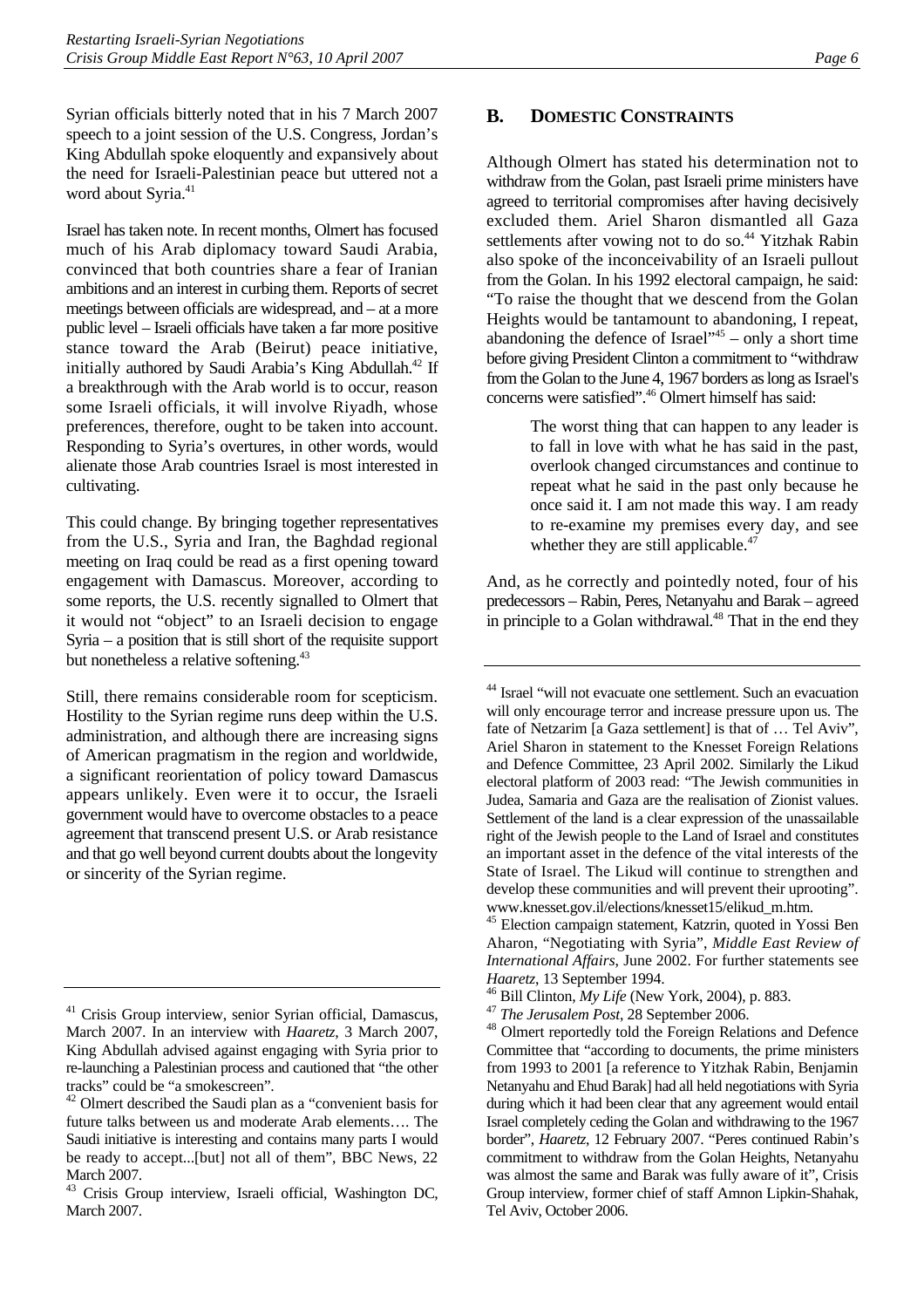balked at demarcating a border consistent with the June 1967 lines is, of course, related to Syria's own conduct and inability to reach out to the Israeli public. But it also relates to important domestic considerations.

Throughout the 1990s, U.S. and Israeli leaders took it almost as an article of faith that a Golan pullout would be far easier to sell to the public than a West Bank one. West Bank settlers far outnumber their Golan counterparts – some  $200,000$  compared to  $20,000$  – are far more determined and invoke far deeper and resonant biblical ties to the land. Moreover, the border with Syria has remained quieter than that with any other neighbour; a majority of the military, diplomatic and academic establishment publicly favours a land-for-peace deal. Prime Minister Barak in particular made clear that he considered a peace deal with Syria both of greater strategic importance and of lesser political cost than a peace agreement with the Palestinians. Surveys conducted during earlier rounds of negotiation suggest that half the Golan settlers are willing to abandon the territory in return for compensation.<sup>[49](#page-10-1)</sup>

Yet, while the public seems willing to relinquish the West Bank, it remains attached to the Golan. The Golan may have been considered less valuable in religious terms, but it also has been much safer and, it follows, less of a physical burden and more of a strategic and recreational asset. Just as many Israelis have grown accustomed to the notion that they eventually will have to part with the West Bank, they have grown used to the idea that they will be able to keep the Golan heights – to which, importantly, Israeli laws were extended in 1981<sup>50</sup> and whose Jewish inhabitants Israelis refer to as "*mityashvim*" (literally "those settled in the *yishuv*", the Zionist term for Jewish settlement prior to 1948 statehood) not "*mitnahalim*" (literally "those who settle in the *nahala*, or Biblical plot of land") which for many has pejorative connotations and is reserved for their West Bank counterparts.

Today, only 30 of 120 Knesset members publicly favour an Israeli withdrawal,<sup>51</sup> far short of the 61 required to revoke the 1981 law annexing the Golan and ratify a potential agreement. Among the wider population, the percentages appear similarly lopsided. According to a September 2006 opinion poll, only 14 per cent of Jews

(as opposed to 77 per cent of Israeli Arabs) favour a full withdrawal from the Golan Heights in exchange for a full peace; 70 per cent of Jews opposed it, up from 58 per cent four years earlier.<sup>52</sup> A settler leader who favours a peace agreement commented: "Prime ministers fear public opinion. This is the biggest obstacle to a deal"[.53 S](#page-10-5)everal factors explain this apparent paradox: the Golan is seen as a security barrier, as evidenced by three decades of quiet on the Syrian front; it is the source of precious water resources; it does not represent a demographic threat; the Golan settlers enjoy a relatively popular image; and the Golan offers Israel a comfort zone and rare feeling of open space.

### <span id="page-10-0"></span>**1. Military and water security**

Most Israeli military and security officials and experts interviewed by Crisis Group questioned security arguments for retaining the Golan.<sup>54</sup> Their number includes former chiefs of staff, heads of the security agencies, military intelligence chiefs and diplomats, confident of Israel's long-term military superiority over Syria. "From the point of view of military requirements, we could reach an agreement with Syria by giving up the Golan", said Moshe Yaalon, a former chief of staff. "The army could defend Israel's borders wherever they are".[55](#page-10-7) 

Contrary to the popular image of an unbroken ridge of cliff-tops, much of the Golan north of the Sea of Galilee rises gently from the Jordan Valley; in the past, even when Syria's military was a more effective force, capturing the plateau overlooking the Sea was not a particularly vexing challenge.[56 I](#page-10-8)n addition, many Israeli security experts argue

<span id="page-10-2"></span><span id="page-10-1"></span>

<sup>&</sup>lt;sup>49</sup> *The New York Times*, 14 June 1999.<br><sup>50</sup> The Golan Heights Law, ratified by the Knesset on 14 December 1981, applies Israel's "law, jurisdiction and administration" to the Golan Heights though it does not declare the Golan to be sovereign Israeli territory, www.israelmfa.gov.il/peace/golan.html. Security Council Resolution 497 stated that "the Israeli decision to impose its laws, jurisdiction and administration in the occupied Syrian Golan Heights is null and void and without international legal effect".

<span id="page-10-3"></span><sup>&</sup>lt;sup>51</sup> Estimates provided by foreign ministry officials, Crisis Group interviews, Jerusalem, October 2006.

<span id="page-10-4"></span><sup>52</sup> Peace Index compiled by Tami Steinmetz Centre for Peace Research at Tel Aviv University, December 2006. Crisis Group interview, Professor Tamar Hermann, Raanana, October 2006.

<span id="page-10-5"></span>See also *The Jerusalem Post*, 12 October 2006. 53 Crisis Group interview, Yigal Kipnis, Maale Gamla settlement, October 2006. In his memoirs, President Clinton argues that Prime Minister Barak had a last minute change of heart at the Shepherdstown summit because he "began to worry about the political consequences of giving up the Golan without having prepared the Israeli public for it", *My Life*, op. cit., p. 885.<br><sup>54</sup> "The leaders of Israel's defence establishment are currently

<span id="page-10-6"></span>united in recommending a full peace deal with Syria", Crisis Group interview, *Yediot Ahronot* commentator Sever Plotzker, October 2006.

<span id="page-10-7"></span><sup>55</sup> Interview, *Yediot Ahronot*, 13 August 2004. Another vocal advocate of a deal with Syria is Brig. General Yossi Ben-Ari, a former senior military intelligence officer. See Ben-Ari, "Bush should surprise Syrian leader with invitation to summit

<span id="page-10-8"></span>with Israel", *Yediot Ahronot*, 28 October 2006.<br><sup>56</sup> "Israel was better able to defend itself from invasion in 1967 than it could in 1973, when the front-line was 20km inside the Golan Heights", Crisis Group interview, Yitzhak Abadi, retired Israeli intelligence officer, Degania, October 2003.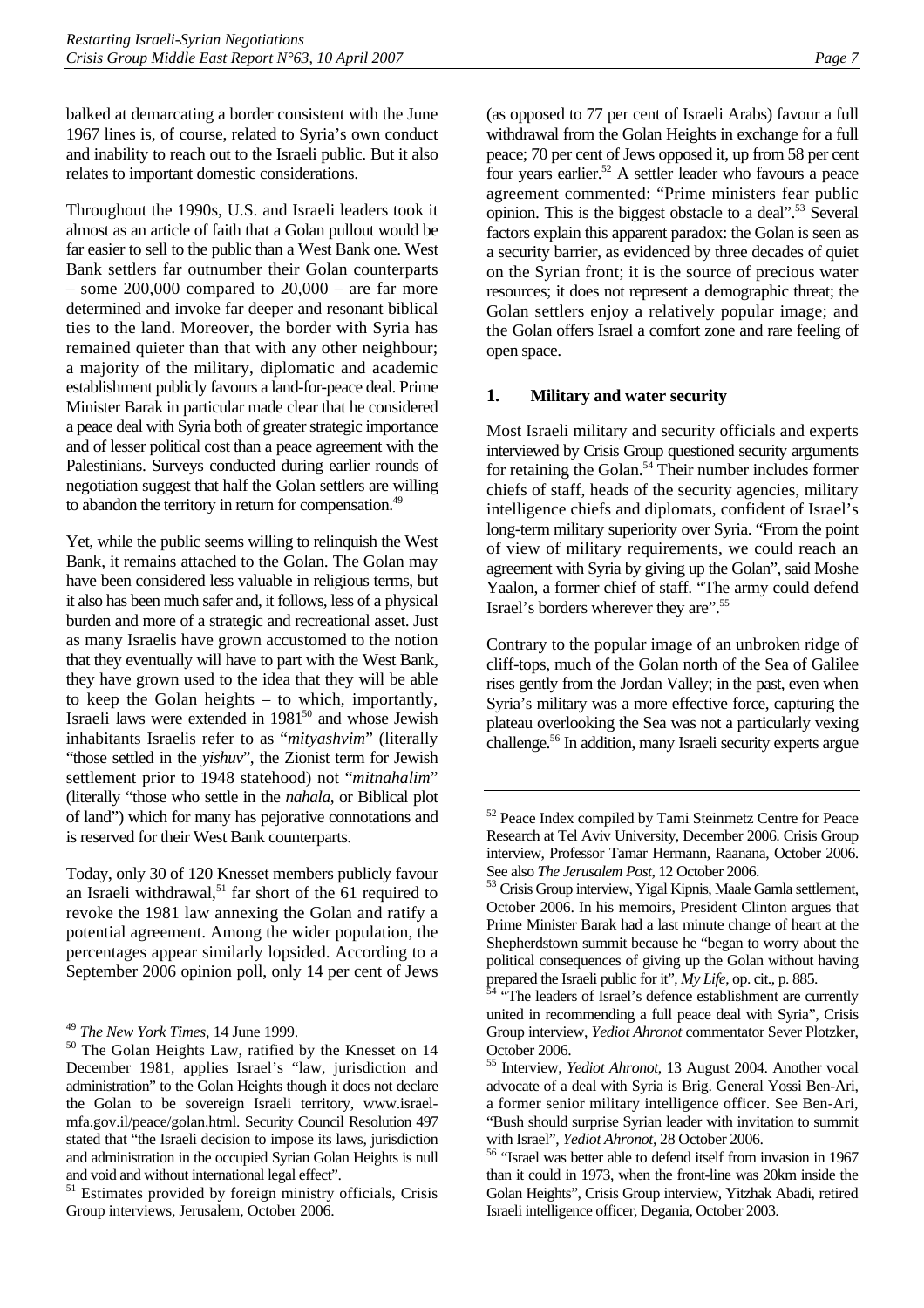that the benefits of deeper defences would be outweighed by the safeguards of a peace agreement creating a demilitarised Golan under which Syrian forces would remain 35km or more from Israel's border. In the words of Shlomo Gazit, a former military intelligence chief, "our frontiers may have been more defensible when Israeli troops controlled the west bank of the Suez Canal but we are better protected with an agreement from Egypt"[.57](#page-11-0) According to another expert:

> Israel's strategic posture would be better if we got down from the Golan, leaving a large demilitarised zone between the armies. Syria's war option would be more difficult than it is today, because their forces would have to cross more terrain to reach the Israeli border, thus exposing them to Israeli attack from the air. Syria's ability to attack Israel would be much  $less$ <sup>58</sup>

Martin van Creveld, a respected military historian, comments:

> If Israel is seeking to defend itself from a Syrian invasion, it is better off without the Golan. Atop the Golan, it is relatively easy for the Syrians to launch an attack on Israeli positions. But the Syrians would be constrained on their way down to the Sea of Galilee by the small number of access routes; I would not want to be a Syrian tank commander trying to descend the Golan against an Israeli arsenal. It's suicide.<sup>[59](#page-11-2)</sup>

The value of territorial control has depreciated in an age of rockets and missiles, when a 20km-wide buffer hardly represents a genuine barrier. Syria's missile capability and range far exceed that of Hizbollah, enveloping all Israel's population centres. According to a retired Israeli intelligence officer and Syria expert, "We're not talking about Hizbollah's scale of munitions with a Katyusha warhead of 50kg Syria has a jungle of locally assembled ballistic missiles. The Scud-C can reach any part of Israel with  $1,000$ kg of explosives".<sup>60</sup>

And yet, such arguments must contend with deep-seated popular sentiments about the Golan's strategic value. For over a generation, Israelis have been raised on the doctrine of strategic depth and defensible borders provided by the Golan Heights. An Israeli high-school teacher asked:

"Why should we abandon a territory that has brought half a lifetime of peace?"[61](#page-11-4) School textbooks evoke both the existential danger of border skirmishes and bombardments that originated in the Golan Heights prior to 1967 and the security benefits deriving from Israel's expanded frontiers thereafter; $62$  more nuanced historical narratives in which other factors – such as Israeli incursions in the demilitarised zone in the period preceding  $1967<sup>63</sup>$  – are acknowledged to have played a part in triggering the conflict so far have not seriously affected public opinion.<sup>64</sup> By extension, much of the public attributes the calm that followed the war to the conquest. While two Palestinian uprisings and a large number of terrorist attacks have brought home the costs

<span id="page-11-6"></span>*1970]*, (2004), p. 634 (in Hebrew) .<br><sup>63</sup> In the words of General Mordechai Makleff, an Israeli chiefof-staff in the mid-1950s, "on the Syrian front we represented a rousing [provocative] element by wishing to fill a vacuum in the DMZ, by establishing Israeli settlements there and evicting them [the Syrian peasants] from the region.... Very harsh things occurred then; fields were divided, they [Syrian peasants] sowed in winter and came to harvest in summer. We reaped their fields or burnt them", quoted in Moshe Maoz, *Syria and Israel* (Oxford, 1995), p. 50. See also the posthumously published testimony of Moshe Dayan, Israeli defence minister during the 1967 war when the Golan Heights were captured: "The kibbutzim saw the good agricultural land [in the DMZ].... They didn't even try to hide their greed for the land.... We would send a tractor to plow some area where it wasn't possible to do anything, in the demilitarised area…. If the Syrians didn't shoot, we would tell the tractor to advance further, until in the end the Syrians would get annoyed and shoot. And then we would use artillery and later the air force also, and that's how it was", Associated Press, 11 May 1997.

<span id="page-11-0"></span><sup>57</sup> Crisis Group interview, Shlomo Gazit, Tel Aviv, October 2006.

<span id="page-11-1"></span><sup>58</sup> Crisis Group interview, Prof. Uri Bar-Joseph, Haifa University, March 2007.

<span id="page-11-2"></span><sup>59</sup> Crisis Group interview, Prof. Martin van Creveld, military historian, Hebrew University of Jerusalem, March 2007.

<span id="page-11-3"></span><sup>60</sup> Crisis Group interview, Yitzhak Abadi, Degania, October 2006.

<span id="page-11-4"></span><sup>&</sup>lt;sup>61</sup> Crisis Group interview, Jerusalem, November 2006. Opponents of a full withdrawal also fear the loss of intelligence gathering benefits and a concomitant gain for Syria. While a demilitarised zone is effective at containing conventional forces, the presence of non-state actors potentially backed by Iran and either overlooking or on the shores of the Sea of Galilee could pose a future threat. "Giving back the Golan just so Iran could establish observation posts and early warning stations in our place makes no sense", said an Israeli military analyst, Crisis Group interview, Jerusalem, October 2006.

<span id="page-11-5"></span> $62$  For instance, under a section titled "Israeli Achievements of the Six-Day War", a textbook approved by the education ministry and widely taught in secondary schools cites the first achievement as follows: "The direct danger of the destruction of the state of Israel was removed. The ceasefire lines were [shifted] far from the centre of the country and its defensive borders enlarged…. The conquest of the Golan Heights increased Israel's topographic advantage. This situation enabled the Israeli Defence Forces to reposition their military outlook…far from Israeli settlement", Avraham Hadad, *History of the People of Israel and [other] Peoples in the Period of the Holocaust and the Recovery [1939-*

<span id="page-11-7"></span><sup>&</sup>lt;sup>64</sup> "There's a big gap between history and memory. People don't know what happened. They have demonised Syria. You have to inform the public", Crisis Group interview, Golan settler and academic, Yigal Kipnis, Maale Gamla, October 2006.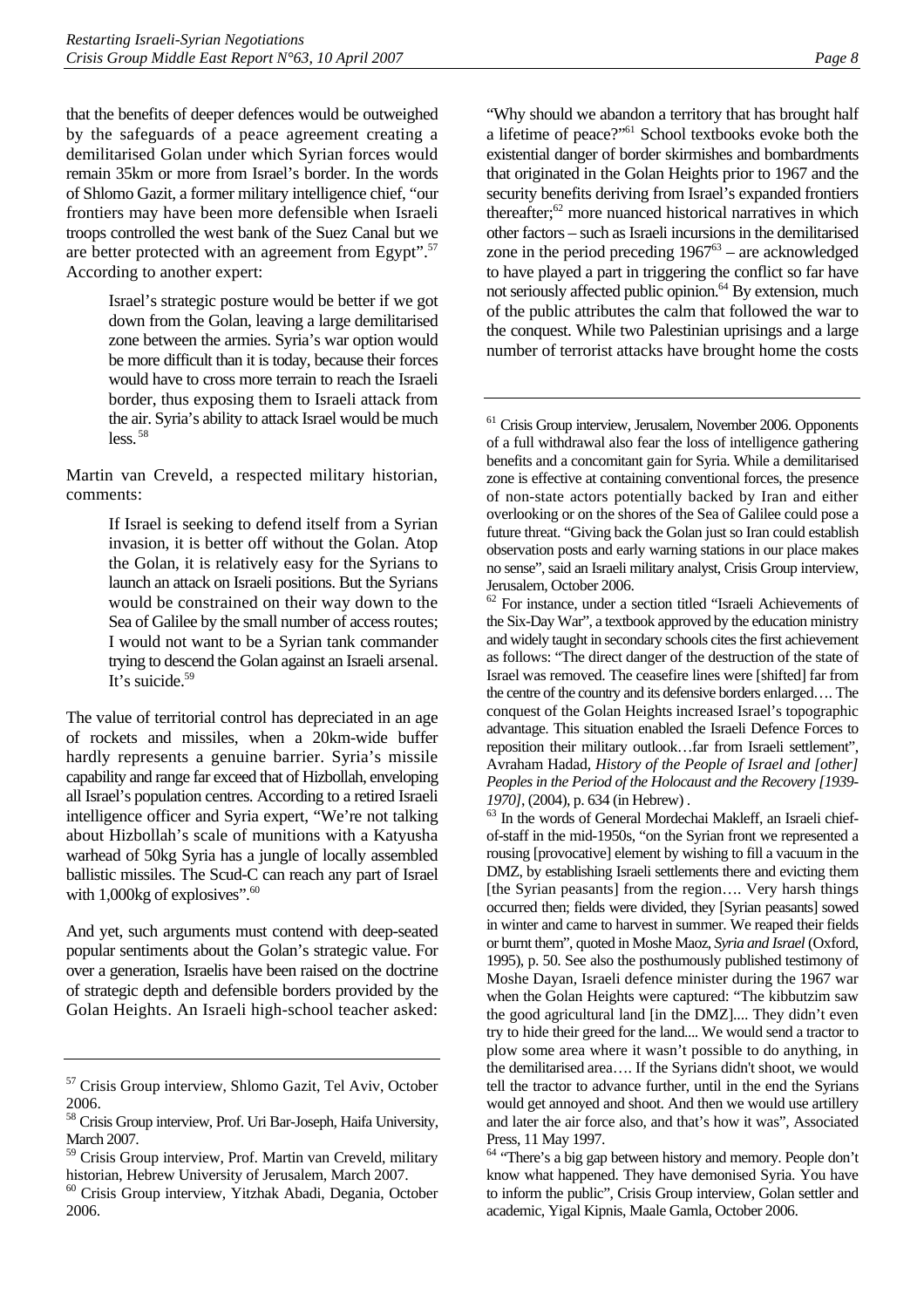associated with the occupation of the West Bank and Gaza Strip, no such pressure has come from the Golan.

Israel often portrays Mt. Hermon/Jebel al-Sheikh as the "eyes of the state".<sup>65</sup> Its early warning stations – two dense clusters of antennae, satellite dishes and Buckminster Fuller radar domes clearly visible not only from the ski resort below but from Damascus 40km (26 miles) to the east – provide unimpeded surveillance of Syrian skies and military bases and signal intelligence on a range of activities taking place in the country. Such a security cordon, claims an anti-withdrawal film commissioned by Golan settlers and on permanent viewing at the newlyopened visitors centre in the settler town of Katzrin, should not be sacrificed in return for "a piece of paper from Assad".<sup>66</sup>

Israelis also view the Golan through the prism of their water concerns – a national priority since the state's birth. Irrigated by the melting snows of Mt Hermon/Jebel al-Sheikh and nearby springs, the Golan supplies Israel with about a quarter of its annual water needs of two billion cubic metres. Should it withdraw from the Golan, Israel fears that Syria would extract valuable water from rivers flowing below and to the west of the Golan plateau (the Hasbani and Banias), particularly if a large number of Syrians were to resettle in the area. The advent of desalination plants has somewhat, though not fully, alleviated this concern. A former chief of staff and current chairman of Israel's national water corporation explains: "The matter is not as difficult as it was. 30 years ago, when we had no access to desalination, it was crucial. Now when we can produce water from the sea at 60 cents a cubic metre it is no longer an existential matter"[.67](#page-12-3)

#### <span id="page-12-0"></span>**2. Settler advocacy**

Though few in number, the 20,000 settlers of the occupied Golan arguably have been "the single most effective political lobby in Israel".<sup>68</sup> This is not a matter of direct political strength; they have only minimal representation in the Knesset, and their electoral participation is below the national average. $69$  Yet for over a decade they have successfully mobilised public opinion against a withdrawal, tapping into strong attachment to the Golan with countrywide campaigns during the tenures of both Rabin and Barak. Unlike some of their West Bank counterparts, who often are seen as political outsiders and religious extremists, the public largely perceives the typically unarmed Golan settlers as members of the mainstream and a source of much of the country's internal tourism and agricultural produce.[70 A](#page-12-6) veteran settler lobbyist from the Golan said: "Our major resource is not our political leaders, but the Israeli public".<sup>71</sup>

divert for its own use but the current cost for desalinated water is less than the standard rate Mekorot, Israel's water company, charges domestic customers. "The Temple Mount may not be replaceable for a price, but water is. Water will not be an obstacle to peace", Crisis Group interview, Shuval, April 2007. Former Prime Minister Shimon Peres said: "Years ago it was thought that the main problem in the region was in the area of water but today we have learned to desalinate water, and it is no longer a scarce resource", quoted in *Haaretz*, 10 November 2006. For further discussion, see Prof. Hillel Shuval, "The Water Issues on the Jordan River Basin between Israel, Syria and Lebanon can be a Motivation for Peace and Regional Cooperation", in *Water for Peace in the Middle East* (Amsterdam, 1994).<br><sup>68</sup> Crisis Group interview, Ehud Yaari, Israeli journalist,

<span id="page-12-4"></span>Jerusalem, October 2006. At the height of negotiations with Syria in 1995, 75 per cent of Israelis polled said they were sympathetic to the Golan settlers, Geocartographia Institute poll, 23-24 August 1995. Gaza's settlers attracted far less enthusiasm. A Peace Index poll ahead of the Gaza disengagement reported that 58 per cent of Israelis supported their removal by force if necessary. Peace Index, January 2005, www.tau.ac il/ peace.

<span id="page-12-5"></span> $69$  Effie Eitam, leader of the National Religious party, is the only parliamentarian whose primary home is in the Golan. The electoral turnout in the Golan was below average in the 2006 parliamentary elections, itself a historic low.

<span id="page-12-6"></span> $70$  Unlike in the West Bank, Gush Emunim – a political movement which believes that the messianic age can be hastened by Jewish settlement – played no role in the Golan settler movement. "In the West Bank, four fifths of settlers outside the commuter settlements of Ariel and Maale Adumim are religious and one fifth are secular. In the Golan the figures are the reverse", Crisis Group interview, David Spellman, head of the population department at the Golan Regional Council, the umbrella organisation administering the Golan's settlements, Katzrin, October 2006. Like the coastal plains and unlike the West Bank, the Golan is marginal to the biblical narrative.

<span id="page-12-7"></span>71 Crisis Group interview, Romana Bar-Lev, Golan Residents Committee, a settler lobby group, Katzrin, October 2006.

<span id="page-12-1"></span><sup>65</sup> See, for instance, the entry for the Golani Brigade at www.jewishvirtuallibrary.org.

<span id="page-12-2"></span><sup>66</sup> For further details, see http://english.golan.org.il/ts.exe? tsurl=0.356.24441.0.0.

<span id="page-12-3"></span><sup>67</sup> Crisis Crisis Group interview, Amnon Lipkin-Shahak, former Israeli chief of staff and chairman of Mekorot, Tel Aviv, October 2006. Israel operates one major desalination plant producing over 100 million cubic metres per annum along the Mediterranean coast. A second is under construction, and several more are planned. Once operational, they will produce more fresh water than currently flows from the Golan into Israel, estimated variously between 300 to 500 million cubic metres annually: "The only exclusively Golan source that Israel might have to forgo if it withdraws from the Golan is the Baniyas, which provides 180 million cubic metres per annum, and perhaps some of the run-off, which varies annually but may be another 100 million", Crisis Group interview, Hillel Shuval, professor of environmental sciences, Hebrew University of Jerusalem, April 2007. Much of that will continue to run-off into Israel after a future handover, and even the water from the Baniyas may be too costly for Syria to pump 800 metres up to the Golan plateau. Total replacement costs for Israel would depend on the amount of water Syria would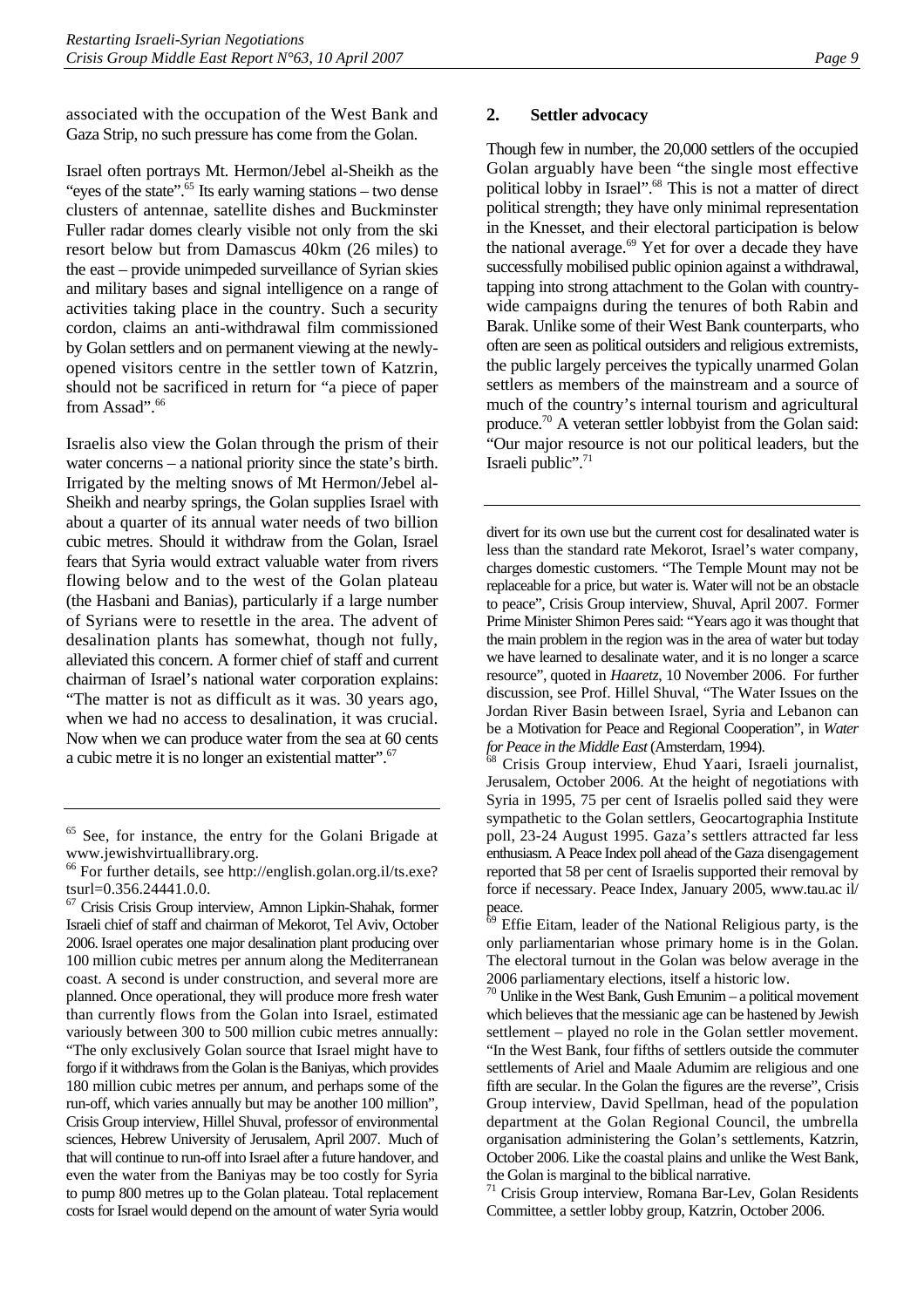Veteran settlers are at pains to describe their movement as law-abiding, peaceful and devoid of religious militancy. In contrast to many founders of the West Bank settlements, the Golan settlers came from and were nurtured by the Labour Party. Along with East Jerusalem, the Golan was the prime focus of the settlement project during the occupation's first decade under Labour rule. The first Jewish settlement in the Golan was established a month after the 1967 war; by early 1969 there were fourteen, although following the 1973 war, West Bank settler activity quickly outpaced its Golan equivalent.<sup>72</sup>

A steady rate of migration to the coastal plains – including of children of some of the most ardent settlers – coupled with the precedent-setting Gaza withdrawal, has begun to instil some doubt. "The young are not staying. There's nothing to do".[73 T](#page-13-2)o stem the attrition and court the public, settler organisations have sought to attract fresh recruits. Boosted by increased official support since the 2000 breakdown of peace talks, Katzrin – the only Golan settlertown – has experienced a government-sponsored influx of Russian immigrants, resulting in a 20 per cent population increase between 2001 and  $2005.^{74}$  The demographic growth rate has been even higher in the largely agricultural settlements, up more than a third from 2001 to 2006.

Three quarters of the newcomers have been lured by the "Build Your Own House" campaign, through which the Golan settler authority provides free land to Jews who build a house (at subsidised rates applicable to governmentdesignated "development zones") within three years.<sup>75</sup>

<span id="page-13-4"></span>75 Crisis Group interview, David Spellman, Katzrin, March

Using a Tel Aviv public relations firm, the local council of Golan settlers has placed full-page advertisements in the daily press showcasing the scheme and boasting of low prices – a fraction of the Tel Aviv cost – and a comfortable country life.<sup>76</sup>

### <span id="page-13-0"></span>**3. Demographic comfort: a land without people**

The public's remarkable evolution concerning withdrawal from occupied Palestinian territory stems largely from demographic concerns. Maintaining a Jewish majority requires relinquishing these territories, as illustrated by Ariel Sharon's decision to withdraw from Gaza (home to some 1.3 million Palestinians).<sup>77</sup> Ehud Olmert's 2006 election promise to disengage from considerable areas of the West Bank was justified on similar grounds.<sup>78</sup>

No such argument applies to the Golan, which was emptied of all but some 6,000 of over 100,000 Arab inhabitants during the 1967 war.<sup>79</sup> Forty years on, the Syrian

<span id="page-13-5"></span> $76$  A small number of privately-funded yeshivas combining religious study with military training – of a type commonly found in the West Bank – also have emerged in the Golan. These tend to be populated by more militant, arms-carrying settlers. Crisis group interviews, religious seminary students, Avnei Eitan settlement, Golan, November 2006. Boosted by funds from Jewish philanthropists (particularly from the U.S. and Australia), such schools inculcate religious attachment to the Golan. "The religious schools put a lot of effort into showing that approximately all the territory conquered in 1967 is part of the promise God gave Abraham and his people and that they have to keep all the territory under Jewish sovereignty", Crisis Group interview, Yohannan Tzoref, former religious school teacher and military analyst, Jerusalem, November 2006.

<span id="page-13-6"></span>77 "Gaza cannot be held onto forever. Over one million Palestinians live there, and they double their numbers with every generation…. The unilateral Disengagement Plan, which I announced approximately two years ago, is the Israeli answer to this reality", Ariel Sharon, televised address to the nation, 15 August 2005.

<span id="page-13-7"></span>78 Olmert repeatedly quotes former Prime Minister David Ben Gurion: "When we were faced with the choice between the entire land of Israel without a Jewish State, or a Jewish State without the entire land of Israel, we chose a Jewish State without the entire land of Israel". Olmert's most recently referred to this during a Ben Gurion memorial, Sde Boker, 27 November 2006.

<span id="page-13-8"></span><sup>79</sup> "On the West Bank highlands and the Gaza Strip it [the demographic upheaval of the 1967 war] was not of unusual dimensions, involving less than 25 per cent of the pre-war population…. In the Golan and the West Jordan Valley, settlement desertion [elsewhere termed the exodus] was almost total", W. W. Harris, "War and settlement change: the Golan Heights and the Jordan Rift, 1967-1977", in *Settlement and Conflict in the Mediterranean World*, *Transactions of the Institute of British* 

<span id="page-13-1"></span> $72$  According to a Knesset member and former head of the internal security agency, "no Israeli government wants to invest in a territory they know they will have to forfeit in negotiations", Crisis Group interview, Israel Hason, Jerusalem, October 2006. Settler leaders attribute the slow pace of growth to their comparatively greater distance from the nation's urban centres, pointing out that the main West Bank settlements serve as residential spillovers for Jews working in Jerusalem and Tel Aviv, Crisis Group interview, David Spellman, head of population department, Golan Regional Council, Katzrin, March 2007.

<span id="page-13-2"></span><sup>73</sup> Crisis Group interview, Yigal Kipnis, Maale Gamla settlement, October 2006. "Without new members we are finding ourselves with a demographic problem, with nurseries and junior schools having to close", Crisis Group interview, David Spellman, Katzrin settlement, October 2006. "Many founders are over 50 and running out of steam, and their children don't want to be farmers. So we're importing Thai labourers", Crisis Group interview, Hassia Ben Ayahu, Avnei Eitan settlement, October 2006.

<span id="page-13-3"></span> $^{74}$  Katzrin's population has grown from 6,000 in 2001 to 7,500  $\,$ in 2007. 40 per cent of the current population is composed of new immigrants, the majority Russians, Crisis Group interview, Katzrin Mayor Sami Bar Lev, March 2007.

<sup>2007.</sup> Encouraged by the Council, 760 Jewish families have settled in the Golan outside Katzrin over the past five years, and the numbers continue to rise by an average of 250 families per year.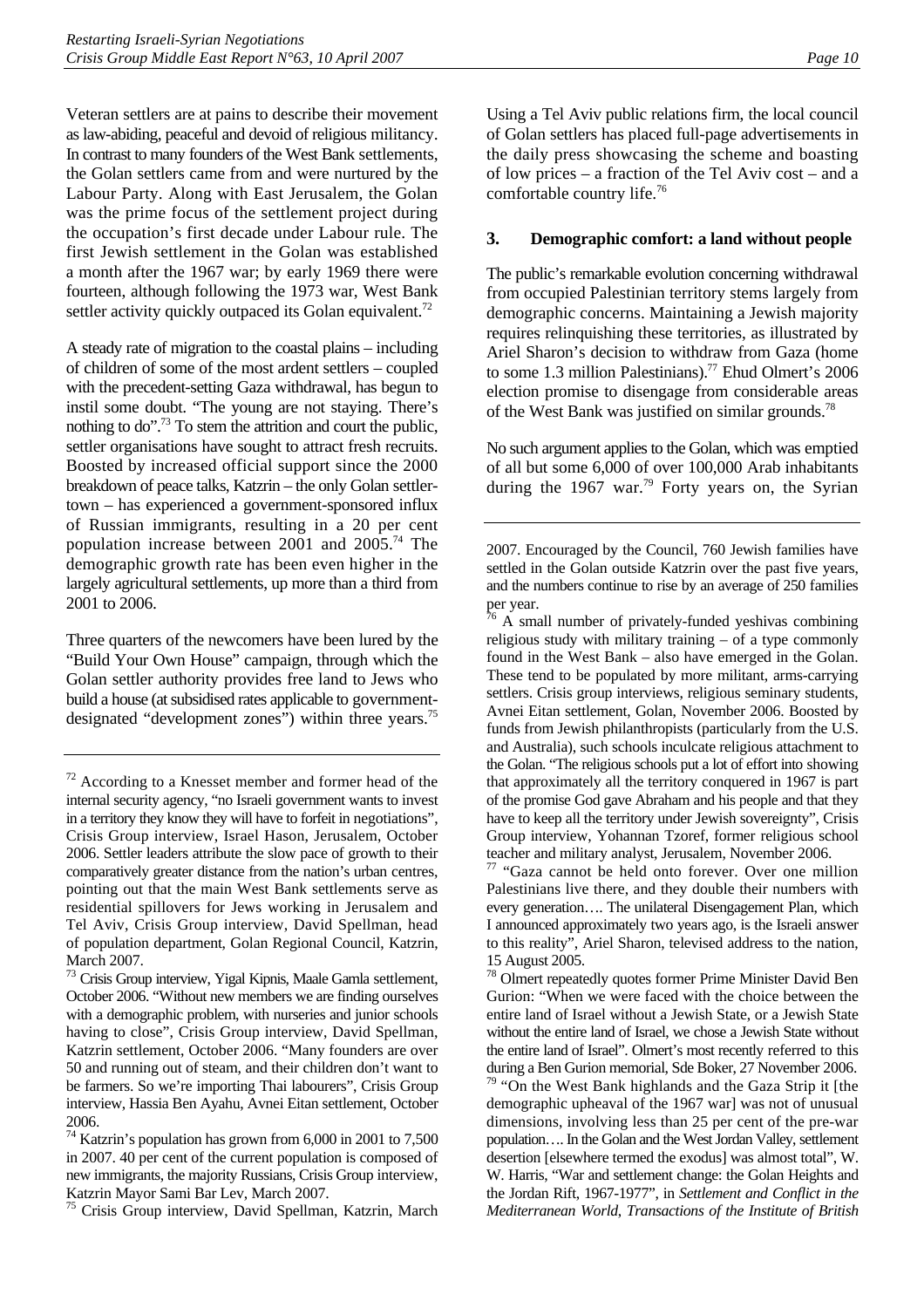population is estimated at  $20,000$ .<sup>80</sup> The landscape is still dotted with the remnants of its Syrian past, but black basalt villages – some still standing, most mere piles of stone – are fading memories of the sizeable community that once lived there.<sup>81</sup> The total current population (including Jews and non-Jews) is approximately one third of what it was on the eve of the war. Non-Jews in the occupied Golan account for a negligible 0.002 per cent (as opposed to 35 per cent in the West Bank and Gaza)

*Geographers* (Royal Geographical Society, 1978), pp. 309-330. Israel claims that all except 5,875 Druze, 385 Alawis and 300 mostly Circassian Kuneitra residents fled with the retreat of the Syrian army on 9-10 June 1967. Syria asserts that large numbers remained behind in agricultural villages after the ceasefire but that over subsequent months they were gradually forced to move as a result of physical and psychological pressure from the Israeli army. A report by the UN Special Representative on the Golan noted: "There are strong indications that the majority…had left before the end of the hostilities", but also that residual residents [number unspecified] had been "frightened by the incidents such as shooting in the air or the rounding up of civilians. The Special Representative felt that it was likely that many such incidents had taken place, and that the Israeli Defence Forces had not viewed unfavourably the impact on the movement of the population". Gussing Report, United Nations, 15 September 1967. Israel did not allow the refugees to return and subsequently destroyed their villages, using some for military training. Syria and Israel heavily mined the area on both sides of the armistice line. Crisis Group interviews, Israeli academics and Druze activists, Golan, March 2007.

<span id="page-14-1"></span>80 Crisis Group interview, International Committee of the Red Cross official, Damascus, March 2007. In 2002, Nawaf al-Faris, governor of Quneitra, put the figure at 25,000, quoted in Muhammad Abdul Ibrahim, *Al-Julan Bayn Matrakat al-Ihtilal* 

<span id="page-14-2"></span>*wa Sindan al-Talawwuth* (Damascus, 2002).<br><sup>81</sup> Following the war, the UN estimates that between 105,000 and 110,000 Golan residents, including 16,000 Palestinian refugees, "moved from the now occupied part of Syria into non-occupied areas", report by the Secretary-General under Security Council Resolution 257 (1967), 18 August 1967. According to the *Encyclopaedia Judaica*, vol. 13 (Jerusalem, 1972), p. 1,534, the "population included Sunnite Muslims, as well as Circassians, Druze, Alawi[te]s, a small Christian minority and others". Assuming an annual growth rate of 5 per cent, the total population of displaced and their offspring today exceeds 500,000. According to Yigal Kipnis, an Israeli settler who has researched pre-1967 Golan, on the eve of the 1967 war there were two towns, 139 villages and 61 farms housing 128,000 people. Crisis Group interview, Kipnis, Maale Gamla settlement, October 2006. Only four Druze villages and a single Allawite village, al-Ghajar, remain. A fifth village, Sehita, was dynamited by Israeli forces in 1969. Syrians offer similar estimates. According to them, 148,000 inhabitants lived in the Quneitra governorate, essentially in the now occupied Golan, on the eve of the 1967 war. *Majmu'at al-Ihsa'at*  (Damascus, 1966). Given the birth rate, the displaced Golani population was estimated at 425,000 in 2002, according to Nawaf al-Faris, governor of Quneitra, quoted in Muhammad Abdul Ibrahim, op. cit.

of the ten million people between the Jordan River and the sea. In the words of an Israeli diplomat:

> Olmert based his entire rationale for a unilateral withdrawal on the demographic problem but in the Golan there is no problem. There are virtually no Arabs on the Golan Heights, so most Israelis see no reason to give it up.<sup>[82](#page-14-3)</sup>

### <span id="page-14-0"></span>**4. A place for rest and relaxation**

The Golan's appeal also emanates from its open expanse of land, a commodity Israelis highly value as an escape from the commotion of the plains below. Replete with gorges, waterfalls and at times snow-capped mountain peaks, it has become one of Israel's favourite playgrounds. For over two decades, the vast majority of Israelis who have crossed the Green Line into occupied Palestinian territory have done so on military service.<sup>83</sup> The Golan presents an entirely different reality. Settlements are rural hamlets, devoid of the obtrusive fortifications and walls that scar their West Bank counterparts; Katzrin has no barbed-wire enclosure. Israelis mingle with Syrian nationals without fear, and the settlers themselves generally are perceived as less threatening by the occupied population, reminiscent of secular kibbutzniks.

There are no nervous soldiers manning checkpoints and verifying identity cards, no separation barriers searing the horizons, no anguished confrontation with the occupied population, and no armed national movement with which to contend. The continued, albeit severely restricted, traffic of apples, Druze pilgrims, students and even brides across the Israeli-Syria ceasefire line has enhanced the feeling of normalcy.[84 A](#page-14-5)s a journalist put it, the Golan is Israel's "trouble-free real estate".<sup>85</sup>

The Golan has become a privileged tourist spot. Hundreds of thousands of Israelis visit it annually, attracted by the relatively vast landscape and stunning vistas which stretch far into Lebanon and Syria. There is a ski resort as well

<span id="page-14-3"></span><sup>82</sup> Crisis Group interview, Avi Primor, Jerusalem, October 2006.

<span id="page-14-4"></span>Since the early years of the second Intifada, Israelis have been barred from entering populated areas in the occupied Palestinian territories.

<span id="page-14-5"></span><sup>84</sup> The traffic is facilitated by the International Committee of the Red Cross. In 2006, 8,000 tons of apples, 780 students, 506 pilgrims visiting Abel – a Druze shrine – and three grooms crossed the ceasefire line from the occupied Golan into Syria. In 2007, the traffic of apples is expected to reach 10,000 tons. For the first time in four years, a bride also crossed into Syria after a wedding ceremony in no-mans-land attended by Crisis Group in March 2007.

<span id="page-14-6"></span><sup>85</sup> Crisis Group interview, Ehud Yaari, Jerusalem, October 2006.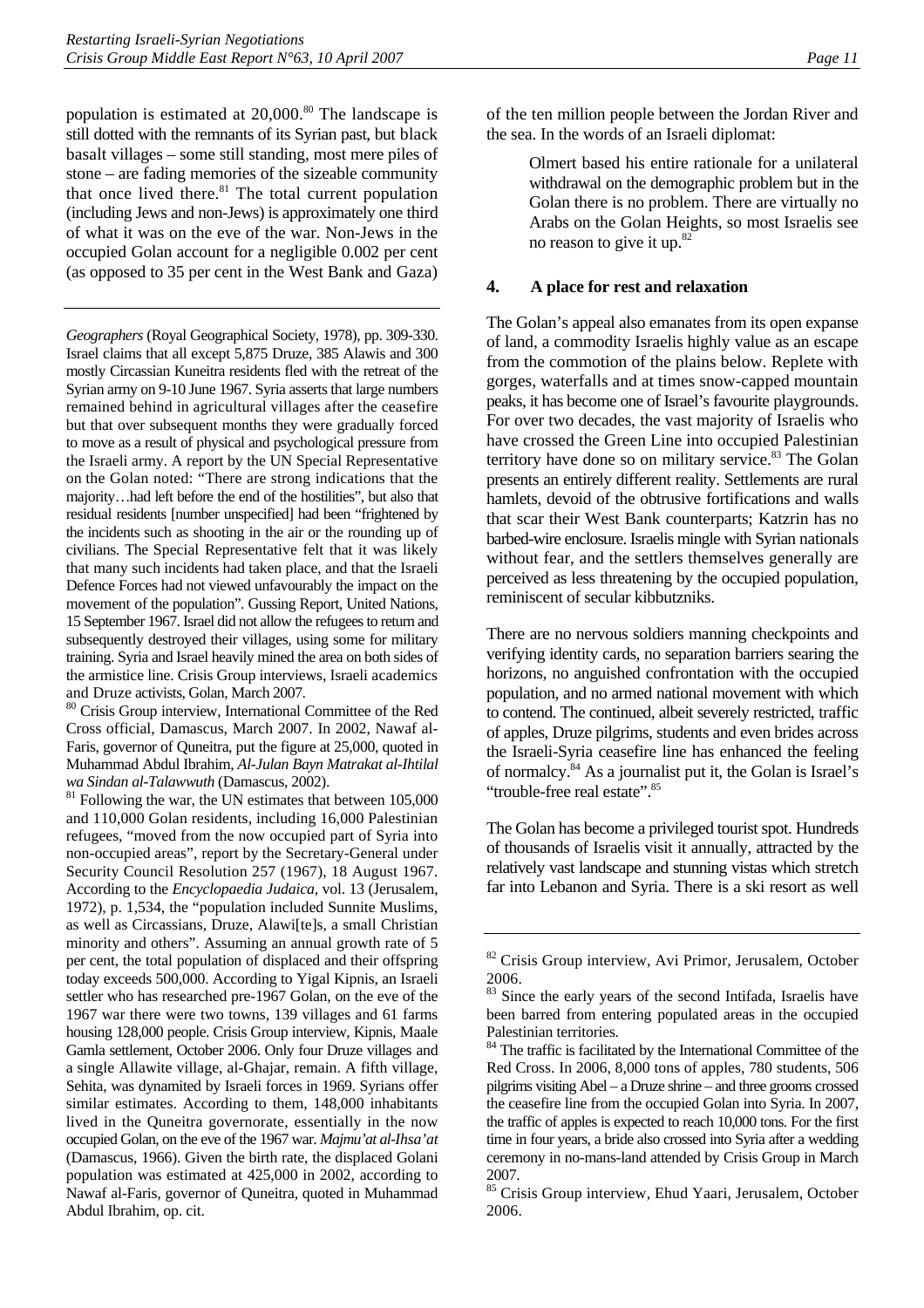as opportunities for wine tasting, pony trekking and relatively safe hitchhiking. In advertisements placed by settlers in the national press, the area comes across as a virginal "Wild West" of cowboys wearing Stetsons, cantering on horseback over freshwater brooks under the slogan "Freedom to Live".<sup>86</sup>

The Golan also holds valuable resources. Water flows in abundance. Its 100 sq. km of cultivated land supply 40 per cent of Israeli's exotic fruits, pears, beef and wines for export. This provides alternative pastures for a coastal agriculture business that increasingly is being squeezed by real estate development. Cows, which in the rest of the country are densely packed, roam freely. The open space also has turned the Golan into the military's main training ground for combat operations and firing practice.<sup>87</sup> In the words of a journalist, "on the Golan the water is sparkling, the Cabernet luscious and the climate pleasant. Even the most peace-seeking Israelis are prone to the heretical thoughts that perhaps there are some things preferable to a peace treaty".[88](#page-15-3)

# <span id="page-15-0"></span>**C. POLITICAL SENSITIVITY TO FLUCTUATING PUBLIC OPINION**

As noted, polls indicate 70 per cent of Jewish Israelis oppose full withdrawal from the Golan[.89 L](#page-15-4)eaders enjoying far greater popular support than Olmert have flinched from confronting the public mood on this issue;  $\frac{90}{9}$  with his standing at rock-bottom, there is reason to doubt the current prime minister will want to take this risk. During previous negotiations with Syria, some 60 per cent supported full withdrawal in exchange for a full peace.<sup>91</sup>

Several factors contributed to the collapse in support: the breakdown in peace talks in 2000 over what many Israelis believe was an unreasonably rigid Syrian position; the perception that withdrawals from South Lebanon and Gaza jeopardised Israel's security; and Syria's support for violent groups, especially Hizbollah which, during the 2006 war, fired a barrage of katyusha rockets into Israel. Moreover, after 40 years of occupation, the price for maintaining the status quo is perceived as low while the benefits of changing are uncertain. $92$  The absence of any Syrian public relations diplomacy – no handshakes, little interaction, rare symbolic gestures – also undoubtedly plays a part. The recent unofficial "Madrid + fifteen" conference, co-sponsored by Crisis Group, was notable precisely because Syrians were prepared to sit at the same table as Israelis. Virtually all Israelis who attended were impressed by what the Syrians had to say precisely because they had seldom heard that side of the story.<sup>93</sup>

That said, public views that have changed abruptly in the past can change again – especially if a peace agreement were reached and presented to the Israeli people. The same polls that suggest resistance to withdrawal show a majority favouring dialogue with Damascus and a positive response to Bashar's peace overtures.<sup>94</sup> "It's one thing to ask Israelis in the abstract, after a war in which they saw Syrian-provided rockets fired on their land, whether they are prepared to withdraw from the Golan. It is another thing entirely to ask them to approve a peace deal in which Syria pledges to honour security arrangements and in which it is understood that Damascus will alter its attitude toward Hizbollah".<sup>95</sup> In the words of a political leader, "It's true that only one third is for giving up the Golan, but once they see the agreement and the options and the benefits, and once they see the prime minister and Assad shaking hands, everything will change".<sup>96</sup>

> Israeli public opposition to a Golan withdrawal is a state of mind. It can be changed. If it's a good agreement I believe Olmert can achieve the 61 Knesset votes required. You cannot produce a cake overnight – it takes time to bake. Even Lieberman [the extreme, hawkish leader of the Israeli Beiteinu party] might be ready in six-months time. $97$

<span id="page-15-1"></span><sup>86</sup> See, for instance, the settler advertising campaign in *Maariv*, October 2006.

<span id="page-15-2"></span><sup>&</sup>lt;sup>87</sup> Crisis Group interview, military reserve expert, Golan, October 2006.

<span id="page-15-3"></span><sup>88</sup> *The Jerusalem Post*, 9 October 2006.

<span id="page-15-4"></span><sup>89</sup> See the Peace Index poll cited in fn. 68 above.

<span id="page-15-5"></span> $90$  "We have been in control for 40 years. When we felt strong, we told ourselves we didn't have to make peace, and when we felt weak we said we couldn't make peace", Crisis Group interview, Israeli political observer, Jerusalem, March 2007.

<span id="page-15-6"></span><sup>&</sup>lt;sup>91</sup> Poll conducted by Tel Aviv University's Yafeh Institute for Strategic Research, July 2000, www.tau.ac.il/~reinhart/ political/HowBarakFailedWithSyria.html. Other polls at the same time yielded different results.

<span id="page-15-7"></span> $92$  In repeated polls, over 50 per cent of Israelis expressed the view that the situation on the Golan would hold "for many years to come". See, for instance, Peace Index, Tami Steinmetz Center for Peace Research, Tel Aviv University, 28 December 1999.

<span id="page-15-8"></span> $93$  Crisis Group interviews, Israeli participants in the "Madrid + fifteen" conference, Madrid, January 2007. One such participant confided to Crisis Group that he was completely taken off-guard by the Syrian presentation. "As an Israeli, I felt embarrassed. We felt cornered", Crisis Group interview, Madrid, January 2007.

<span id="page-15-9"></span>According to the Marketwatch poll, 57 per cent favour negotiations with Syria. *Haaretz*, 22 November 2006.

<span id="page-15-10"></span>Crisis Group interview, Israeli political leader, Madrid, January 2007.

<span id="page-15-11"></span><sup>&</sup>lt;sup>96</sup> Crisis Group interview, Israeli political leader, Jerusalem, March 2007.

<span id="page-15-12"></span><sup>&</sup>lt;sup>97</sup> Crisis Group interview, Member of the Knesset Israel Hason, number three in Lieberman's party, Jerusalem, November 2006. Comparisons have been drawn with South Africa: according to a poll conducted in 1986, 97 per cent of white South Africans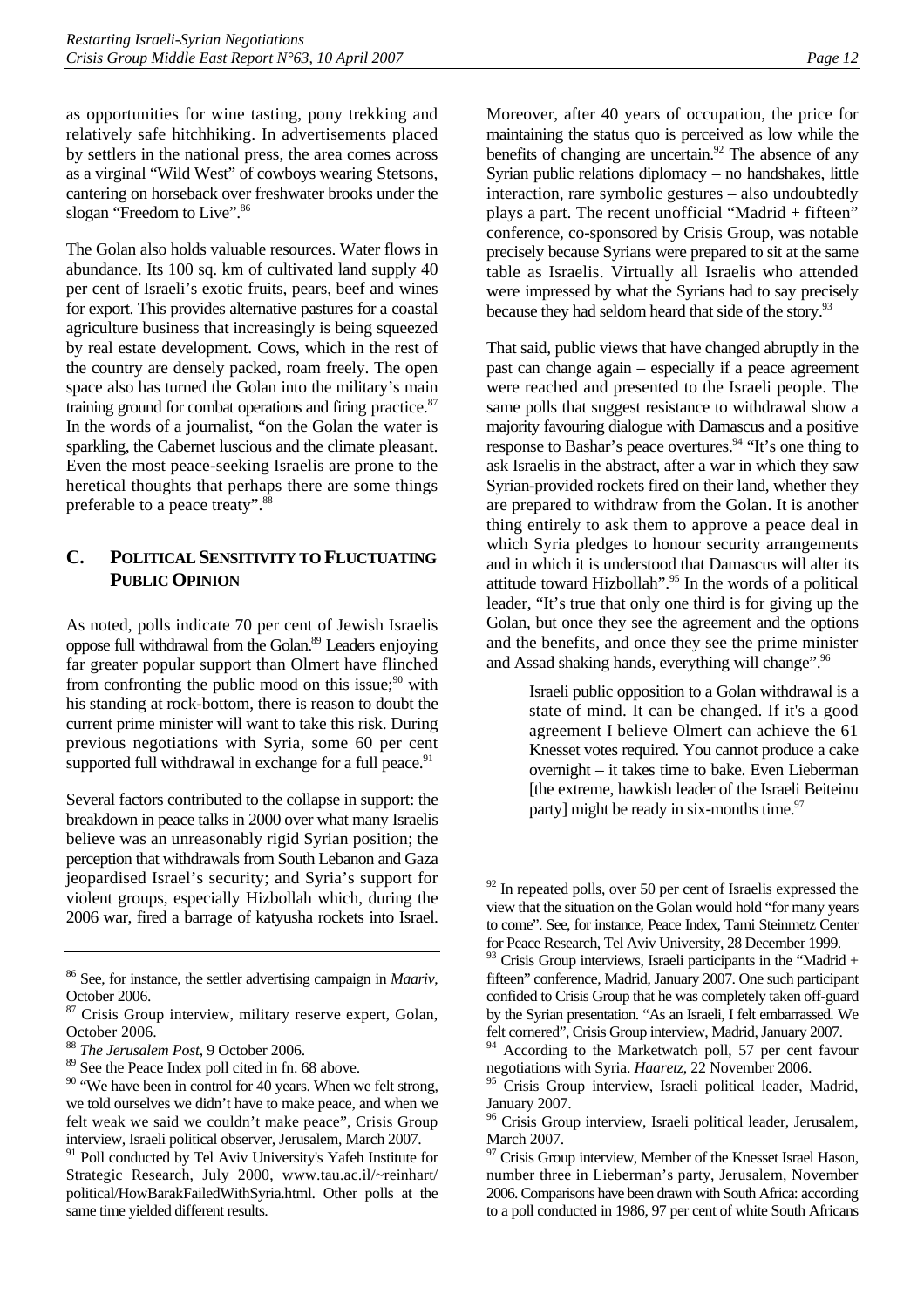Comparisons also can be drawn with attitudes toward peace with Egypt:

> Prior to Begin's agreement on Sinai in 1978, an overwhelming majority of Israelis refused to return the whole Sinai to the Egyptians. Never return Sharm al-Sheikh and the Rafah area, they cried. Following a change in Begin's stand and Sadat's visit to Jerusalem, 70 per cent of Israelis were ready to give back the last grain of sand. I would assume that once there's a meeting between an Israeli prime minister and a Syrian president, and once we see signs of peace, there will be a similar sea-change.  $98$

# <span id="page-16-0"></span>**III. SYRIA'S POSITION**

### <span id="page-16-1"></span>**A. GENERAL MOOD**

Officials in Damascus display a mix of supreme confidence and genuine concern. It is a paradox in appearance only. Convinced that the regional tide is turning against the U.S. in Iraq, Palestine and Lebanon, they believe that any American attempt to destabilise the regime has become a thing of the past. Yet, they simultaneously are alarmed that the same regional tide threatens. Sandwiched between civil strife in Iraq and Lebanon and caught in the midst of growing sectarian polarisation, the regime is finding it difficult to manage a series of contradictions.

By supporting Hizbollah in Lebanon at a time of confessional tensions, it alienates its own Sunni majority; by backing Sunni insurgents in Iraq, it fuels instability which could spill over into Syria and places itself on a collision course with Iran;<sup>99</sup> by reaching out to the Shiite-

opposed the idea of "one man one vote". Six years later, they approved it in a referendum by a two to one margin.

<span id="page-16-2"></span> $98$  Crisis Group interview, Uri Bar-Joseph, professor of international relations, Haifa University, March 2007.

<span id="page-16-3"></span><sup>&</sup>lt;sup>99</sup> The U.S. continues to accuse Syria of helping Sunni insurgents, in particular by allowing their transfer through Damascus airport. In March 2007, David Satterfield, State Department coordinator on Iraq, asserted that "85 to 90 per cent of all suicide bombers come across one border – Syria", with many allegedly arriving at Damascus airport and then traveling through Syria into Iraq. See *U.S. News and World Report*, 27 March 2007. However, there is evidence of a significant evolution in Syrian policy over time. In the early stages of the war, Syria openly backed Iraqi militants, and buses were overtly chartered, with the Syrian *mufti*'s blessings, to transport militants willing to fight coalition forces in Iraq. This stopped long ago, largely as a result of U.S. pressure. A more pronounced shift appears to have taken place in 2006 as Syria grew increasingly wary of the spill-over and destabilising effects of an Iraqi civil war. Informal networks along the border may still provide lower-level support to militants but Syria's new approach has not gone unnoticed by major Iraqi insurgent groups, which have issued harsh communiqués denouncing it. Virtually all insurgent groups reacted strongly to Syria's offer to "help stabilise Iraq" made during Iraqi President Jalal Talabani January 2007 visit to Damascus. See the communiqués of all major groups with the exception of the Islamic Army, January 2007. Several examples were offered in the 28 March 2007 edition of the Jamestown Foundation's *Terrorism Focus*: "A March 15 posting in the *Tajdeed* forum [a website *jihadis* use to communicate and circulate their views] highlighted the difficulties that some *jihadis* are experiencing when trying to make their way to Iraq from Syria (http://tajdeed.org.uk). The user explained that upon reaching the border area, the 'tyrants' of Syria were not allowing the [crossing]. In response, another user posted a more formal letter on the *Tajdeed* forum addressed to Sheikh Omar al-Baghdadi, the leader of the Islamic State of Iraq, urging him to assist the mujahidin in crossing the Syria-Iraq border. [It] reads: We were distressed by the tyrant of Syria, Bashar al-Assad and his gang,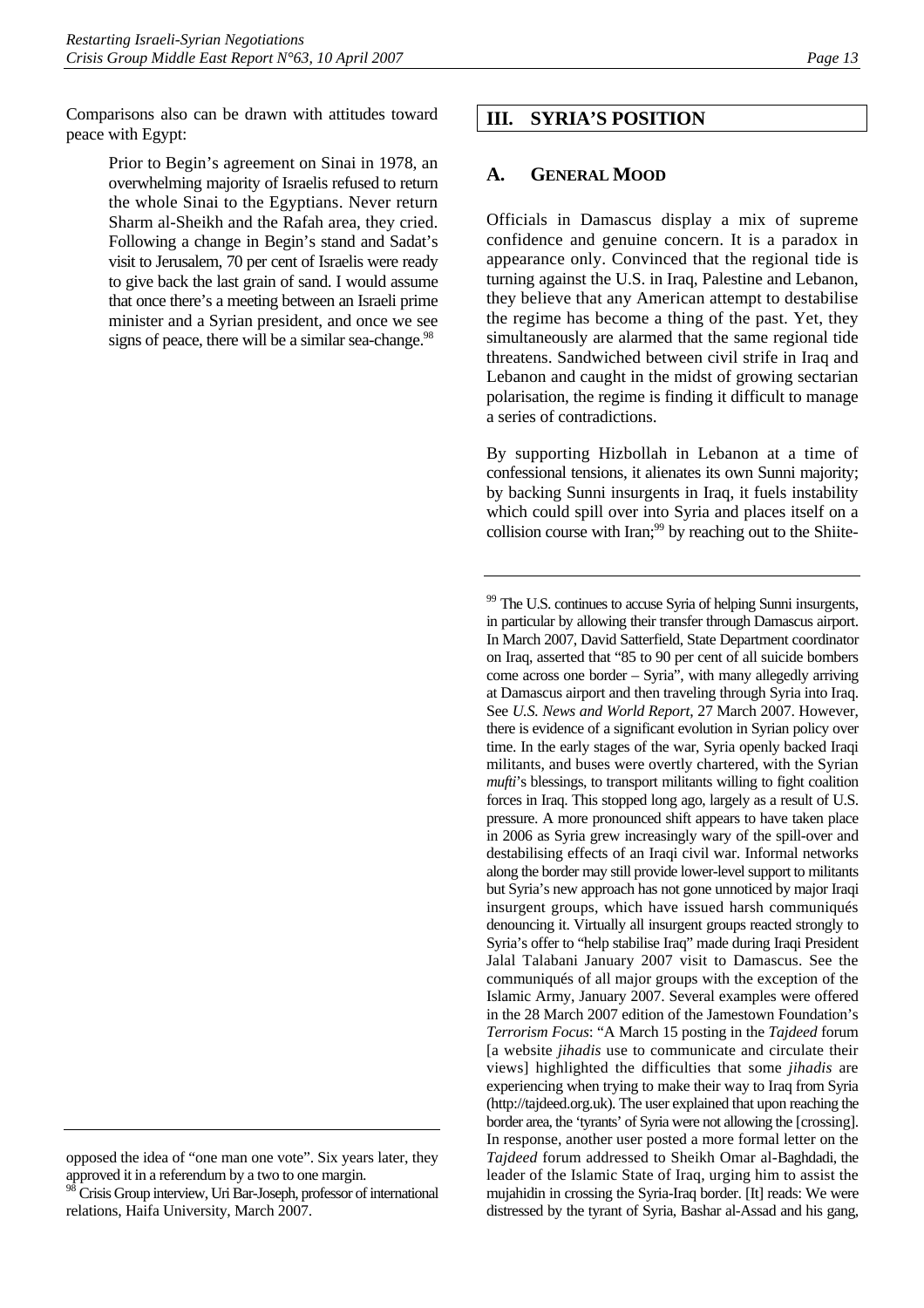led government in Baghdad (as it has done in recent times), it angers some of its allies in Iraq as well as its own Sunni population. And, of course, hovering over this is the ongoing investigation into the assassination of former Prime Minister Hariri, which, should it implicate high-level Syrian officials, would put the regime in a very difficult spot. In short, while regional dynamics may well have become a losing proposition for Washington, they also are a no-win one for Syria.

One potential way out of this uncomfortable status could be a breakthrough with Israel. There is evidence the regime was moving in this direction, indicating its willingness to negotiate and allowing back-channel discussions. Yet, coming after a long period during which President Bashar felt he had made clear peace overtures, the mood in Damascus has turned decidedly sceptical, and the regime is reverting to its more cautious habits. Mirroring Israeli doubts concerning Syria's seriousness, officials say they are deeply disillusioned with Israel, questioning its ability and readiness to negotiate in earnest. "We negotiated seriously throughout the 1990s with five different Israeli governments, representing the two major parties. We came very close to a deal", a senior official said, "but none of them showed the leadership required to achieve peace. I am sure some in Israel favour peace but I am doubtful this can ever translate into policy".<sup>100</sup>

Pressed by Crisis Group to take the initiative – aggressively market the Arab peace plan; empower Egypt and Jordan to explain it to the Israelis; or begin a dialogue with peace-oriented Israeli political leaders – a Syrian official replied: "President Assad shook the Israeli president's hand at Pope John Paul II's funeral in April 2005, he offered to resume talks, he tried to reach out to the Israelis. But it had no positive effect. The Israeli and U.S. governments are weak and divided. Weakness and division are recipes for war. They cannot produce peace".[101](#page-17-1) 

Expectations for Olmert were particularly low, both because of his unpopularity – officials often volunteered that he was the "most unpopular leader Israel has ever known" $102$  – and because he was not about to defy

perceived U.S. objections to Israeli-Syrian negotiations.<sup>103</sup> To advance new overtures after earlier ones had been ignored would convey an impression of desperation. "We cannot keep begging, or we will pay a price. There is a Syrian saying: if a merchant displays over-eagerness, he will sell his goods for less. We have to show patience".<sup>[104](#page-17-4)</sup>

Government and Baath party officials also invoked constraints imposed by public opinion, claiming that Syrians were questioning why their president repeatedly spoke of peace when Israel did not and that the people would not accept any step toward normal relations with Israel so long as the Golan was occupied.<sup>105</sup> The Assad/Katsav handshake is said to have generated unease and confusion, with some Syrian analysts volunteering it was a mistake. When the Israeli daily Haaretz leaked the existence and content of the Liel-Suleiman talks,<sup>106</sup> Syrian officials – embarrassed by the allegation that at the height of the Lebanon war they were simultaneously reaching out to Israel and mobilizing public support for Hizbollah – felt compelled to dismiss the discussions as insignificant rather than use them as a means of demonstrating Syria's seriousness and of pressuring Israel.

Prior to that leak, a senior official with close ties to the president but apparently unaware of the channel, told Crisis Group:

> Syria would be hesitant to even consider direct contacts with Israelis. There is an ideological dimension to this: We don't engage in dialogue with the enemy, only in negotiations – we are not friends but parties in conflict. There also is a practical dimension. We fear leaks, because they cause us great damage and bring us little benefit. In this regard, our past experience has been sobering. Finally, there is a strategic dimension. The perception that the U.S. is opposed to any opening toward us leads us to the conclusion that if we display excessive good will, we will lose face. $107$

who have arrested many of us … on the borders that separate us from you. We cannot find a way to reach you. Many of the journeys to you have been hindered, and many of the young men who were on their way to you have been taken prisoners".

<span id="page-17-0"></span><sup>&</sup>lt;sup>100</sup> Crisis Group interview, senior Syrian official, Damascus, January 2007. Some officials go further: "Israel will never reach a peace agreement. It implies making concessions Israel will never make", Crisis Group interview, Syrian official, Damascus, March 2007.

<span id="page-17-1"></span><sup>&</sup>lt;sup>101</sup> Crisis Group interview, Syrian official, Damascus, March 2007.

<span id="page-17-2"></span> $102$  Ibid.

<span id="page-17-3"></span><sup>&</sup>lt;sup>103</sup> "The U.S. prevented Israel from responding to our peace overtures; we know that", Crisis Group interview, Syrian official, Damascus, March 2007.

<span id="page-17-4"></span><sup>&</sup>lt;sup>104</sup> Crisis Group interview, Syrian official, Damascus, March 2007.

<span id="page-17-5"></span><sup>&</sup>lt;sup>105</sup> "There can be no normalisation, no routinisation of relations with Israel before we get something in return; that would be condemned by the people in general and the Baath party in particular", Crisis Group interview, Syrian official, Damascus, March 2007. Using more colourful language, another official commented: "I don't mind kissing Rice. But hugging Olmert – that's impossible", Crisis Group interview, Damascus, 17 February 2007.

<span id="page-17-6"></span><sup>&</sup>lt;sup>106</sup> With respect to these talks, see fn. 7 above and discussion below.

<span id="page-17-7"></span><sup>&</sup>lt;sup>107</sup> Crisis Group interview, senior Syrian official, Damascus, November 2006.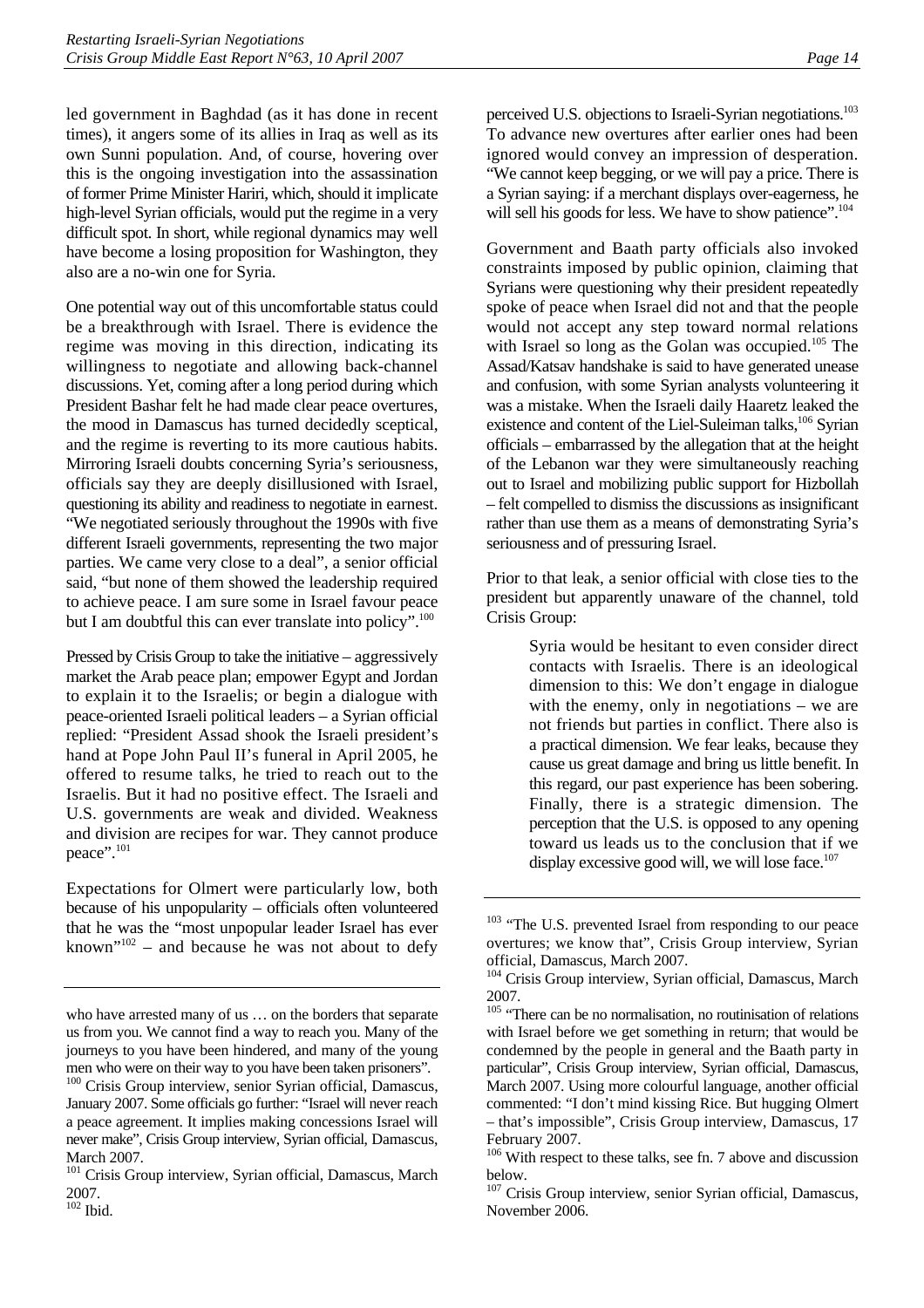For similar reasons, Syria has been highly reluctant to undertake confidence-building measures, even of the smallest and most symbolic type. Gestures – such as turning over the remains of Eli Cohen, an Israeli spy executed by Syria in May 1965; providing information on missing Israeli soldiers; meeting with opposition Israeli politicians or giving interviews to Israeli media – generally are seen as both costly and ineffective, a waste of assets that could be valuable during negotiations.<sup>108</sup> According to a Syrian official:

> One could imagine different things, such as a public relations campaign. But it is just not the Syrian style. Plus, it would lead to criticism from both within Syria and the wider Arab world. It automatically would be seen as a sign of weakness and it's hard to see what we would get in exchange. For historical reasons, it is much easier for this country to talk to a Bush or even a Chirac than to an Israeli.<sup>109</sup>

The Haaretz leak has led to even greater caution; in its wake, even a rather modest initiative – an attempt to disseminate more widely Syria's account of past Israeli-Syrian negotiations as presented at the "Madrid + fifteen" conference – reportedly was put on hold.

Of late, officials have voiced a broader concern, a reflection of growing tensions in the region. Alluding in ways that had not been heard before to increased Sunni-Shiite polarisation, fuelled by crises in Lebanon and Iraq, and to the rise of radical Islamism, more than one official cautioned that Syria's margin of manoeuvre had been reduced, and the leadership had to tread carefully, lest it trigger further instability. "The real problem today is regional fragility and the deepening confessional split. We have to be very careful, for otherwise everything can break. That limits what we can do".[110 F](#page-18-2)or now, restoring regional stability and avoiding all-out chaos appears to be Syria's priority.

Officials expressed guarded optimism that relations with the Arab world, and particularly with Saudi Arabia, could improve in the wake of the 28 March 2007 Arab League summit in Riyadh.<sup>111</sup> They even – albeit more guardedly

The U.S. representatives approached us and said they were willing to work with us on Iraq. We answered that we were willing to work with them, too, but not exclusively on Iraq and not in Baghdad. If they want to talk, it should be about everything, and it should be in Damascus. They said they'd get back to us. We are waiting.<sup>112</sup>

Doubt persists, fed by past experience with the U.S. administration. "Talking to us was positive but we still are not sure what precisely was behind the U.S. decision. Was it because pressure to show some movement was building domestically and from the outside? Was it in response to Iraqi pressure? Was it intended to prove that the U.S. can obtain Syrian and Iranian cooperation on Iraq cost-free? Or was it a genuine step toward broader engagement?"<sup>113</sup>

The net outcome is a Syrian leadership that appears to have given up on the prospect of a direct breakthrough with Israel in the foreseeable future, convinced that without strong U.S. involvement – and pressure – Israel will not move. Only minor hope is invested in the U.S., the more likely scenario being a two-year hiatus until presidential elections bring in a new administration. President Bashar hinted at this in a recent interview: "The main obstacle in my opinion, regarding the peace process, is the … American administration's rejection of the peace process". Evoking attempts by international envoys to promote talks between the two sides – a clear reference to the Swiss-sponsored, unofficial peace talks between Alon Liel and Abe Suleiman – he said: "They [the envoys] openly said, quoting Olmert, that the decision is in Washington". His conclusion: "The issue of peace in at least the next two years doesn't call for optimism unless there are unexpected changes".<sup>114</sup>

<span id="page-18-0"></span><sup>&</sup>lt;sup>108</sup> Asked why Syria is not willing to reach out to the Israeli public in such fashion, an official remarked, only half tongue-incheek, "we are not good at public relations. So our target is not really public opinion", Crisis Group interview, Syrian official, Damascus, March 2007.

<span id="page-18-1"></span><sup>&</sup>lt;sup>109</sup> Crisis Group interview, Syrian official, Damascus, February 2007.

<span id="page-18-2"></span><sup>2007.&</sup>lt;br><sup>110</sup> Crisis Group interview, senior Syrian official, Damascus, March 2007.

<span id="page-18-3"></span><sup>&</sup>lt;sup>111</sup> Crisis Group interviews, senior Syrian officials, Damascus, March 2007. Some analysts speculate that the threat of Iraq's

disintegration, growing Iranian influence and, more generally, disillusion with U.S. policy, are prompting Saudi Arabia to reach out to Syria. Crisis Group interviews, U.S. analysts, Washington DC, April 2007. However, while the Saudi king met with President Bashar during the Riyadh Arab League Summit, there is as yet no evidence of a genuine rapprochement.

<span id="page-18-4"></span><sup>&</sup>lt;sup>112</sup> Crisis Group interview, Syrian official, Damascus, March 2007.<br><sup>113</sup> Ibid.

<span id="page-18-5"></span>

<span id="page-18-6"></span><sup>&</sup>lt;sup>114</sup> Interview in *Al-Jazeera*, quoted by the Associated Press, 19 March 2007. The Liel-Suleiman episode generated obvious discomfort in Damascus, where some Syrian officials denied the regime had any official input whatsoever. As one official put it immediately after the *Haaretz* leak, "we negotiated for ten years as a state, with all that implies in terms of resources, and we failed. Why would we rely on an old American-Syrian, working with an outcast Israeli, to cut a deal?", Crisis Group interview,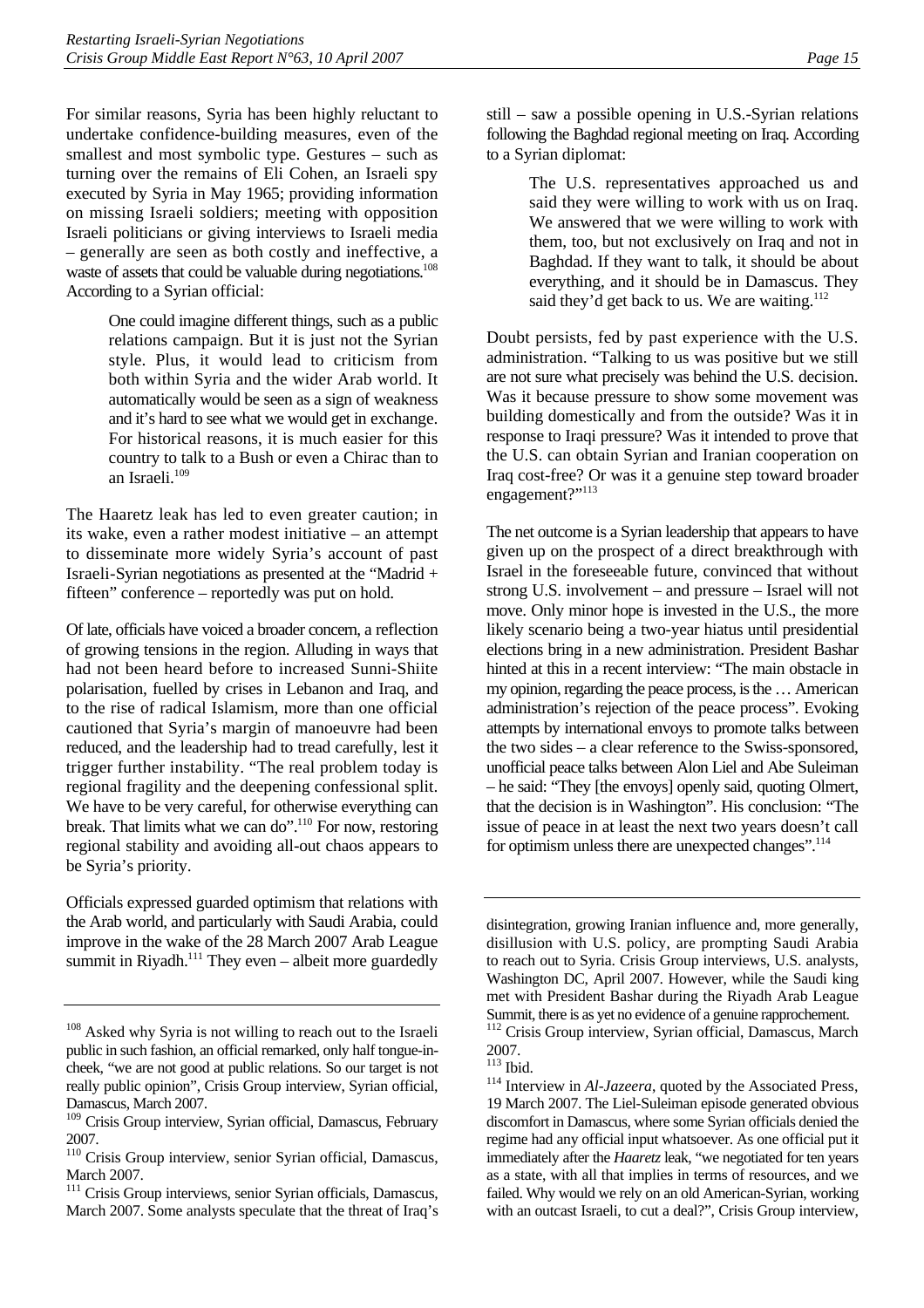### <span id="page-19-0"></span>**1. Negotiations: with or without preconditions?**

<span id="page-19-1"></span>In Israel, Crisis Group was told by several officials that Syria continued to impose pre-conditions on the resumption of talks, namely that they resume from where they were left off in 2000 – a stance taken as code for a demand that Israel reiterate its commitment to a full withdrawal. Yet, while they clearly will accept nothing less than full withdrawal in a final deal – and negotiations are bound to fail if Israel does not ultimately agree to this – Syrian officials insisted they have no preconditions for talks. All officials interviewed by Crisis Group were, on this point, unequivocal:

> It would be a waste of time for all of us to ignore what was done in the 1990s. We both know that a peace agreement will require a return to the 1967 lines on the one hand and meeting Israel's security needs on the other. But if Israel wants to begin from scratch, so be it. We have no preconditions, so long as the terms of reference of our negotiations are those of the Madrid conference: UN Security Council Resolutions 242 and 338, land-for-peace.<sup>115</sup>

In other words, Israel's willingness to withdraw to the 1967 lines remains a condition for an agreement, not a precondition for negotiations. As one official put it, "how can returning the Golan be defined as a precondition? Regaining our land is the purpose of these negotiations. It's not a condition, it's our basic right". $116$ 

### <span id="page-19-2"></span>**2. Lebanon or the Golan?**

Syria's aspiration to recover the Golan often is questioned in Israel, the U.S. and even within Syria, particularly among the displaced Golani population, frustrated by their government's apparent lack of urgency in addressing their plight. A widely shared view is that Israel's occupation has become a convenient tool for the regime, allowing it to maintain a permanent state of emergency and postpone long-overdue domestic reforms. Regaining control over Lebanon and its resources constitutes, under this logic, a higher priority.

The notion that Syria is more interested in re-establishing its influence over Lebanon – and halting the international tribunal – than in recovering the Golan is, of course, roundly and predictably dismissed in Damascus. "That's a rewriting of history. Just go back and look at the president's speeches: he called for a resumption of talks both before the Hariri assassination and after it. Recovering the Golan is not a tactical position. It is a constant".<sup>117</sup> Officials likewise reject the thesis that the regime needs the conflict with Israel to perpetuate its rule. Some, like several European diplomats in Damascus, point to the important political benefits a peace agreement would bring to a leadership facing critical longer-term challenges: sectarian polarisation in the region, particularly in Iraq and Lebanon, with inevitable ripple effects at home; decline in political legitimacy; and, most of all, acute economic problems linked to the loss of external subsidies (from illicit Iraqi-Syrian trade prior to Saddam Hussein's fall, from Lebanon during the years of military occupation and from wealthy Gulf countries), the expected drying up of its own oil resources over the next several years and the sclerosis of the economic system.

The implication for a regime acutely aware of its domestic political constraints is, under this analysis, twofold: a deep desire to recover the Golan; and an inflexible insistence on recovering it all. In the words of a European diplomat: "What the Alawites lost, they want to regain. A return to the 1967 lines would significantly empower the regime. But a return to anything less than that could fatally wound it".<sup>118</sup>

> The President undoubtedly has consolidated his power, having placed many loyalists throughout the system. But he can see the future, and he knows it will be difficult. Recovering the Golan – and thereby achieving what his father could not – would represent a significant boost. It would help him politically at home and in the region and open the gates to foreign investment. People who point to the regime's minority status and fear of being criticised as obstacles to peace miss the point: it makes it important that the regime get the Golan

Damascus, January 2007. However, participants all assert that senior Syrian officials saw the various drafts of the agreement and offered comments on it. As explained above, the talks reportedly ended when Israel turned down a Syrian request for official involvement. Crisis Group interviews, Washington DC, Jerusalem, January-March 2007.

<span id="page-19-3"></span><sup>&</sup>lt;sup>115</sup> Crisis Group interview, senior Syrian official, Damascus, March 2007.

<span id="page-19-4"></span><sup>&</sup>lt;sup>116</sup> Crisis Group interview, Syrian official, Damascus, March 2007.

<span id="page-19-5"></span><sup>&</sup>lt;sup>117</sup> Crisis Group interview, Syrian official, Damascus, February 2007. The importance Syrian officials invest in the Golan is further underscored by their reaction to various statements. When Olmert said the Golan would forever remain in Israeli hands, officials expressed outrage at the West's silence; they expressed genuine satisfaction at EU Foreign Affairs High Representative Javier Solana's March 2007 statement that the EU was committed to an Israeli withdrawal from the Golan. See www.sana.org/eng/ 21/2007/03/14/107864.htm.

<span id="page-19-6"></span><sup>&</sup>lt;sup>118</sup> Crisis Group interview, European diplomat, February 2007.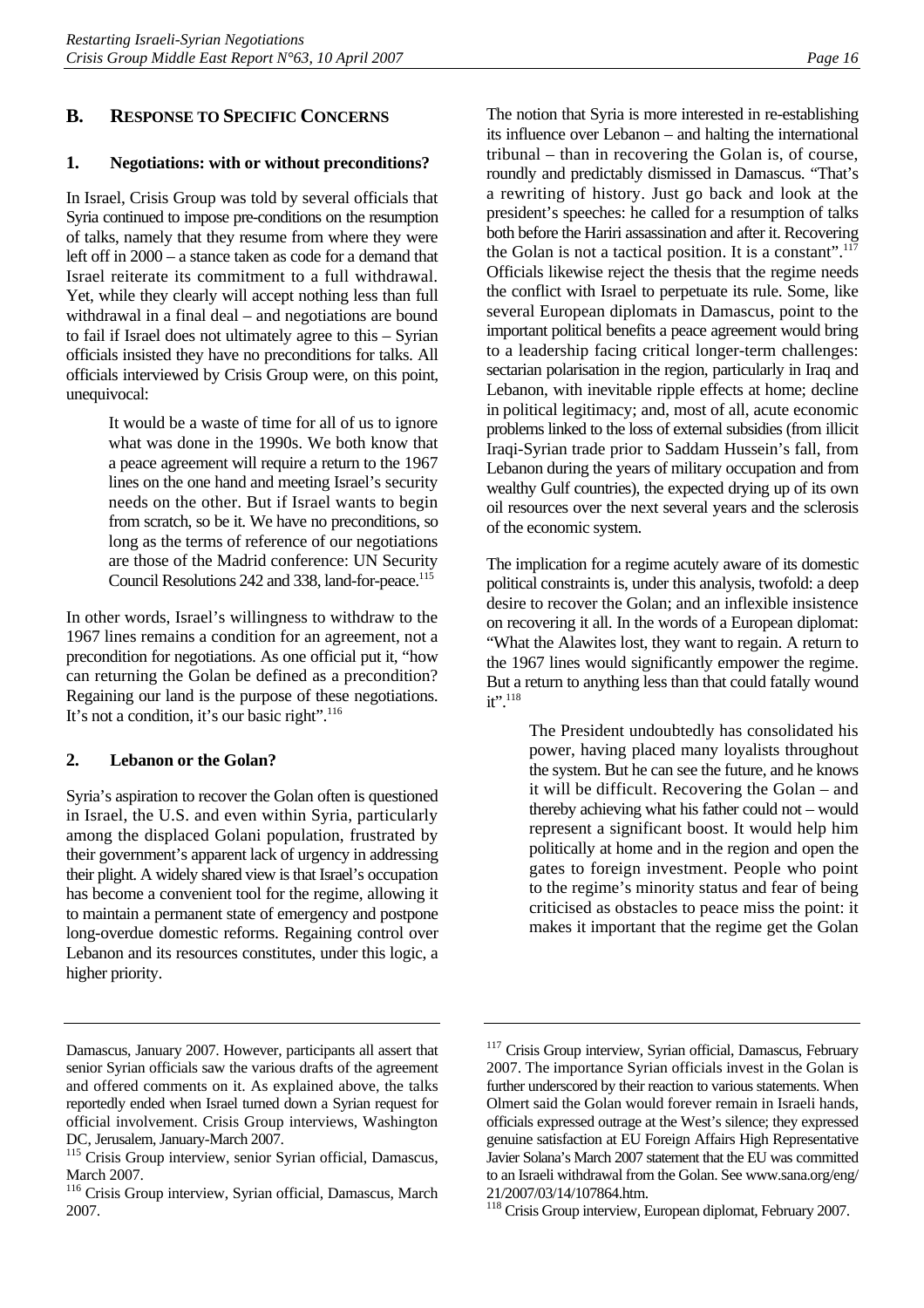back while at the same time making it imperative that it get it *all* back.<sup>119</sup>

Syrian officials also reject any link between achieving peace with Israel and meeting Syrian interests in Lebanon – though they are quite clear about the importance they attach to the latter.

> We want Lebanon as an independent, sovereign country, but we also cannot accept an enemy government. Strategically, security in both countries is intertwined; it is in our interest to stabilise both. We know Lebanon has become important for the U.S. for a simple reason: they have failed everywhere and see the government in Beirut as their one success. But let's be clear: we cannot have Lebanon become a centre of anti-Syrian activity or conspiracy.<sup>120</sup>

From an economic standpoint, some officials argue that the benefits derived from peace with Israel – which presumably would mean normalisation with key Western investors and commercial partners – far outweigh those associated with control over Lebanon and would be spread far more widely. A European diplomat agrees:

> The regime desperately needs economic development to rebuild its legitimacy. It needs to redistribute wealth. From this perspective, the conflict with Israel is a real obstacle. Because of it, the regime is trapped in the resistance paradigm. It is fundamentally secular. It is inherently opposed to al-Qaeda. Its human rights record is not worse nowadays than Saudi Arabia's, Jordan's, Egypt's or Tunisia's. But as long as it has not recovered the Golan and remains the target of hostile Western policies, the regime chooses to play up the "resistance". That is what it advertises, mainly for domestic consumption. The problem is that it advertises the very thing that really pisses the Americans off.<sup>[121](#page-20-3)</sup>

Some Syrians go so far as to challenge Lebanon's economic importance to the regime. As they see it, although a handful of officials enriched themselves thanks to their activities there, they were promoting personal rather than regime or national interests. In fact, their actions are now

considered by many as having endangered the country as a whole. Given Lebanon's power structure and the prevalence of patronage and corruption, they say, Syrians could still extract financial benefits without having to engage in intrusive, and ultimately costly, forms of intervention.<sup>122</sup>

Paradoxically, in the eyes of some analysts, dim prospects of recovering the Golan are what make Lebanon such an appealing alternative for the regime. For Shlomo Ben-Ami, Israel's foreign minister under Barak, "of course, the Syrian regime wants to recover its influence in Lebanon. But it also wants a deal on the Golan. The Alawites lost both. They want, at a minimum, to recover one".<sup>[123](#page-20-5)</sup>

### <span id="page-20-0"></span>**3. Will peace mean a new Syrian posture in the region?**

Syrians are adamant they will not comply with Israeli or U.S. demands to alter their regional policies as prerequisites to talks. Though they claim they already are displaying considerable restraint – encouraging unity between Fatah and Hamas and paving the way for the Mecca agreement;<sup>124</sup> building ties to the Iraqi government and promoting national reconciliation, albeit "not for Bush's sake, but because we fear the effects of sectarian conflict"<sup>125</sup> – they reject calls to cut ties to Hizbollah, Hamas or Iran. They insist they are about to relinquish their few remaining "cards" (a word more than one official used) in advance of a deal. "To get Israel and the U.S. to engage with us and take account of our needs, we must play with our cards. Otherwise, we will get nothing".<sup>126</sup> They also point out that Israel is putting forward preconditions at a time when Syria has agreed not to impose its own, sarcastically asking why Damascus could not insist that Israel, too, alter its strategic posture – downgrade its relations with the U.S. or withdraw from occupied Palestinian territories – as a requirement for resumed negotiations.

> This is not about a "peace in heaven" in which we will conform to Israeli desires and present ourselves

<span id="page-20-1"></span><sup>&</sup>lt;sup>119</sup> Crisis Group interview, European diplomat, March 2007. Another European diplomat offered this assessment: "It's true that some within the regime have a vested interest in perpetuating the state of war. But the president himself and the regime as a whole have too much at stake in the return of the Golan", Crisis Group interview, Damascus, February 2007.

<span id="page-20-2"></span><sup>&</sup>lt;sup>120</sup> Crisis Group interview, Syrian official, Damascus, March 2007.

<span id="page-20-3"></span><sup>&</sup>lt;sup>121</sup> Crisis Group interview, European diplomat, Damascus, February 2007.

<span id="page-20-4"></span><sup>&</sup>lt;sup>122</sup> Crisis Group interviews, Damascus, January and February 2007.<br><sup>123</sup> Crisis Group interview, Shlomo Ben-Ami, March 2007.

<span id="page-20-5"></span>

<span id="page-20-6"></span> $124$  According to a Syrian official, "we are the ones who proposed the content of the Mecca agreement. But we knew we could not sell it to the West, so we left that to Egypt or Saudi Arabia", Crisis Group interview, Damascus, March 2007.<br><sup>125</sup> Crisis Group interview, Syrian official, March 2007.

<span id="page-20-7"></span>

<span id="page-20-8"></span><sup>&</sup>lt;sup>126</sup> Crisis Group interview, Syrian official, March 2007. The point was made most insistently with regard to Hizbollah. "If we disarm Hizbollah, Israel will have no obstacle to war. We need a form of deterrence, and so does Hizbollah. I don't want war. To get Israel and the U.S. to admit this and work with us, we must play with our cards", ibid.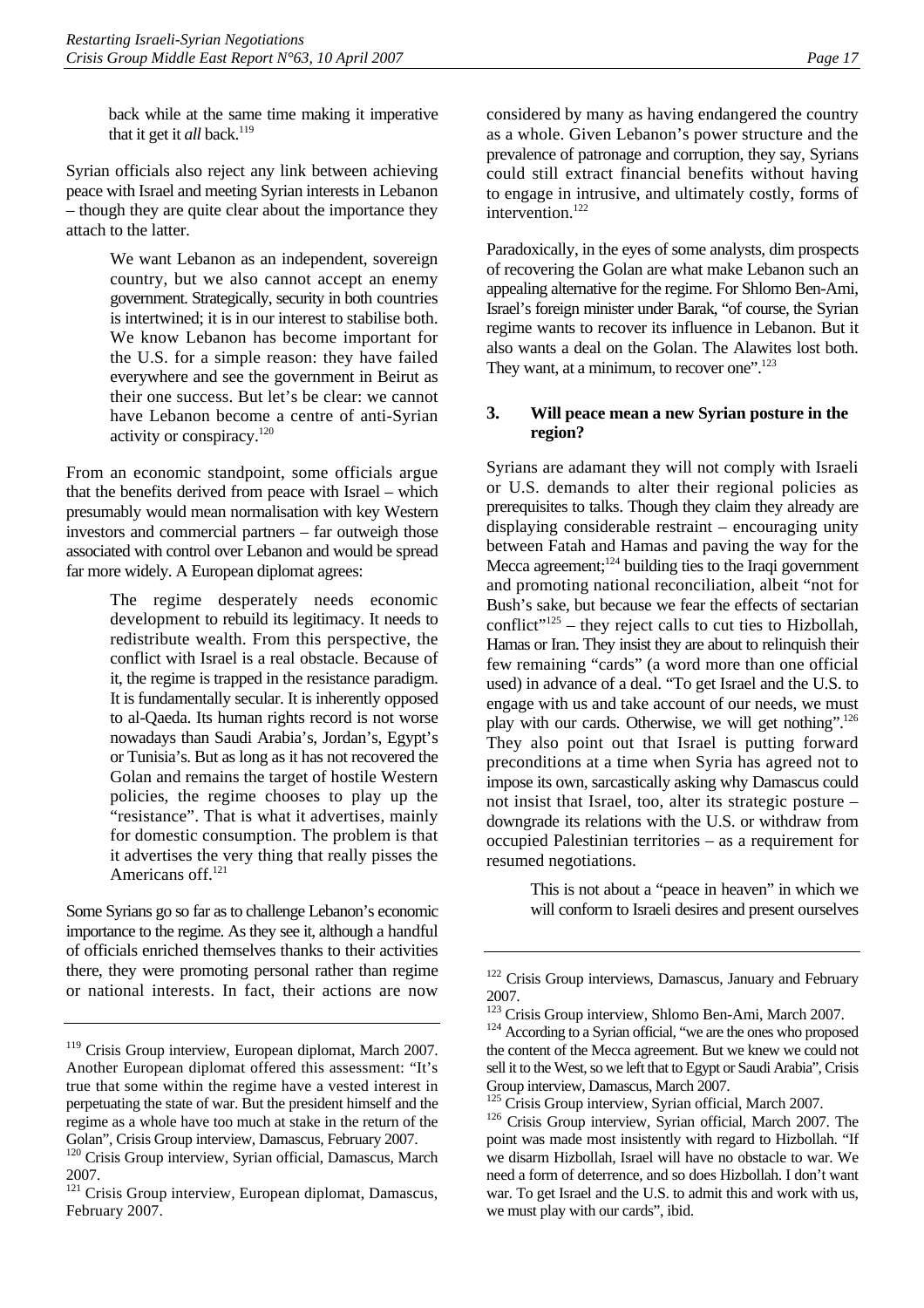as angels. We have our interests, we have our cards, and this is about negotiating. If we began by complying with everything Israel demands of us, what then would be the need for negotiations? Israeli preconditions can only lead to a vicious cycle: we also could ask Israel to change its policies, which we view as extremely harmful to us and to the region. We could ask Israel to do a lot to clean itself up before we start negotiating. We could ask it to reach out to our public opinion by changing its policies toward the Palestinians. But this would amount to setting preconditions, and we have clearly and repeatedly stated our willingness to negotiate without them.<sup>[127](#page-21-0)</sup>

At the same time, officials were eager in talks with Crisis Group to leave no doubt about the impact of a peace agreement on Syria's regional posture. In the words of one, "the entire dynamic of Syria's regional policy will change once we are sure we are on path to regaining the Golan".<sup>128</sup> On every issue of concern to Israel, they sought to describe a possible different future. On Iran, for example:

> Our relationship is not ideological. It is political. It was born out of a specific regional balance after the 1979 [Iranian] revolution, and recent attempts to isolate Syria have only strengthened our ties. A successful peace process that delivers a just and comprehensive peace would shift the strategic balance and, therefore, would affect our priorities. Politics is a matter of pragmatism. It is absurd to expect Syria to sever its ties as a precondition for negotiations. If Syria was not isolated, our relations would change. Let me put it this way: if you only have one or two friends, you tend to visit them more than if you have ten.<sup>[129](#page-21-2)</sup>

Asked specifically whether the Syrian-Iranian alliance would obstruct peace negotiations, the official pointed to the 1990s, when President Hafez al-Asad dealt with Israel. "He knew the initiative would not please the Iranians. But the president told them it was necessary to defend our national interests. It is still the case today. It is not that we don't care about their feelings, but it is our territory so it is our problem and must be our decision".<sup>130</sup>

Likewise, officials stressed that peace between Israel and Syria would lead to a similar arrangement between Israel and Lebanon. "At that point, if a comprehensive peace is reached, why should Hizbollah feel the need to pursue resistance? As long as resistance is needed, we won't stand against them. But if there is a comprehensive settlement, why should Hizbollah retain its arms?"<sup>131</sup> Any peace agreement presumably would include a clause barring assistance from one party to a group intent on harming the other; continued weapons transfers to Hizbollah would violate the deal and jeopardise all benefits enjoyed by Syria. If, as Israeli and U.S. officials themselves repeatedly claim, the Syrian regime is above all intent on self-preservation, it is unlikely to sponsor militant groups once an agreement has been reached. In short, while Israel's demands cannot be satisfied as preconditions, they could well be satisfied as part of a final deal.

<span id="page-21-0"></span> $127$  Crisis Group interview, senior Syrian official, January 2007.<br><sup>128</sup> Crisis Group interview, senior Syrian official, Damascus,

<span id="page-21-1"></span>March 2007.

<span id="page-21-2"></span><sup>&</sup>lt;sup>129</sup> Crisis Group interview, senior Syrian official, Damascus, February 2007.

<span id="page-21-3"></span><sup>130</sup> Ibid.

<span id="page-21-4"></span><sup>&</sup>lt;sup>131</sup> Crisis Group interview, senior Syrian official, Damascus, February 2007.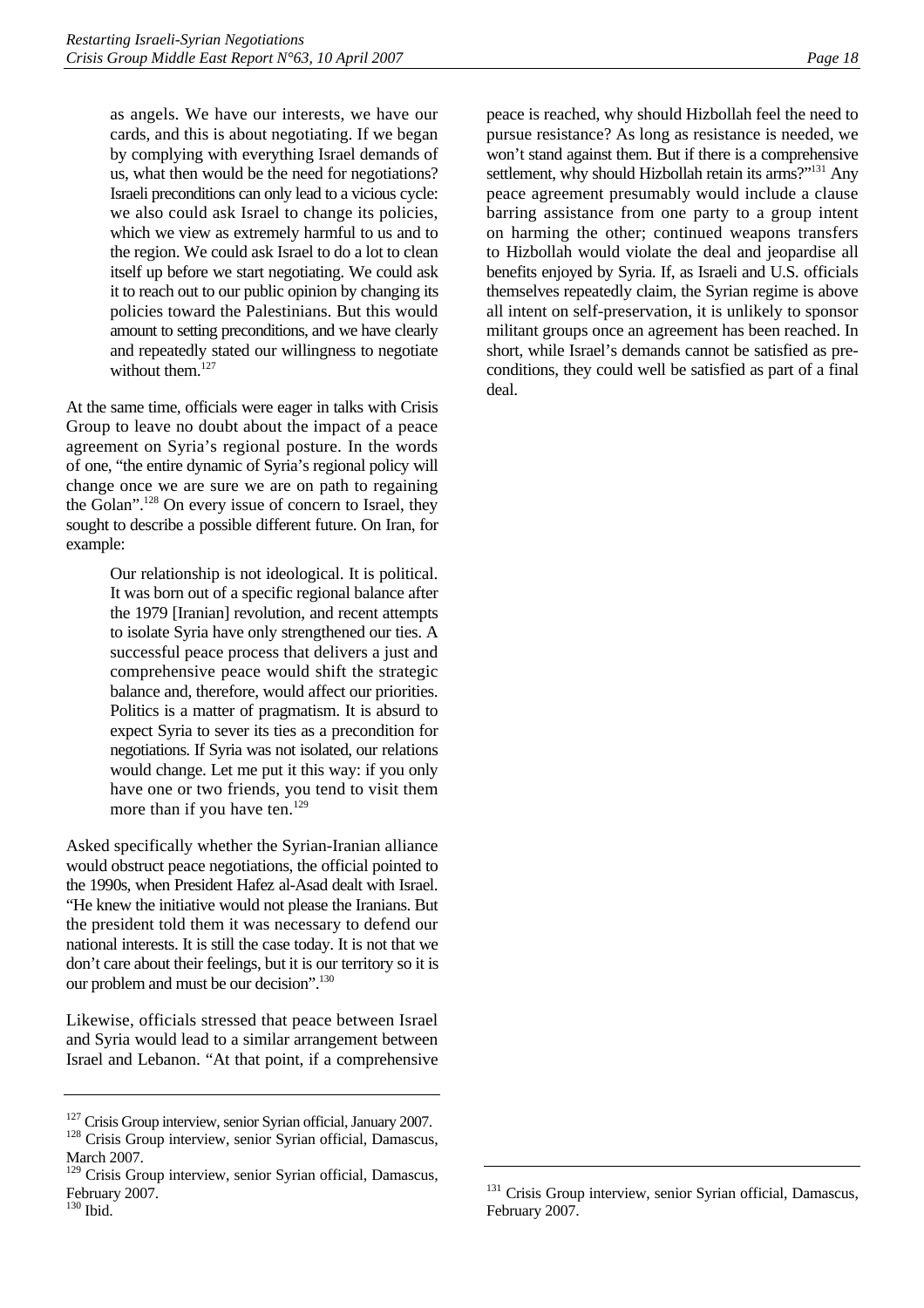# <span id="page-22-0"></span>**IV. THE CASE FOR RENEWED NEGOTIATIONS**

The case against responding to Syrian overtures is based on the conviction that the Syrian regime has no intention of concluding a peace deal and is merely seeking a respite from international pressure. The U.S. administration sees them as disingenuous attempts to break out of increased isolation, cover up greater intrusion in Lebanese affairs and shift focus away from the investigation into the Hariri assassination. Instead, the argument goes, pressure should be maintained to strengthen Lebanon's sovereignty and maximise the chances that the regime will modify its behaviour there as well as in Iraq and Palestine.

As a result, a resumption of Israeli-Syrian negotiations is seen as futile and even counterproductive, an escape hatch for a regime that will only respond – if at all – to pressure. In the absence of such pressure, it is believed, Syria is unlikely to act on issues of interest to the U.S. and Israel (cutting ties to Hamas, Hizbollah and Iran; fully respecting Lebanese sovereignty; and taking steps to curb the Iraqi insurgency). Renewing talks with Damascus before it has moved positively in these areas would only validate the regime's view it can play these cards to extract valuable concessions. As evidence, U.S. officials claim that the parade of foreign (essentially European) visitors to Damascus has produced little other than greater Syrian self-confidence in their strategy.<sup>132</sup> Officials in Washington and Jerusalem also dismiss the argument that Syria would moderate its policies if return of the Golan were on the table.

Mere resumption of negotiations, it is feared, would send a signal to worried U.S. allies in Lebanon (the March 14 forces) that a deal was being prepared behind their backs while threatening the unprecedented consensus that currently exists between the U.S., major European and especially Arab (Saudi Arabia, Egypt, Jordan) countries vis-à-vis Syria, Lebanon and the tribunal.<sup>133</sup> Significantly, U.S. officials point to strong Arab pressure on Washington *not*  to soften its position toward Damascus or focus on Israeli-Syrian talks as a key argument for maintaining current policy.

### <span id="page-22-1"></span>**A. OPPORTUNITIES FOR PEACE**

All that said, ignoring President Bashar's calls for unconditional talks would be a major missed opportunity for peace – and create a not negligible risk of war.

- $\Box$  For all the doubts regarding Syria's sincerity, one cannot but note its acceptance of negotiations without preconditions – a position made clear to Crisis Group as recently as March 2007. This is an important change which may not last forever and should not be met with new, Israeli conditions.
- $\Box$  Most issues already having been resolved, and the outlines of a peace agreement being well-known, a breakthrough between Israel and Syria is well within reach. Of course, the two sides ultimately may not be able to overcome their substantive differences – essentially the question of sovereignty over a strip of land east of the Kinneret's north-east shoreline $134 - 1$ and there are serious questions about whether either is politically capable of sealing the deal. But if a deal is reached, it would fundamentally transform the Middle East landscape, reversing the dangerous trends of past years.<sup>135</sup>
- $\Box$  It is possible that Syria is interested in "a process" for the sake of a process", [136 a](#page-22-6)nd that what it is seeking is to unfreeze ties with the U.S., improve relations with Europe and, more generally, relieve pressure on a regime that faces the prospect of greater international opprobrium as a result of the investigation into the Hariri assassination. Still, regardless of Syria's intentions, and even assuming it is more interested in process than outcome – a debatable proposition – the mere fact of Syrians negotiating with Israelis would produce ripple effects in a region where popular opinion is moving

<span id="page-22-2"></span><sup>&</sup>lt;sup>132</sup> Crisis Group interview, U.S. official, Washington DC, February 2007.

<span id="page-22-3"></span><sup>&</sup>lt;sup>133</sup> "Talking to Syria now is like decapitating Siniora: why should Israel do it? If we want stable state-like neighbours, if we want the government of Lebanon to implement UN resolution, why should we turn our backs on it? We used to talk about Syria being the boss of Lebanon – but suddenly Lebanon has shown it has a backbone of its own, and we prefer a Lebanon with a backbone to Syria", Crisis Group interview, Prof. Asher Susser, Tel Aviv University, March 2007.

<span id="page-22-5"></span><span id="page-22-4"></span><sup>&</sup>lt;sup>134</sup> According to one Israeli participant in recent Track II talks, the suggestion from these discussions is that Bashar will be "more flexible than his father. His father lost the Golan in 1967; as a commander in the armed forces, he remembered the Golan Heights personally, and swam in the Sea of Galilee. The son has no such personal attachment", Crisis Group interview, Jerusalem, October 2006. The flexibility concerned issues such as security arrangements and the pace of normalisation, but not boundaries. <sup>135</sup> As Shlomo Ben-Ami, former Israeli foreign minister and Crisis Group Board member, put it, "from Israel's point of view, [a] cold peace is a worthy strategic objective. The processes taking place in the region are not working to our benefit. The American presence in Iraq has a direct, negative effect on Israel, since it backs the concept that terror and resistance can challenge mighty powers, and that in asymmetric wars, superior force does not offer an advantage. Both Hizbollah and Hamas have learned this lesson well", *Haaretz*, 6 December 2006.<br><sup>136</sup> Crisis Group interview, U.S. official, Washington DC,

<span id="page-22-6"></span>December 2006.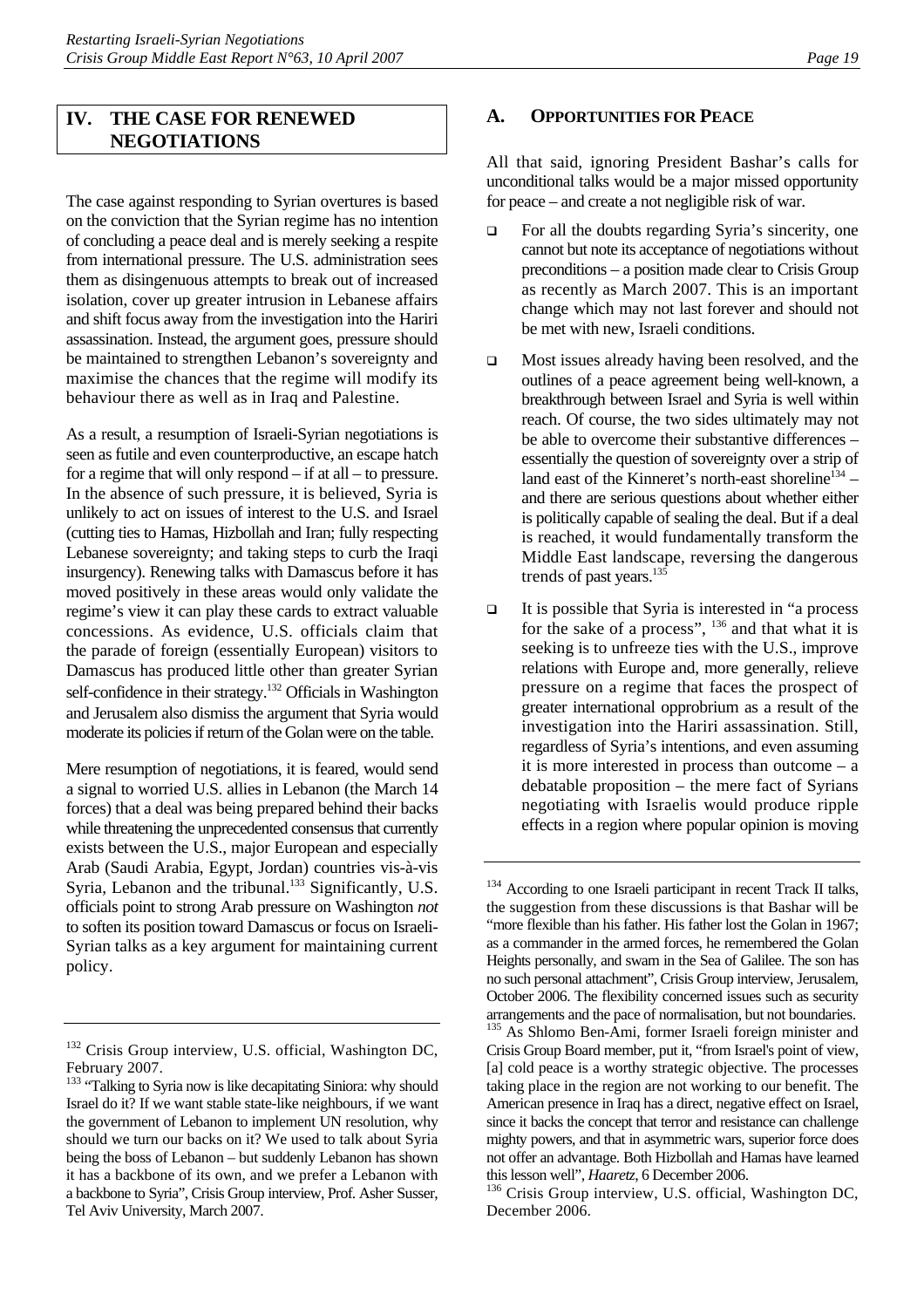away from acceptance of Israel's right to exist and where Syria is allied with parties that oppose a negotiated settlement.

- $\Box$  The onset of a peace process inevitably would affect the behaviour of militant movements close to Syria. To some extent Damascus would exercise its influence to restrain them, though the notion that Hamas or Hizbollah merely follow Syria's lead or that Syria can cut them off is simplistic. More importantly, however, both movements are adept at reading the regional map and would adapt their policies in response to signs of a changing Syrian-Israeli relationship. The same holds for Iran: Syria would not likely break ties with its closest ally for two decades but the regime in Tehran might well need to adjust its behaviour as it faced the prospect of an Israeli-Syrian peace agreement.
- □ While the U.S., Israel and other Arab states understandably may prefer to give precedence to the Palestinian over the Syrian track, the former will remain extremely vulnerable without genuine movement on the latter. Damascus possesses multiple ways of undermining Israeli-Palestinian talks, whether by encouraging Hamas or Islamic Jihad violence; vocally criticising Palestinian concessions; or, in the event of a peace deal, obstructing the holding of a popular referendum among Palestinian refugees in Syria. Likewise, without an Israeli-Syrian deal, Israel cannot achieve normalisation with the Arab world – a core objective without which its leaders will find it far more difficult to convince their public to endorse historic concessions to the Palestinians.<sup>137</sup>

There is, of course, no guarantee of success. But there are reasons for hope. Syria contemplates an uncertain future, particularly on the economic front. Regaining the Golan and reviving prospects for an equitable agreement with the EU – not to mention better relations with the U.S. – remain critically important to a regime that, both politically and economically, needs breathing space. President Bashar recently confided to various interlocutors that recovering the Golan – thereby achieving what his father could not –

would make him a hero in his citizens' eyes,<sup>138</sup> and, as seen, his advisers fear the consequences for Syria of continued regional deterioration. Moreover, the outlines of a solution are, by now, well known. They were put forward in a 2002 Crisis Group report $139$  and recently confirmed in the unofficial discussions between a private Israeli (Liel) and a Syrian-American citizen (Suleiman).

# <span id="page-23-0"></span>**B. RISKS OF WAR?**

Strikingly, in recent Crisis Group meetings, both Israeli and Syrian officials adamantly denied they had any intention to go to war, while just as adamantly asserting their adversary did. This is partly – but only partly – commonplace propaganda. In Israel, defence officials watch apprehensively what they claim to be accelerating Syrian efforts to rearm Hizbollah and periodically assert that Damascus is boosting its own military preparedness with Russian support.<sup>140</sup> In mirror image, Syrian officials appeared genuinely convinced that Olmert might seek to recover his political standing through military means. Said one: "Many among us are convinced that Israel will launch a war this summer to make up for its disastrous Lebanon experience".<sup>141</sup> When Crisis Group pointed out that, precisely in light of that experience, it was highly unlikely Olmert would – short of being provoked – seek a repeat, Syrians responded: "A weak government does not have the capacity to make peace. It can only make war".<sup>142</sup>

In reality, there are good reasons to doubt either side's actual appetite for military confrontation. As noted, Israel has yet to fully absorb the lessons and implications of the Lebanon war, and the threat posed by Hizbollah – launching rockets into populated Israeli areas – would be magnified several fold should Syria be directly involved. Most Israeli political leaders, including from the opposition, ruled out any short- to medium-term military action against either Hizbollah or Syria.<sup>[143](#page-23-7)</sup>

Prospects that Syria will provoke a military confrontation in the absence of negotiations are similarly weak. From a military perspective, Syria is no match for Israel. Its air force has not been replenished since 1988, and its tank battalions are perceived as so lacking in spare parts that,

<span id="page-23-1"></span> $137$  On the issue of sequencing between the two tracks, a Syrian official had this to say: "We think that a Syrian-Israeli peace will create a dynamic that will set the pace for a Palestinian-Israeli deal. There's no problem with having the Syrian track moving ahead – although I would like to stress that our objective is to regain our territory in the context of a comprehensive peace process, which is the key to stability and prosperity throughout the region. In terms of sequence, the Palestinian track inevitably will take time. There are many complicated issues to resolve. In contrast, the Syrian track is just about completed", Crisis Group interview, Syrian official, Damascus, February 2007.

<span id="page-23-2"></span><sup>&</sup>lt;sup>138</sup> Crisis Group interviews, former U.S. officials, European diplomats, Washington DC, January-February 2007.

<span id="page-23-3"></span>

<span id="page-23-4"></span><sup>&</sup>lt;sup>139</sup> Crisis Group Report, *Middle East Endgame III*, op. cit.<br><sup>140</sup> Crisis Group interview, Israeli defence official, Tel Aviv, March 2007. The official had particularly harsh words for Russian support for Damascus.

<span id="page-23-5"></span><sup>&</sup>lt;sup>141</sup> Crisis Group interview, Syrian official, Damascus, March

<span id="page-23-6"></span> $2007.$ <sup>142</sup> Ibid.

<span id="page-23-7"></span><sup>&</sup>lt;sup>143</sup> Crisis Group interview, Israeli political leaders, Tel Aviv, March 2007.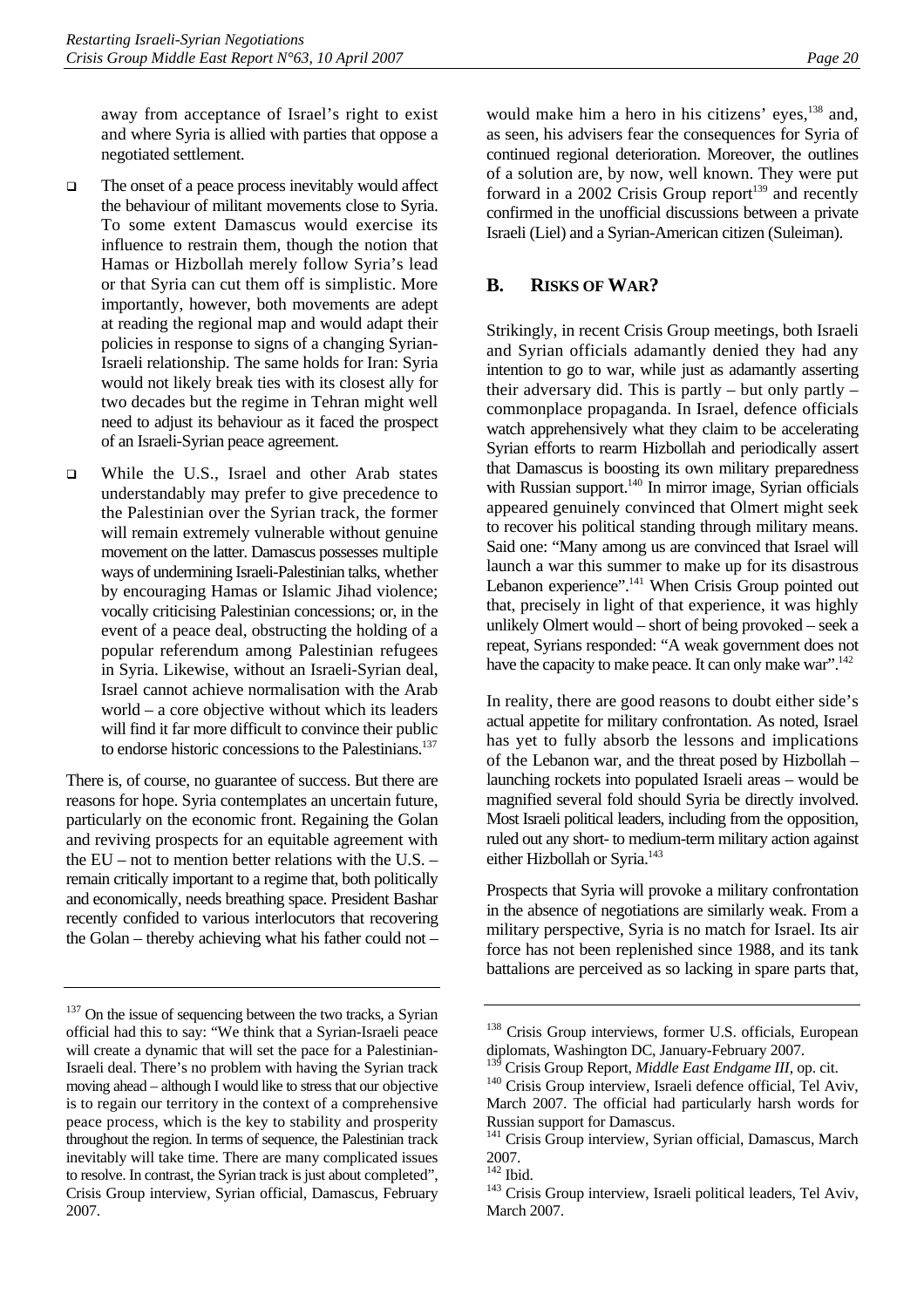according to an Israeli security official, they could "do little more than roll down the Heights".[144 G](#page-24-0)iven the current military balance, a war essentially would oppose Syria's missile arsenal to Israel's powerful air force, with possible incursions by ground forces into Syrian territory. While Israel would no doubt suffer damage, Syrian losses would be far larger, with little if any possible territorial or political gain. While Hizbollah's performance may have emboldened Syrian officials, a sober assessment would counsel great caution: the Lebanese movement could claim a symbolic, even tactical victory in fending off the Israeli assault but it secured no significant concession and suffered damage on a scale that would have been extraordinary for a state.

Some Syrian officials have suggested that spontaneous resistance (*muqawama*) or guerrilla warfare could erupt<sup>145</sup> but this would be very hard to carry out in light of territorial and demographic realities. The 20,000 Druze and Alawites in the occupied Golan are a small, isolated and questionable pool of potential support as are the 1,500 Allawites in al-Ghajar, an isolated village strategically located where the Israeli, Syrian and Lebanese borders meet. Though IDF intelligence chief Amos Yadlin warned that Syria was assembling a Hizbollah-like group in the Golan,<sup>146</sup> neither UN nor Israeli security personnel interviewed by Crisis Group saw any real evidence indicating either the presence of militant groups in the Golan or a Syrian invitation to regroup there.<sup>147</sup>

For now, activities of putative guerrilla groups appear largely confined to cyberspace and the airwaves. In June 2006, ahead of the Lebanon war, reports emerged of a hitherto unknown group calling itself the Front for the Liberation of the Golan Heights, allegedly consisting of volunteers from the Syrian border with Turkey and Palestinian refugee camps near Damascus. A state-run Iranian television station, *Al-Alam*, broadcast an interview with the Front's purported leader, who claimed he led hundreds of fighters dispersed among several training camps. Another group calling itself Men of the National Syrian Resistance faxed statements to news agencies threatening to kidnap Israeli soldiers in the Golan Heights.<sup>148</sup>

News agencies also received communiqués from a third group claiming to have adopted Hizbollah's tactics, the Popular Organisation for Liberation of the Golan.<sup>149</sup>

In actual fact, the border has remained remarkably calm, and most Syrians roundly dismiss this cyber-resistance as mere bravado. More generally, few ordinary Syrians give credence to the possibility of any type of military action originating from their country, convinced of the utter lack of discipline, dedication or ability to act in secrecy of the nation's armed forces.

While all this greatly diminishes the risks of war, it does not entirely exclude it. In Israel, "the fact that the government fared so poorly in the second Lebanon war means the government has no desire to provoke another one. But it also means the government will feel compelled to react forcefully if provoked by others".<sup>150</sup> Moreover, pressure is growing on it to do something about putative arms build-ups in both Lebanon and Gaza. Syrian officials, as noted, are persuaded an Israeli attack will come within months, perhaps as part of a broader U.S.-Israeli effort to neutralise Iran's nuclear potential.<sup>151</sup>

Should the political stalemate continue and Syria see no prospect for a diplomatic breakthrough, many Israelis believe, the regime in Damascus may be tempted to provoke a conflict in order to unlock the situation. In the words of former Foreign Minister Shlomo Ben-Ami, "it is precisely because they know that Olmert has no intention of resuming negotiations with Syria that members of the Israeli defence establishment fear that Bashar may seek to ignite a military confrontation. It would be a classic Clauswitzian move".<sup>152</sup> According to a defence official, "if these trends continue, it will become dangerous. Syria is acting as if preparing for war. And if things go on like this, war may well break out".[153](#page-24-9) 

Leading Israeli politicians and security personnel draw a comparison with Egyptian President Anwar al-Sadat's tactics on the eve of the October 1973 war. Like Sadat, Bashar has called for peace but warned of war: "My personal opinion, my hopes for peace, could one day change", he told *Der Spiegel*. "If this hope disappears, then war may really be the only solution".[154 A](#page-24-10) former

<span id="page-24-0"></span><sup>&</sup>lt;sup>144</sup> Crisis Group interview, Israeli security official, Tel Aviv, October 2006.

<span id="page-24-1"></span><sup>&</sup>lt;sup>145</sup> Crisis Group interviews, Syrian officials, Damascus, March 2007.<br><sup>146</sup> *Ynet*, 24 August 2006.

<span id="page-24-2"></span>

<span id="page-24-3"></span><sup>&</sup>lt;sup>147</sup> Crisis Group interviews, UN Truce Supervision Organisation and Israeli security experts, Golan and Tel Aviv, October 2006. "The Syrian border around the Golan Heights is extremely secure, and it would be almost impossible for a non-governmentsanctioned group to infiltrate it and reach IDF forces", Crisis Group interview, former Israeli military intelligence official, Tel Aviv, November 2006.

<span id="page-24-4"></span><sup>148</sup> *Ynet*, 1 September 2006.

<span id="page-24-6"></span>

<span id="page-24-5"></span><sup>&</sup>lt;sup>149</sup> Kuwaiti daily *Al-Rai al-Aam*, 25 August 2006.<br><sup>150</sup> Crisis Group interview, Israeli analyst, Jerusalem, March 2007.

<span id="page-24-7"></span><sup>&</sup>lt;sup>151</sup> Crisis Group interviews, Syrian officials, Damascus, March

<sup>2007.&</sup>lt;br><sup>152</sup> Crisis Group interview, Shlomo Ben-Ami, March 2007.

<span id="page-24-9"></span><span id="page-24-8"></span> $153$  Crisis Group interview, Israeli defence official, Tel Aviv, March 2007.

<span id="page-24-10"></span><sup>154</sup> *Der Spiegel*, 24 September 2006. Ahead of the 1973 war, President Sadat was quoted as saying "we are prepared for peace with Israel. But if Israel rejects I will mobilise a million soldiers and go to war", repeated in *Haaretz*, 6 October 2006.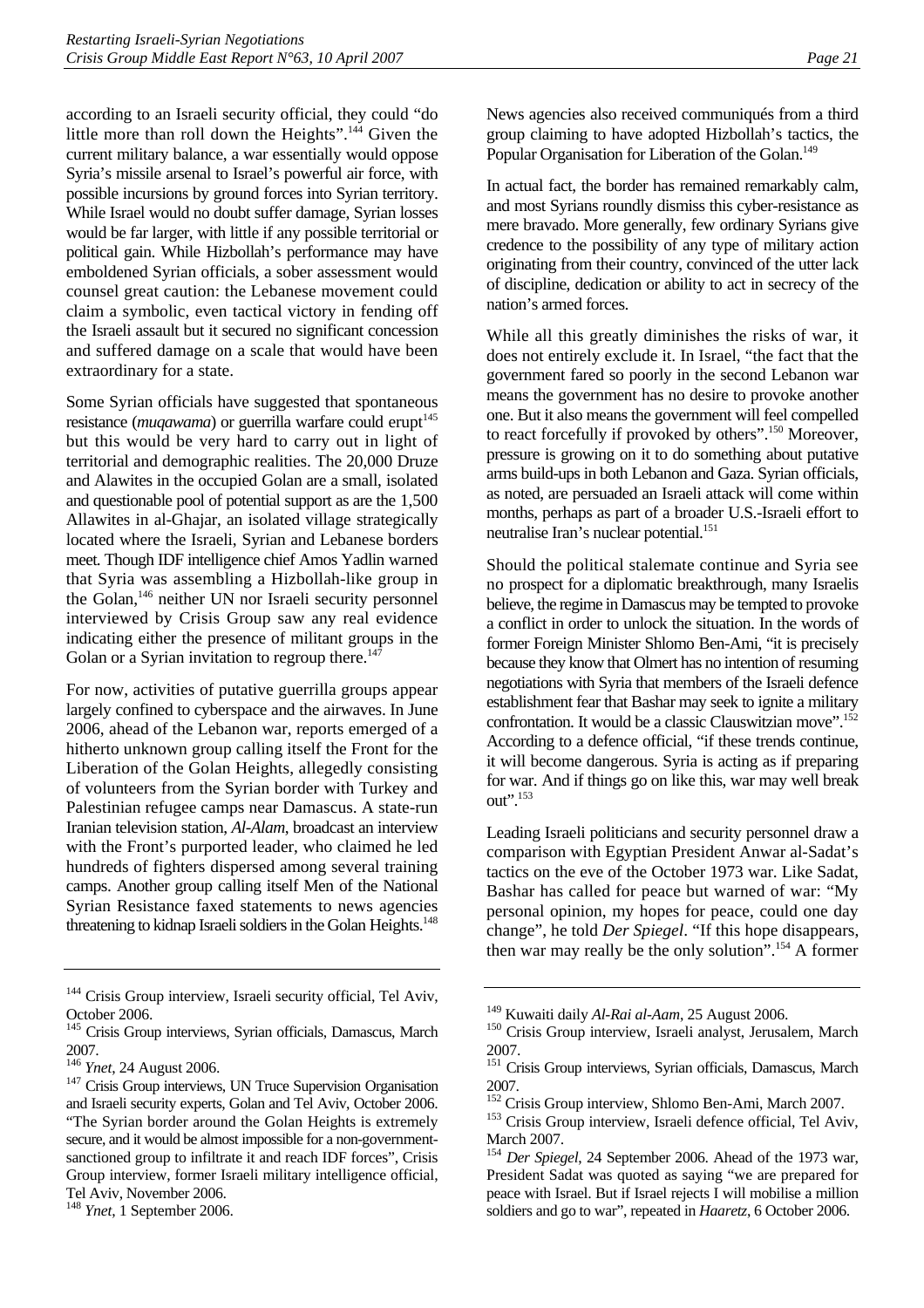Mossad chief remarked: "What is the Syrian president supposed to think when he hears Olmert declare that the Golan 'will remain in Israeli hands forever?' Perhaps he will be tempted to follow Sadat's lead and initiate a limited military campaign that will cost us dearly".<sup>155</sup> Israel Hason, a member of Avigdor Liebermann's right-wing Beiteinu party, said:

> The question is do we begin negotiations now or in six-months time, after an increase in tension and the looming threat of war. It won't have to be a conventional military confrontation or a guerrilla attack, for Syria has many ways of increasing the tension – a mere threat of missiles, for instance. The question is do we need a confrontation to get us to the same endgame, or can we do it without.<sup>156</sup>

Under this scenario, Israelis fear, Damascus may try to borrow Hizbollah's tactics. An Israeli military historian explained:

> If Hizbollah had the capacity with 1,500 solders of holding out for a month against four ground divisions and the Israeli airforce and still launching more rockets on the last day against Israel, there's a good chance Syria will take the risk. If they can do it, the Syrians will say, we can do it much better. The question is how long it will take them to absorb those new Russian weapons.<sup>157</sup>

Israeli military analysts also do not wholly preclude lowerintensity combat, such as raids from Syria into the Israelioccupied Golan aimed at abducting either settlers or soldiers or a more far-reaching offensive launched from al-Khadr on the Syrian side of the Golan south of Mr Hermon/Jabel al-Sheikh aimed at holding a Druze town in the Israelioccupied Golan for a few hours. They express concern that a build-up of the population inside the UN-secured Area of Separation between Israeli and Syrian frontlines could serve as cover for guerrilla operations much as it did in southern Lebanon.<sup>158</sup> And they point to President Bashar's reply, when asked whether Syrians were ready for armed resistance: "There are always different currents and opinions. Some people talk enthusiastically about getting into this today, while others say we must prepare ourselves. However, this war [in Lebanon] has emphasised that option".<sup>[159](#page-25-4)</sup>

Perceptions can become a self-fulfilling prophecy and as each side warily watches the other, the possibility of a miscalculation cannot be dismissed. Aware of Syrian fears of being attacked, Israel has been preparing for a possible Syrian strike while simultaneously conveying a message to Damascus that it has no offensive plans of its own. In Olmert's words:

> The Syrians, according to their statements and those of others recently appear to be saying that there is an American plan to attack Iran in the summer, and at the same time, and in coordination with Israel, to also attack Syria and Lebanon. I can tell you that there is no such plan that we know about, and in any case, there is no reason for the Syrians to prepare for such an eventuality. There is always concern that when one side prepares for war, and the other side is preparing to counter the other side's preparations, then the first side interprets the preparations of the other side as if it is the manifestation of its fears, and the situation goes into a spin, and control is lost.<sup>160</sup>

In this context, and though the risk of war may be relatively low, for Israel to resist and for the U.S. to oppose a Syrian call for direct, unconditional peace talks is both unprecedented and costly. Within weeks of the Lebanon war, Defence Minister Amir Peretz (Labour), Public Security Minister Avi Dichter (Kadima), Education Minister Yuli Tamir (Labour) and Knesset Speaker Dalia Itzhik (Kadima) all publicly called on Olmert to accept President Bashar's offer of negotiations.<sup>161</sup> Likewise, the

<span id="page-25-0"></span><sup>&</sup>lt;sup>155</sup> Crisis Group interview, Danny Yatom, November 2006. See Yatom and Moshe Amirav, "The Golan in the role of Sharm",

<span id="page-25-1"></span>*Haaretz*, 6 October 2006.<br><sup>156</sup> Crisis Group interview Israel Hason, Jerusalem, November 2006.

<span id="page-25-2"></span><sup>&</sup>lt;sup>157</sup> Crisis Group interview, Prof. Martin van Creveld, military historian, Hebrew University of Jerusalem, March 2007. See also Van Creveld, "War clouds gather over the Golan", *The* 

<span id="page-25-3"></span><sup>&</sup>lt;sup>158</sup> The Syrian population in the towns within the Area of Separation is estimated by the United Nations at between 60,000 and 100,000, with particularly rapid growth in Jabel al-Kharb and on the fringes of Quneitra, the provincial capital largely destroyed between the 1967 war and the 1974 Israeli withdrawal. Crisis Group interviews, UNDOF commander and Israeli military reserve expert, Golan, October 2006. According to Nawaf al-

Faris, governor of Quneitra, 70,000 live in the "liberated zones", quoted in Muhammad Abdul Ibrahim, op. cit. See also Avraham

<span id="page-25-4"></span>Tal, *Haaretz*, 6 October 2006.

<span id="page-25-5"></span> $160$  He continued: "We have no intention to attack the Syrians. We prefer to make peace with the Syrians but it is a fact that the army is carrying out very intensive training in all systems, all branches, all units, in all areas, and it will continue doing so as part of its annual plans, and it will be ready for any eventuality – including the possibility of what is called miscalculation…. But we take into account everything and hope that the things that should not happen, do not happen", quoted in *Haaretz*, 1 April 2007.

<span id="page-25-6"></span><sup>161</sup> See "Peretz: Prepare for negotiations with Syria", *Ynet*, 15 August 2006; "Dichter: Golan Heights for peace", *Ynet*, 21 August 2006; "Tamir: Israel must talk to Syria", *Yediot Ahronot*, 25 September 2006. Itzhik asserted: "Syria is sending signals all the time, and I am not sure that we have the luxury of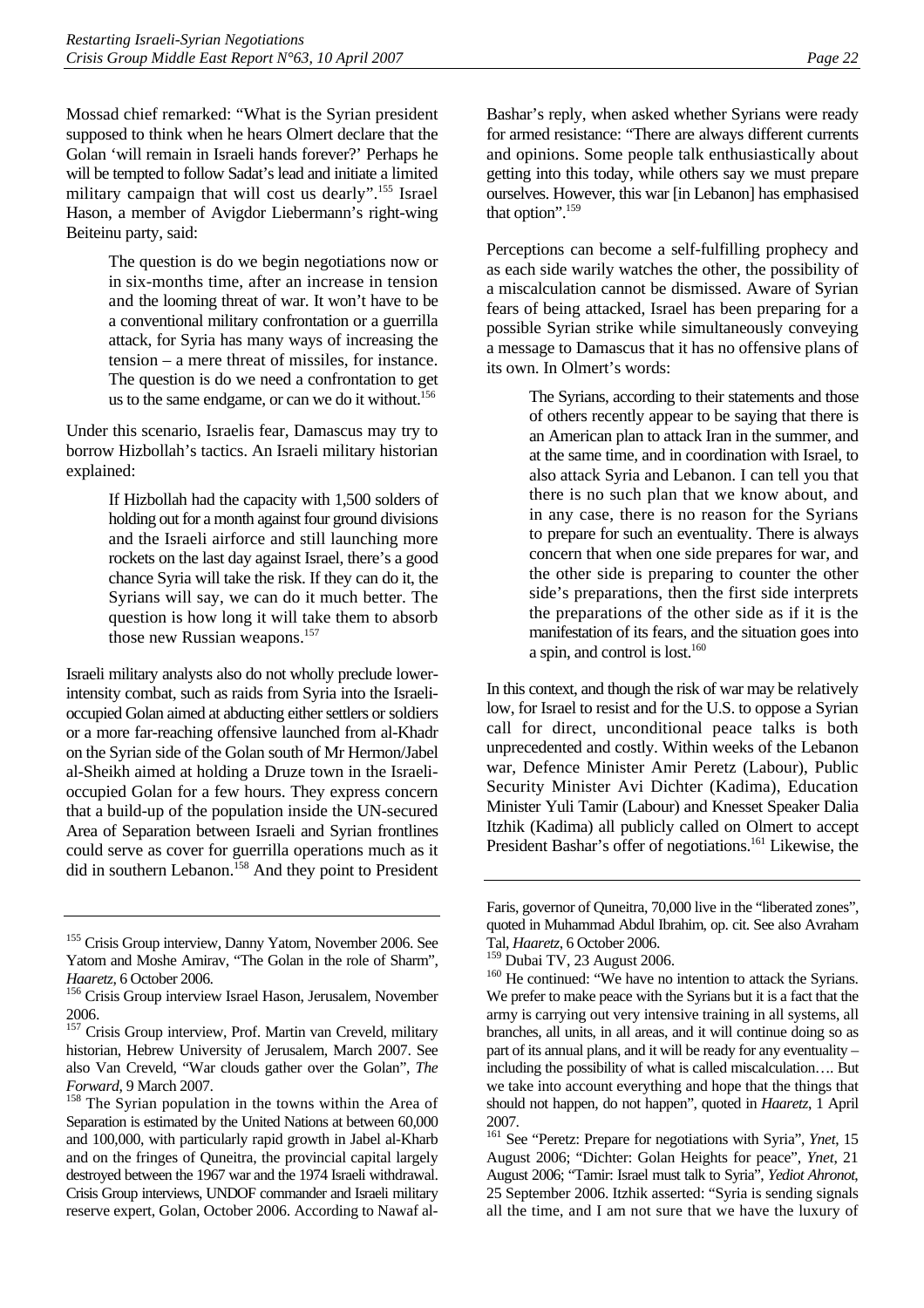new chief of staff, Gabi Ashkenazi, whose mother was born in Syria, is reported to have advocated a resumption of negotiations.[162](#page-26-1)

The argument was most eloquently put by David Grossman, a prominent Israeli writer who lost his son during the July 2006 Lebanon war. Speaking at a rally marking Rabin's assassination, he said:

> By the way, Mr Prime Minister, perhaps I need to remind you that when an Arab leader sends a peace signal…you must check immediately how serious he is. You have no moral right to ignore such a signal. You owe it to those from whom you will ask to sacrifice their lives if another war breaks out. So, if President Assad says that Syria wants peace, even if you don't believe him – and we all suspect him – you must offer to meet him the same day. Don't wait even one day. When you went into the last war, you did not wait even for an hour. You charged right ahead, with all weapons, with all the destructive might. Why, when there is a glimmering of peace, do you immediately reject and erode it? What have you got to  $\log^{163}$  $\log^{163}$  $\log^{163}$

# <span id="page-26-0"></span>**V. THE SHAPE OF A FUTURE DEAL**

In 2002, Crisis Group put forward its proposal for a fair and comprehensive Israeli-Syrian deal. It has since discussed the ideas in Israel and Syria and, on the basis both of these consultations and the recent Liel-Suleiman Track II effort, remains convinced it can be accepted by both sides. Regional developments, including in particular the Lebanon war and re-launching of the Arab peace initiative, have made an Israeli-Syrian agreement altogether more urgent, more important and more attainable. For that reason, Crisis Group has chosen to reiterate its own proposal,<sup>164</sup> the key points of which are:

- the boundary between Israel and Syria to be the line of 4 June 1967; a commission headed by the chief cartographer of the United Nations to demarcate the precise line;
- $\Box$  Syria to have sovereignty over the land up to the Kinneret/Lake Tiberias and the Jordan River and access to the adjoining water; Israel to have sovereignty over the Kinneret/Lake Tiberias and the Jordan River and access to the adjoining land;
- demilitarised zones and areas of limitation in armament and forces in Syria and in Israel;
- a U.S.-led multinational monitoring, inspection and verification mechanism to verify implementation of the security arrangements, and the U.S. to operate an early warning station on Mount Hermon; and
- $\Box$  the parties to rapidly establish diplomatic ties once the treaty has come into effect and implement steps that characterise peaceful, normal relations between neighbours.

The full Crisis Group proposal can be found in Appendices A-C below.

#### **Jerusalem/Damascus/Washington/Brussels, 10 April 2007**

wasting opportunities like those. Imagine a new alliance with Syria. It is possible. Should we miss it?", *The Telegraph*, 30 September 2006.<br><sup>162</sup> See *Haaretz*, 23 January 2007.

<span id="page-26-1"></span>

<span id="page-26-2"></span>For a full translation of the 5 November 2006 speech see www.haaretz.com/hasen/spages/784034.html.

<span id="page-26-3"></span><sup>164</sup> Crisis Group Report, *Middle East Endgame III*, op. cit.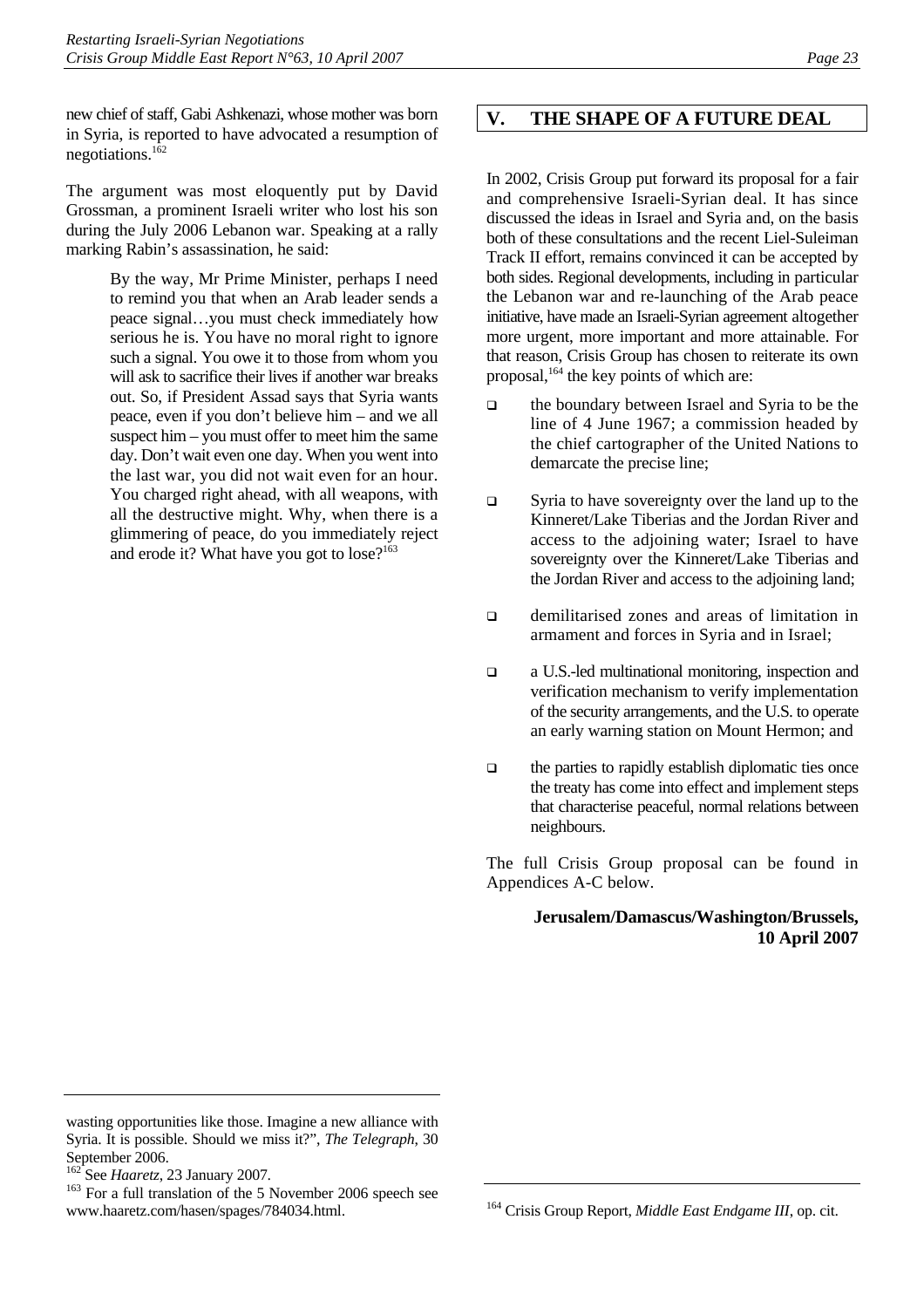# **APPENDIX A**

# **AN ISRAEL-SYRIA TREATY OF PEACE: EXPLANATION AND COMMENTAR[Y165](#page-27-0)**

The key issues to be resolved by Israel and Syria in the context of a peace treaty involve the boundary, water, security and normalisation of bilateral relations. The draft presented here represents an attempt to reconcile and accommodate the central concerns of each party. Although the focus of this treaty, like its Israeli-Palestinian companion, is on resolving the consequences of the June 1967 War, their resolution would, in the Syria-Israel context, also resolve issues that plagued the bilateral relationship from its beginning in 1948.

In essence, this draft treaty is built on the following key elements for a workable, sustainable compromise between the parties:

- It meets Syria's political requirement for a specific border based on the lines of 4 June 1967. Because that border is not specifically defined, the treaty vests in a UN-led demarcation committee the responsibility to carry out that task. In so doing, it injects an aura of international legitimacy into the process of demarcation.
- It meets Israel's water requirements in a way that reflects Israel's critical need for resources that are of marginal utility to Syria, the geographic and topographic realities of the area in question, and the need for full bilateral cooperation to preserve a vital and scarce natural resource.
- It outlines security arrangements that address Israel's core concerns without unduly infringing upon Syria's sovereignty or sense of dignity.
- $\Box$  It entails the quick establishment of diplomatic ties and the systematic implementation of those steps that characterise peaceful, normal relations between neighbours.
- Finally, it envisions a major security role for the U.S., one that will be costly and even labour-intensive. Yet the price of an American-provided security regime should, in the end, be measured in two ways: against the alternative of a continued danger of war; and in terms of the value attributed to being the only party in whom Israel and Syria both would repose such an extraordinary level of trust.

The following is a brief rationale for the approaches offered in the key articles of the Israel-Syria Treaty of Peace.

### **1. Boundary**

In 1923 Great Britain and France instituted a boundary between Palestine and Syria that kept Kinneret/Lake Tiberias and the upper Jordan River entirely within Palestine by a matter of a few metres; in the case of the lake's north east quadrant, ten to be exact.<sup>166</sup> During the mandate period, however, Syrian access to these water resources was guaranteed by treaty and topography. In effect, the water resources were basically indefensible given Syrian control over the Golan Heights that stood right above them. For all practical purposes, Mandate Syria's political jurisdiction extended across the border to the northeastern shoreline of the lake and the east bank of the Jordan River north of the lake.

In 1948 independent Syria and Israel went to war. Syria maintained its positions on the shoreline of the lake and the east bank of the Jordan River. It also occupied more territory in what had been Palestine, most notably the Yarmouk River town of Al-Hamma and a salient extending westward across the Jordan from the Banat Yaqub bridge. The parties agreed in their 1949 armistice that Syrian forces would withdraw from what had been Palestinian territory, and that the vacated land would be a demilitarised zone. There was no mutually recognized boundary between these two states remaining in a legal state of war, only an armistice demarcation line. Between 1951 and June 1967 the parties sporadically fought to dominate the demilitarised zone, which fell between the armistice demarcation line and the expired mandatory boundary. On the eve of war (4 June 1967), Syria was in control of Al-Hamma, the northeastern shoreline of the lake, the east bank of the Jordan flowing into the lake, and a small patch of land west of Banias, in the north. One week later Israel was in control not only of these small Jordan Valley tracts, but of the Golan Heights as well.

<span id="page-27-0"></span><sup>&</sup>lt;sup>165</sup> Crisis Group Report, *Middle East Endgame III*, op. cit., pp. 5-9.<br><sup>166</sup> See Appendix C, Map 1.

<span id="page-27-1"></span>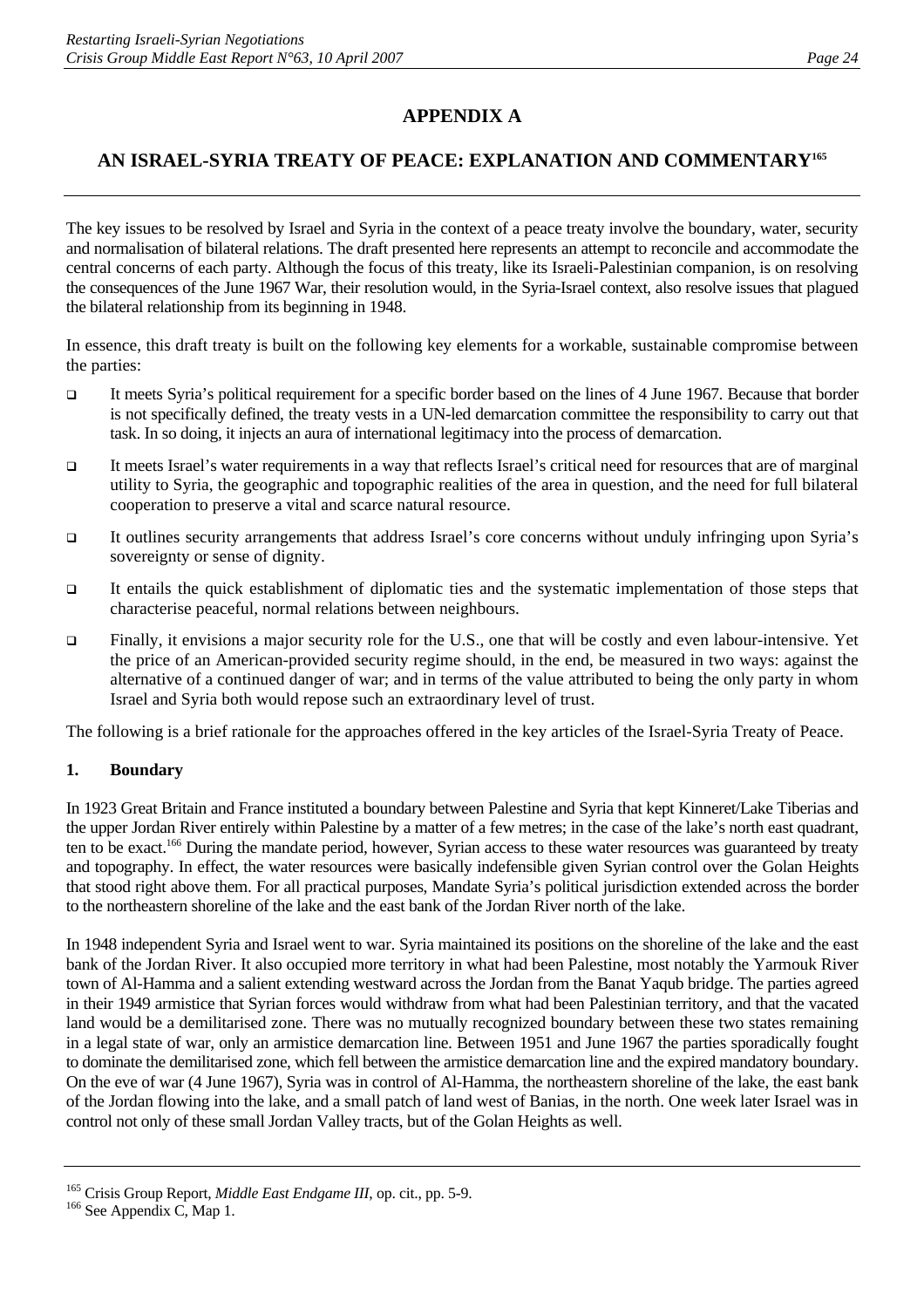In discussions between the parties that took place in the 1990s and early 2000, it was clear that while Israel would evacuate the high plateau of the Golan Heights in the context of a peace treaty, it was not prepared to withdraw fully to the line of 4 June 1967. Indeed, Prime Minister Barak proposed a border running several hundred metres *inland* of the lake, through territory indisputably Syrian prior to 1967. Barak also insisted on Israeli sovereignty over a strip running several metres east of the Jordan River. In short, Israel wanted to keep Syria away from water resources essential to the economy of the Jewish State. Yet a fundamental tenet of the Syrian "price" for peace was complete Israeli withdrawal to the "line of 4 June 1967". Negotiations never seemed to get to the point where mutual accommodation was seriously discussed.

The approach taken in this draft treaty may be summarized as follows*: Syria gets the land and regulated access to the water; Israel gets the water and regulated access to the land*. Syria gets its cherished "line of 4 June 1967"; Israel gets full title to the water resources west of that line. In order to endow the entire arrangement with a sense of international legitimacy, the "line of 4 June 1967" would be demarcated by a commission headed by the Chief Cartographer of the United Nations, who oversaw the drawing of the "line of withdrawal" between Israel and Lebanon in 2000. The boundary line itself would correspond to the Chief Cartographer's determination of the extent of Syrian control as of 4 June 1967.

In order to help safeguard the water resources of the Jordan Valley and facilitate mutual access, key portions of the Syrian side of the boundary would be designated a "Jordan Valley Nature Preserve" under Syrian administration.<sup>167</sup> This Preserve would extend eastward from the boundary to an elevation of sea level (bearing in mind that Kinneret/Lake Tiberias is more than 200 metres *below* sea level). It would be free of permanent residents except for a resettled town of Al-Hamma and Syrian conservation and law enforcement personnel. Visitors from Israel would be free to enter; Syrian border and customs posts would be east of the Preserve. The practical effect of this arrangement would be that visitors from Israel would continue to have 360 degree access to Kinneret/Lake Tiberias, an important psychological boost for Israelis who have enjoyed such access for the past 35 years and who would probably oppose a treaty barring them from the lake's northeastern shores. In return, visitors from the Syrian side would be granted recreational access to the lake, an important psychological boost for Syrians who enjoyed access to its waters before the creation of Israel and even during the 1949-1967 period, when access was often limited to the military because of periodic combat. The Jordan Valley Nature Preserve might also provide the parties a venue for a "warm", people-to-people peace to take root.<sup>[168](#page-28-1)</sup>

This draft treaty would direct that the boundary be demarcated and filed with the UN within one year of the treaty coming into force. Evacuation of all Israeli military and civilian personnel from territory returned to Syria would be completed within two years of the treaty coming into force. The draft does not call for phased withdrawals, each one of which could be the occasion for disputes and misunderstandings. Rather it gives the parties a clear horizon and deadline for the transfer of all territory up to their common boundary.

### **2. Water**

The approach taken to the water issue complements the boundary accommodation. It establishes a Joint Water Consultative Committee that would focus on safeguarding the water resources of the Jordan River watershed and sets forth some water-related commitments that meet both sides' needs in this vital sector.

The basic operating principle is that water resources below and to the west of the Golan plateau flowing naturally into the Jordan Valley and Kinneret/Lake Tiberias<sup>169</sup> will, with limited, specified exceptions, continue to do so notwithstanding the return of territory to Syria and the placement of the boundary. This principle accommodates Israel's concerns about the quantity and quality of water flowing to it after its withdrawal. It does so by acknowledging that Syria's objective water needs atop the Golan Heights and in the country's interior cannot, for reasons of geography and topography, be met economically by water pumped up (at great expense) from areas of lower elevation west of the heights and down in the valley.

<span id="page-28-1"></span><span id="page-28-0"></span>

<sup>&</sup>lt;sup>167</sup> See Appendix C, Map 2.<br><sup>168</sup> An analogous approach was suggested in the wake of the failed Geneva summit by Patrick Seale, Hafez al-Asad's official biographer. Under his proposal, the Kinneret would remain under Israeli sovereignty, and Syria would get formal sovereignty over the Golan Heights and the north east coastline of the lake. The United Nations would be asked to administer the area on the northeast corner of the lake, which would be open to Israelis and Syrians.

<span id="page-28-2"></span><sup>&</sup>lt;sup>169</sup> See Appendix C, Map 3.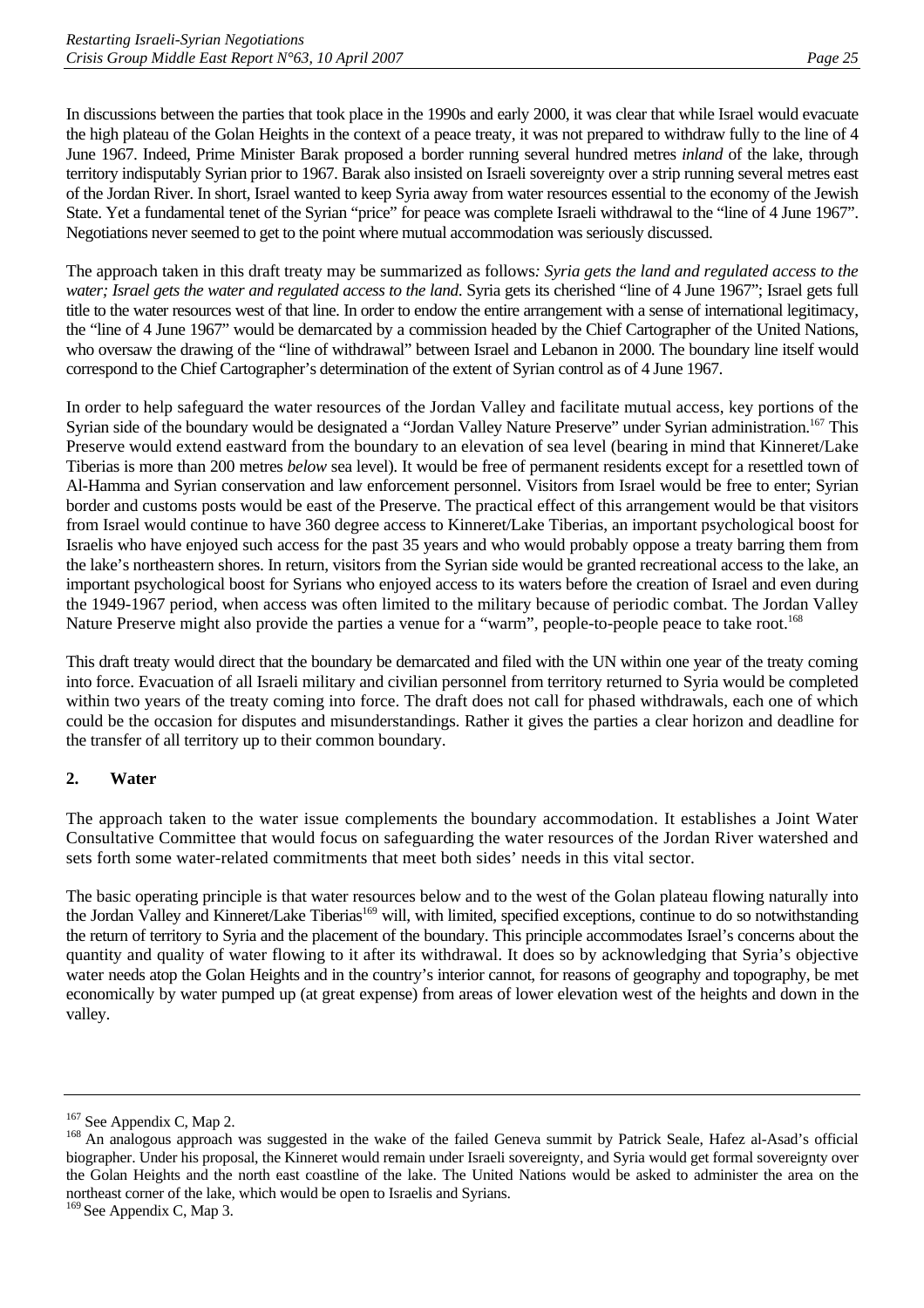The water-related commitments are as follows:

- Israel would refrain from dismantling the water-capturing infrastructure it has built on the Golan Heights. Syria would limit resettlement with a view toward mitigating environmental risks to Jordan Valley water resources. In this way the treaty would seek to avoid both spiteful destruction of efficient water-capturing facilities and the over-population of a key part of the Jordan River watershed.
- Syria would limit its extractions from rivers flowing below the Golan plateau (the Hasbani and Banias) to the servicing of local needs, and would pledge to manage the catchment area of the Yarmouk River in a way that respects the needs of downstream riparians.
- Israel would make available to Syria water from the Jordan River and the lake sufficient to meet the needs of the Jordan Valley Nature Preserve.

### **3. Security**

The article on security draws on previous discussions between the parties as well as precedents rooted in the 1974 Agreement on Disengagement between Syrian and Israeli Forces and the 1949 General Armistice Agreement. The basic operating principle is that a combination of demilitarisation, additional limits on armaments and forces, and third-party early warning and monitoring would give both parties an enhanced sense of security while political normalisation between them takes root. A key element in providing the parties the requisite level of mutual security would be a robust American role in providing early warning, surveillance and monitoring services to both sides.

The demilitarised zone<sup>170</sup> (in which police with side arms would be authorised) consists of three elements: all territory occupied by Israel and returned to Syria; the currently demilitarised "Area of Separation" to the east of the occupied Golan Heights; and, to the west of the Golan Heights, those parts of the 1949 demilitarised zone that will remain in Israel once the Syria-Israel boundary is demarcated by the UN. The idea is to create distance between military forces and remove the chronic insecurity that plagued the bilateral relationship during the 1949-1967 time frame – insecurity that once again came to the fore during the October 1973 war.

The demilitarised zone would be further insulated by "Areas of Limitation in Armament and Forces" on its eastern and western flanks. To the east, the two ten-kilometre areas established by the 1974 Agreement between the parties would remain in effect, but with one amendment: all armour (tank) units would be removed. To the west of the demilitarised zone, a single ten-kilometre zone would be established with the same limitations that would apply to the two western zones. The narrower zone on the Israeli side is justified by (a) Israel's lack of strategic depth in comparison with Syria; and (b) Israel's need to secure its border with Lebanon, a frontier zone whose security will require a *convergence* of security forces instead of their *separation*. (See section III of this report.)

Within the demilitarised zone the U.S. would run for the benefit of both parties an early warning ground station on the slopes of Mt. Hermon, operated by American personnel. In addition to having its own organic surveillance assets, the ground station would receive data from unmanned aerial vehicles operated from within the region by U.S. personnel. The U.S. would share with Israel and Syria, as appropriate, data from its intelligence collection. The entire "surveillance and early warning security system" would have a duration ("sunset") provision of five years, unless extended by the parties.

Within the demilitarised zone and the flanking Areas of Limitation in Armament and Forces, a multinational "monitoring, inspection and verification mechanism" would operate to ensure the implementation of these security arrangements. The U.S. would design the team in consultation with the parties, and personnel would be provided by the U.S., the European Union, Russia and others as agreed. Although there is a clause allowing for mutual agreement on other contributors – including, hypothetically, monitors provided by the parties themselves – this multinational approach is intended to bridge differences articulated by the parties in past discussions. It is neither an Israeli-Syrian mixed team approach favoured by Israel, nor an international/UN approach favoured by Syria. The monitoring mechanism would have a five-year "sunset" provision.

(An alternative that could be considered would be to expand the limited forces zones on both sides of the border, in line with what Israel had in mind in the 1999-2000 discussions. It would mean that southern Syria outside Damascus and the Galilee outside Haifa would have limited military forces, probably only a division each of armour, to be monitored by

<span id="page-29-0"></span> $170$  See Appendix C, Map 4.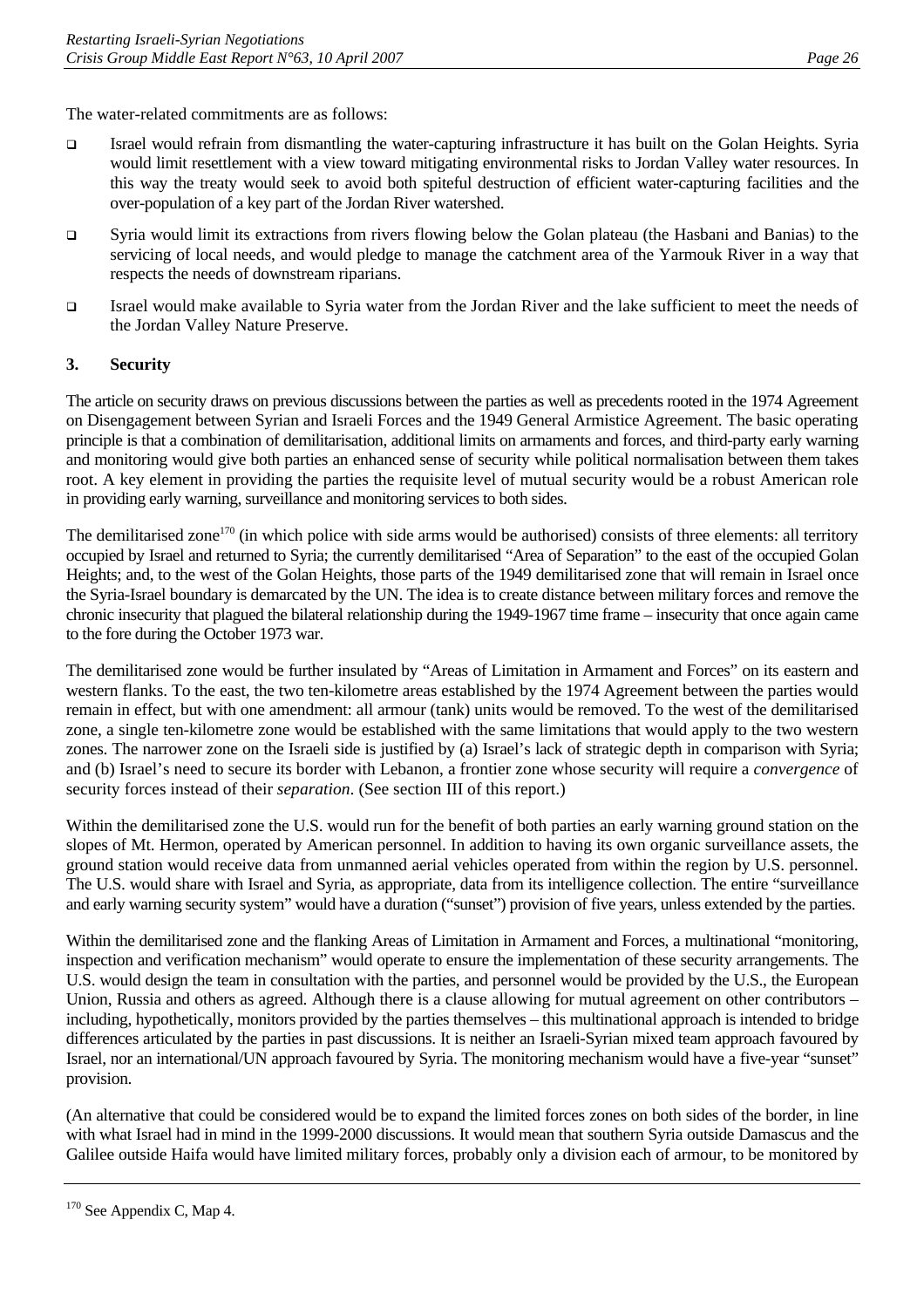the U.S.-led force. The question would be how to square this with Israel's requirement to secure its northern border with Lebanon, which would be covered by this expanded limited forces zone. Even in the context of a peace agreement with Lebanon (see below), the past three decades have taught that "limited forces" is the wrong medicine for the Israel-Lebanon frontier; there, it is the absence of the Lebanese army in the south that has been destabilising.)

Finally, the parties would establish a Mutual Security Working Group to facilitate the implementation of the foregoing security arrangements.

### **4. Normalisation**

In previous contacts between the parties, Israel expressed a strong interest in fast-paced normalisation of relations, while Syria articulated a firm preference for a "go-slow" approach to a process that would open borders and facilitate, among other things, Israeli tourism throughout Syria.

The approach suggested in this draft treaty is to mandate the speedy establishment of full diplomatic relations (exchange of resident ambassadors within 72 hours of the treaty coming into effect), to "front-end load" some stabilising elements of normalisation, and to tie other steps to the implementation of mutual commitments enumerated elsewhere in the treaty. For example:

- Within 90 days of the treaty coming into force, economic boycotts of a bilateral nature would be removed. Normal communications services would be in place within 180 days. Indeed, there would seem to be no objective reason why acts reflecting past hostility or preventing the establishment of normal communications could not be rectified quickly.
- $\Box$  Other, more controversial aspects of normalisation the unimpeded flow of people, goods and services, the full opening of land, sea and air transportation links, and cooperation to promote tourism – would be fully in place within 90 days of the removal of Israeli military forces and civilians from occupied Syrian territory. Although the implementation of these steps would be deferred pending the end of occupation, the "short fuse" implementation deadline thereafter would mandate active planning and communication between the parties well in advance of the deadline itself.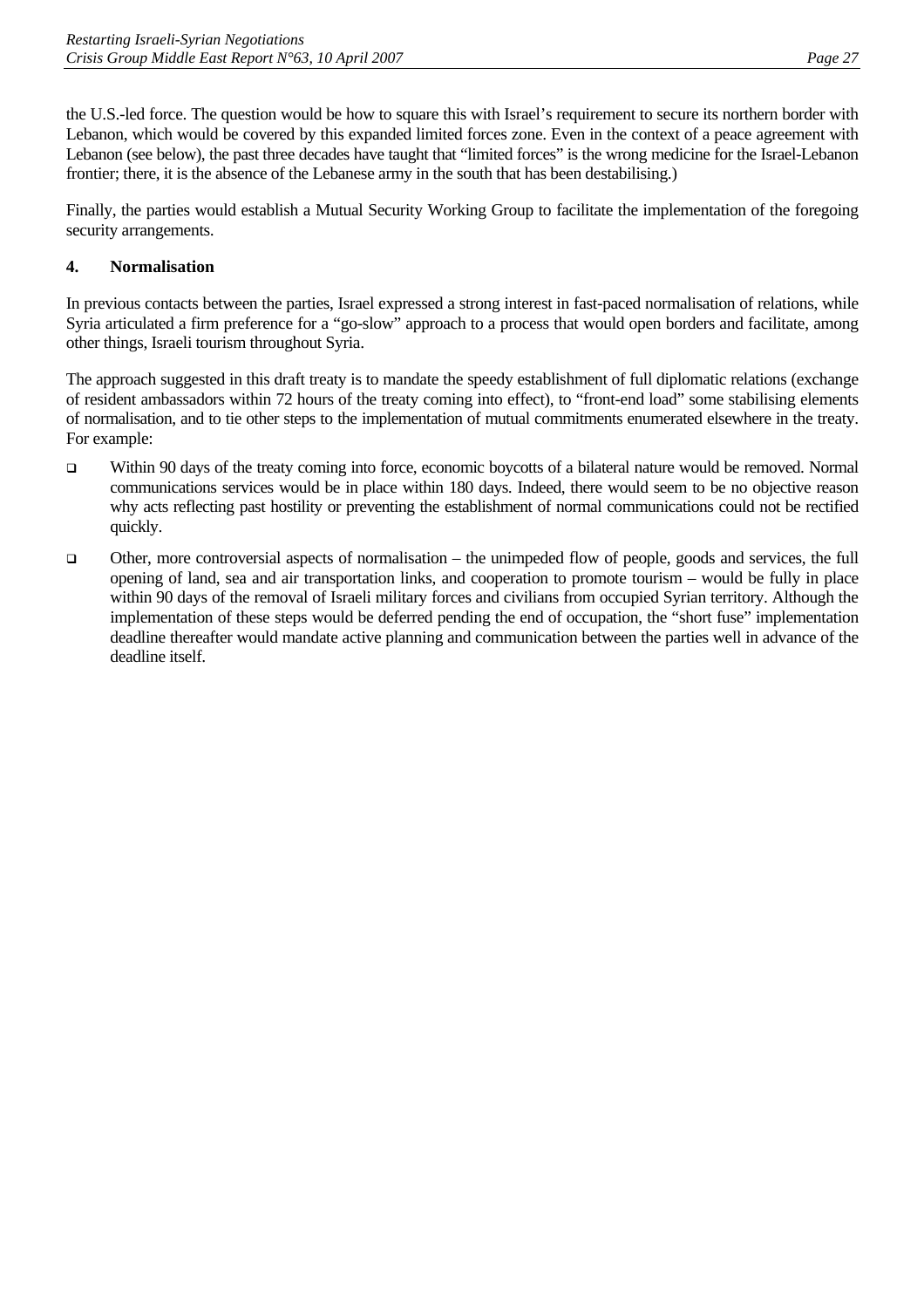# **APPENDIX B**

# **AN ISRAEL-SYRIA TREATY OF PEACE: DRAFT NEGOTIATING TEX[T171](#page-31-0)**

The Government of the State of Israel and the Government of the Syrian Arab Republic:

Aiming at the achievement of a just, lasting and comprehensive peace in the Middle East based on United Nations Security Council Resolutions 242 and 338 and within the framework of the peace process initiated at Madrid on 31 October 1991;

Reaffirming their faith in the purposes and principles of the Charter of the United Nations and recognising their right and obligation to live in peace with each other, as well as with all states, within secure and recognised boundaries;

Desiring to establish mutual respect and to develop honourable, friendly and good neighbourly relations;

Resolving to establish permanent peace between them in accordance with this Treaty;

Have agreed as follows:

ARTICLE I – Establishment of Peace and Security within Recognised Boundaries.

The state of war between Syria and Israel (hereinafter "the Parties") is hereby terminated and peace is established between them. The Parties will maintain normal, peaceful relations as set forth in Article III below.

The international boundary between Israel and Syria is the boundary to be demarcated as set forth in Article II below.

To enhance the security of both Parties, agreed security measures will be implemented in accordance with Article IV below.

#### ARTICLE II – International Boundary

The boundary between Israel and Syria will be based on the line of 4 June 1967.

The Parties agree on the need to precisely demarcate their boundary. To that effect, the boundary will be demarcated by an International Boundary Commission (hereinafter "the Commission") organised and chaired by the Chief Cartographer of the United Nations. The Parties shall participate as members of the Commission and shall facilitate its work fully. Final demarcation decisions shall be made by the Chief Cartographer in consultation with the Parties and in a manner consistent with the precedents, principles and special provisions agreed to by the Parties as enumerated below. Boundary demarcation shall be completed within one year of this Treaty entering into force, and a full record of the demarcation including maps and other supporting documentation shall be annexed to it as an integral part of the Treaty and filed with the United Nations.

Israeli military and civilian personnel shall fully vacate all territory returned to Syria no later than two years after this Treaty enters into force. Israel will leave intact the housing and infrastructure in territories it evacuates.

The boundary to be demarcated by the Commission shall take fully into account the following principles:

Syrian sovereignty shall extend to all land areas occupied by Israel as a result of Israeli-Syrian combat during the June 1967 War.

Israeli sovereignty will apply to all bodies of water lying to the west of the boundary.

The boundary to be demarcated by the Commission shall take into account the following historical precedents:

The provisions of UN Security Council Resolution 242;

<span id="page-31-0"></span><sup>&</sup>lt;sup>171</sup> Crisis Group Report, *Middle East Endgame III*, op. cit., pp. 10-15.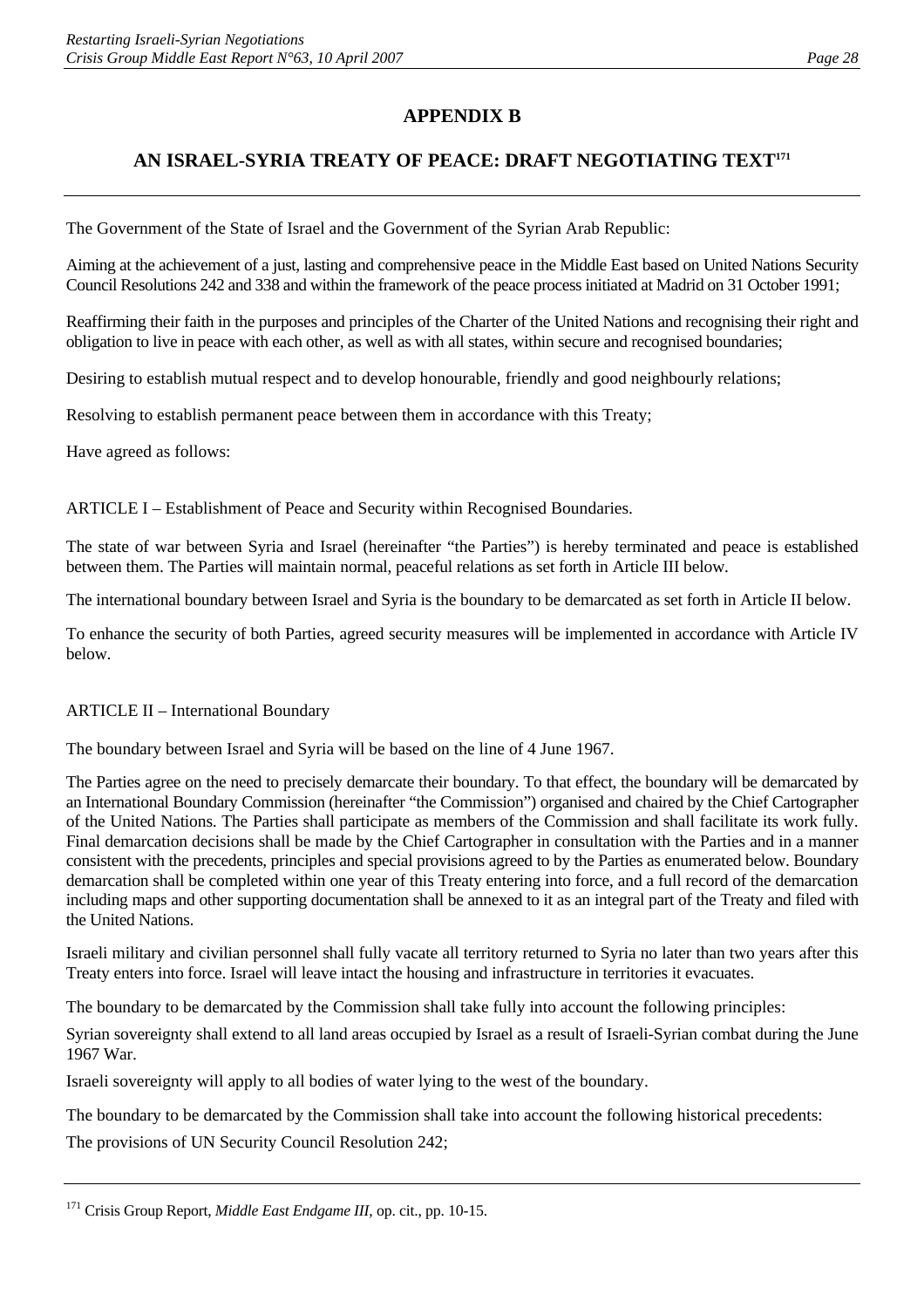The locations of Syrian and Israeli nationals in the Jordan River Valley as of 4 June 1967;

The terms of the 1949 General Armistice Agreement between the Parties; and

The 1922 Anglo-French Boundary Commission Report.

In order to facilitate good neighbourly relations, the Parties agree that the following special provisions shall apply to land and water resources in close proximity to their common boundary:

A Jordan Valley Nature Preserve (hereinafter "the Preserve"), covering Syrian territory within the Jordan River Valley up to an elevation of zero metres above sea level, shall be established under Syrian administration. Within the Preserve all permanent human habitation, except for Syrian residents of Al-Hamma and Syrian conservation and law enforcement personnel and their families, shall be excluded. Syria shall refrain from establishing border and customs posts within the Preserve.

The Preserve shall be accessible to visitors from both sides without restriction, except for Syrian rules and regulations within the Preserve designed to protect the ecology of the Jordan River Valley and to maintain law and order.

Irrespective of the placement of the boundary, access by motor vehicles from Israel to roads and highways lying within the Preserve shall not be impeded. In order to ensure the timely provision of emergency services to motorists and other visitors within the Preserve, the Syrian Arab Red Crescent and the Israeli Magen David Adom shall establish a joint Emergency Services Centre at a location mutually agreed by the two organisations within the Preserve in the vicinity of Kinneret/Lake Tiberias. The Parties agree that the Emergency Services Centre shall be empowered to summon appropriate emergency assistance from either Party. The Parties further agree to provide emergency medical assistance to visitors within the Preserve solely on the basis of medical exigency, without regard to the nationality of any person requiring emergency medical assistance.

The recreational access of Syrian citizens to bodies of water adjacent to the boundary shall likewise be unrestricted, except for Israeli rules and regulations for Kinneret/Lake Tiberias and the Jordan River pertaining to boat safety, fishing and the like.

#### ARTICLE III – Normal Peaceful Relations

The Parties will apply between them the provisions of the Charter of the United Nations and the principles of international law governing relations among states in time of peace. In particular:

They recognise and will respect each other's sovereignty, territorial integrity, political independence and right to live in peace within secure and recognised boundaries; and

They will establish and develop friendly and good neighbourly relations, will refrain from the threat or use of force, directly or indirectly, against each other, will cooperate in promoting peace, stability and development in their region and will settle all disputes between them by peaceful means.

The Parties will establish full diplomatic and consular relations, including the exchange of resident ambassadors. The exchange of resident ambassadors shall be completed within seventy-two (72) hours of this Treaty entering into force.

The Parties recognise a mutuality of interest in honourable and good neighbourly relations based on mutual respect and for this purpose will:

Promote beneficial bilateral economic and trade relations including by enabling the free and unimpeded flow of people, goods and services between the two countries; remove all discriminatory barriers to normal economic relations; terminate economic boycotts directed at the other Party; repeal all discriminatory legislation; and cooperate in terminating boycotts against either Party by third parties.

Promote relations between them in the sphere of transportation. In this regard, the Parties will open and maintain roads and international border crossings between the two countries, cooperate in the development of rail links, grant normal access to ports for vessels and cargoes of the other or vessels or cargoes destined for or coming from that Party, and enter into normal civil aviation relations.

Establish normal postal, telephone, telex, data facsimile, wireless and cable communications and television relay services by cable, radio and satellite between them on a non-discriminatory basis in accordance with relevant international conventions and regulations; and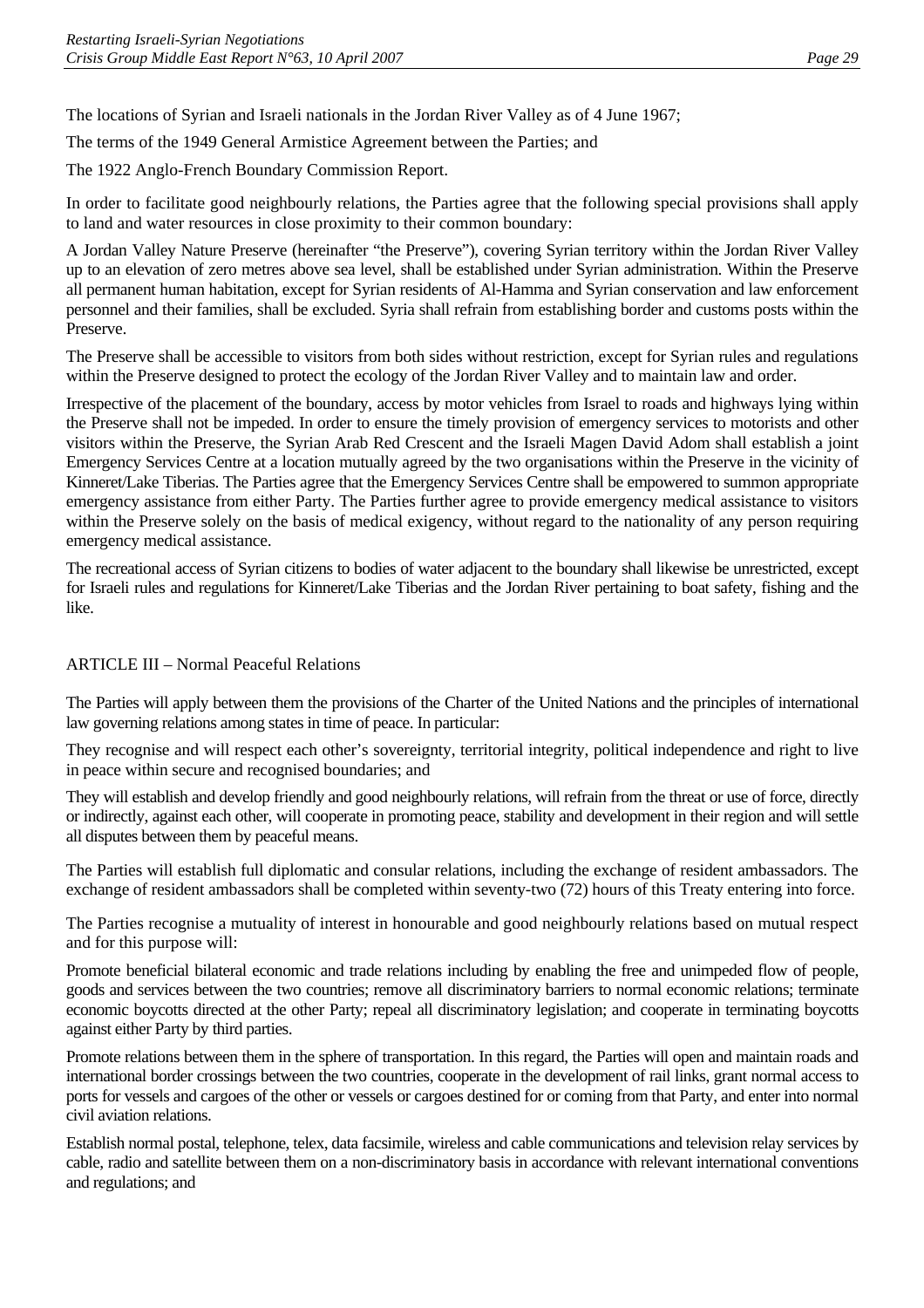Promote cooperation in the field of tourism in order to facilitate and encourage mutual tourism and tourism from third countries.

The Parties undertake to ensure mutual enjoyment by each other's citizens of due process of law within their respective legal systems and before their courts.

The Parties agree that the commitments enumerated in Article III, Sections 3 and 4 above, shall be implemented in full no later than ninety (90) days following the implementation of Article II, Section 3 above, with the following exceptions:

Economic boycotts of a bilateral nature shall be terminated within ninety (90) days of this Treaty entering into force.

The provisions of Article III, Section 3c above shall be implemented within one-hundred-eighty (180) days of this treaty entering into force.

### ARTICLE IV – Security

The Parties undertake to refrain from cooperating with any third party in a hostile alliance of a military character directed at the other Party and to ensure that territory under their control is not used by military forces of a third party (including their equipment and armaments) in circumstances that would adversely affect the security of the other Party.

The Parties undertake to refrain from organising, instigating, inciting, assisting or participating in any act or threats of violence against each other, the citizens of each other or their property wherever located, and will take effective measures to ensure that no such acts occur from, or are supported by, individuals on their respective territory or territory under their respective control. In this regard, without prejudice to the basic rights of freedom of expression and association, the Parties will take necessary and effective measures to prevent the entry, presence and operation in their respective territories of any group or organisation, and its infrastructure, which threatens the security of the other Party by use of, or incitement to the use of, violent means.

Both Parties recognise that international terrorism in all its forms threatens the security of all nations and therefore share a common interest in the enhancement of international cooperative efforts to deal with this problem.

Each Party recognises that the security of the other is an essential element of permanent peace and stable bilateral relations. The Parties have agreed, therefore, drawing upon historical precedents, to the following special security arrangements:

A demilitarised zone will be established. It will cover the following areas:

The territory to be vacated by Israeli military personnel and civilians.

The Area of Separation established under the Agreement on Disengagement between Syrian and Israeli Forces of 31 May 1974.

The demilitarised zone established by the Israel-Syria General Armistice Agreement of 20 July 1949.

No military forces, armaments, weapons systems, military capabilities or military infrastructure will be introduced into the demilitarised zone or its airspace by either Party. The Parties agree that civil police may be deployed into the demilitarised zone, but that all weaponry beyond police side arms will be excluded.

Areas of Limitation in Armament and Forces shall be established in Syria and Israel on territory adjacent to the demilitarised zone. To the east of the demilitarised zone, the First and Second Areas of Limitation in Armament and Forces as designated and defined by the Agreement on Disengagement between Israeli and Syrian Forces of 31 May 1974 shall remain in effect, except that armour (tank) units shall be excluded. To the west of the demilitarised zone, there shall be an Area of Limitation in Armament and Forces ten (10) kilometres in depth, with limitations on armaments and forces equal to those of the Area of Limitation in Armaments and Forces to the east of the demilitarised zone.

A comprehensive surveillance and early warning security system shall be designed and implemented by the United States in consultation with the Parties. The system shall include an early warning ground station on Mt. Hermon to be operated by American personnel and shall also employ unmanned aerial vehicles operated in the region by the United States. The United States will share with the parties, as appropriate, the information gathered through its collection efforts. The surveillance and early warning security system shall become operational within ninety (90) days after the completion of the boundary demarcation referred to in Article II section 2 above. It shall remain in effect for five (5) years from the date it becomes operational, unless the Parties mutually agree on its extension.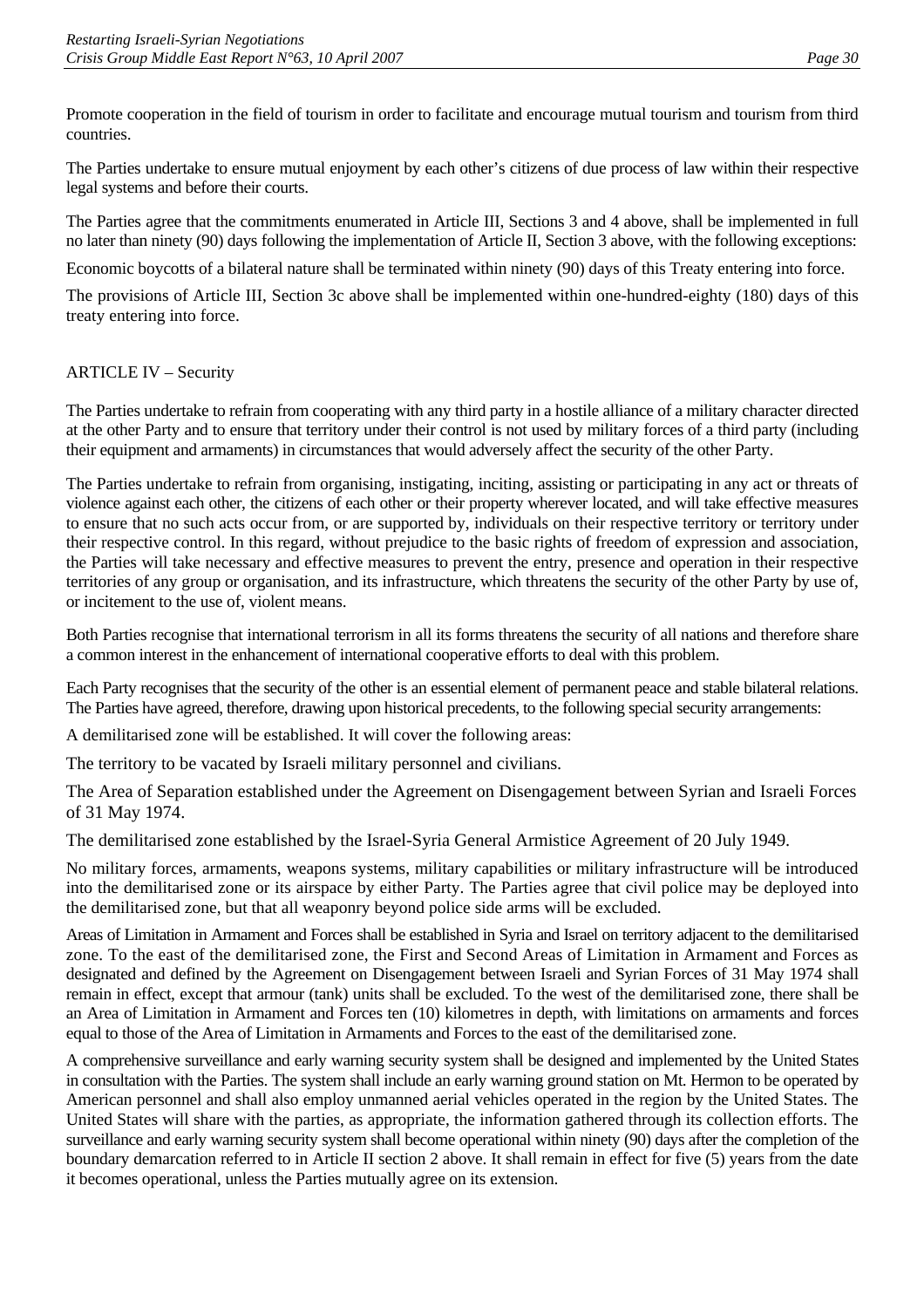A monitoring, inspection and verification mechanism to oversee and ensure the implementation of the foregoing security arrangements shall be designed and implemented by the United States in consultation with the parties. The mechanism shall be multinational in composition, with personnel provided by the United States, the European Union, Russia and elsewhere, as agreed by the Parties. The mechanism shall become operational immediately upon the implementation of Article II, section 2 of this Treaty and shall remain in effect for five (5) years from that date, unless the Parties mutually agree on its extension. Pending the commencement of operations by the monitoring, inspection and verification mechanism, the United Nations Disengagement Observer Force (UNDOF) will, with the full cooperation of the Parties, continue its mission.

A Mutual Security Working Group shall be formed by the Parties within thirty (30) days of this Treaty entering into force to facilitate the implementation of the foregoing special security arrangements.

### ARTICLE V – Water

In order to promote communication, cooperation and good neighbourly relations in the water sector, the Parties will establish a Joint Water Consultative Committee [hereinafter "the Committee"]. The Committee will be comprised of three members from each country. It will, with the approval of the respective governments, specify its work procedures, the frequency of its meetings and the details of its scope of work. The Committee may invite experts and/or advisers as may be required.

The principal mission of the Committee will be to facilitate bilateral cooperation in the protection of water resources. The Parties acknowledge their individual and joint responsibilities for the prevention of contamination, pollution and depletion of water resources in the watershed of the Jordan River, which includes territory of each. They recognize that the subject of water can form the basis for practical cooperation between them, and therefore jointly undertake to ensure that the management and development of their water resources do not, in any way, harm the water resources of the other Party.

The Parties further agree that their mutual undertakings in the water sector will be governed by the following commitments:

With respect to the Golan Heights, Israel agrees to leave undisturbed the water-related infrastructure it has constructed during its presence and to make available said infrastructure without charge for use by Syrian citizens. Syria, in turn, agrees to regulate the resettlement of lands returned to its sovereign control in such a way as to mitigate the risks of contamination, pollution and depletion to the Jordan River and its sources, Lake Tiberias/Kinneret, and the Yarmouk River.

With respect to the Banias River, Syria agrees to limit its extraction of water to that amount needed to service resettlement of Syrian citizens in the village of Banias and its immediate environs, and to allow the balance to flow freely into Israel.

With respect to the Hasbani River, Syria agrees to limit its extraction of water to that amount needed to service the Syrian residents of the village of Al-Ghajar and its environs, and to allow the balance to flow freely into Israel.

With respect to the Yarmouk River, Syria takes note of the Jordanian-Israeli undertakings contained in Annex II of the Jordan-Israel Treaty of Peace and pledges to manage the catchment area of the Yarmouk basin in a manner respectful of the interests of all downstream riparians.

With respect to the Jordan River and Kinneret/Lake Tiberias, Israel agrees to make available to Syria sufficient amounts of water to service the requirements of the Jordan Valley Nature Preserve (see Article II, Section 6 above).

#### ARTICLE VI – Rights and Obligations

This Treaty does not affect and shall not be interpreted as affecting in any way the rights and obligations of the Parties under the Charter of the United Nations.

The Parties undertake to fulfil in good faith their obligations under this Treaty, without regard to action or inaction of any other party and independently of any instrument external to this Treaty.

The Parties will take all the necessary measures for the application in their relations of the provisions of the multilateral conventions to which they are Parties, including the submission of appropriate notification to the Secretary General of the United Nations and other depositories of such conventions. They will also abstain from actions that would curtail the rights of either Party to participate in international organisations to which they belong in accordance with the governing provisions of those organisations.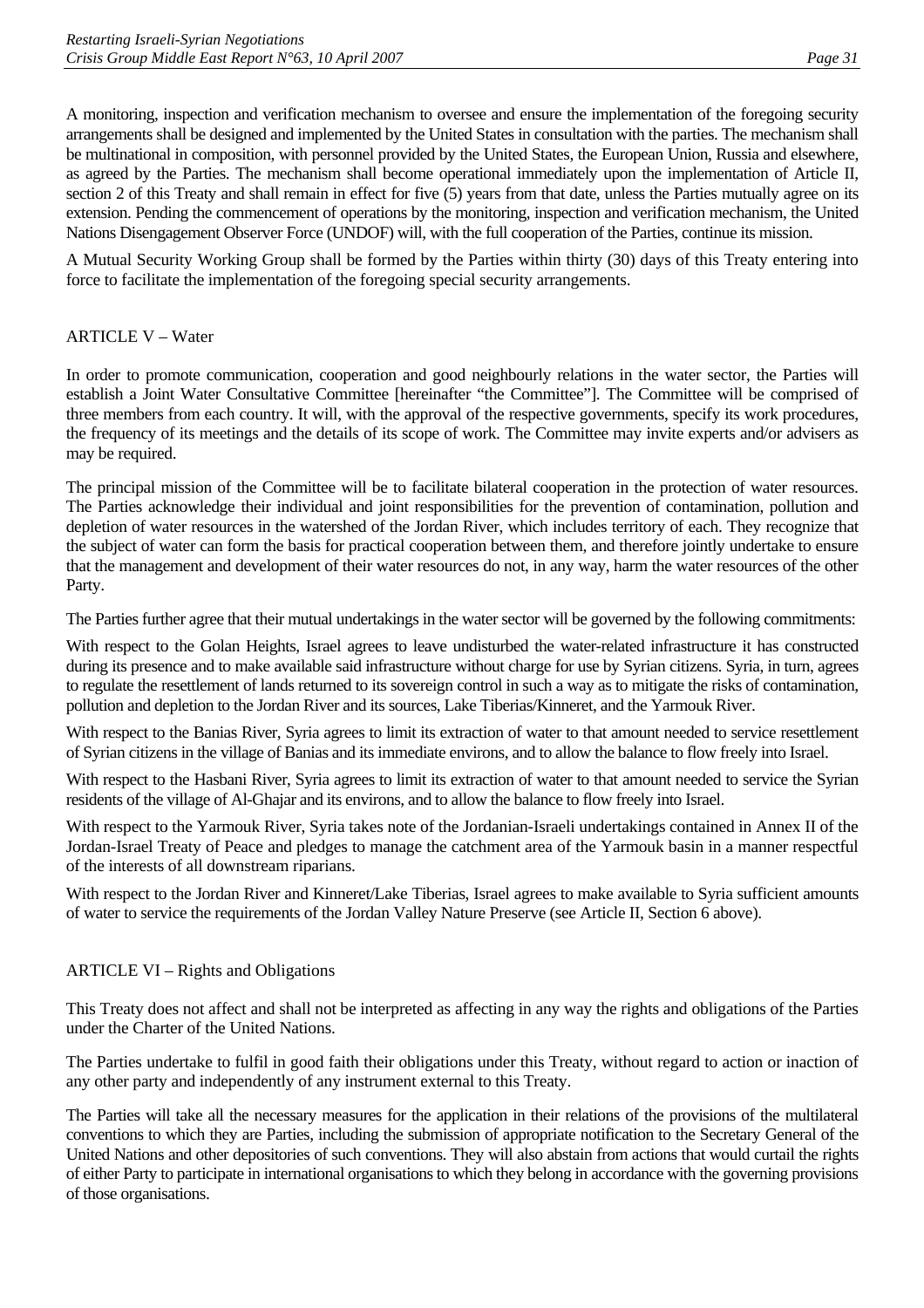The Parties undertake not to enter into any obligation in conflict with this Treaty.

Subject to Article 103 of the United Nations Charter, in the event of a conflict between the obligations of the Parties under the present Treaty and any of their other obligations, the obligations under this Treaty will be binding and implemented.

### ARTICLE VII – Legislation

The Parties undertake to enact any legislation necessary in order to implement the Treaty, and to repeal any legislation inconsistent with the Treaty.

### ARTICLE – VIII – Settlement of Disputes

Disputes between the Parties arising out of the interpretation or application of the present Treaty shall be settled by negotiation.

### ARTICLE IX – Final Clauses

This Treaty shall be ratified by both Parties in conformity with their respective constitutional procedures. It shall enter into force on the exchange of instruments of ratification and shall supersede all previous bilateral agreements between the Parties.

The Annexes and other attachments attached to this Treaty shall constitute integral parts thereof.

The Treaty shall be communicated to the Secretary General of the United Nations for registration in accordance with the provisions of Article 102 of the Charter of the United Nations.

DONE THIS DAY ----- IN ------- IN THE ENGLISH, HEBREW AND ARABIC LANGUAGES, ALL LANGUAGES BEING EQUALLY AUTHENTIC. IN CASE OF ANY DIVERGENCE OF INTERPRETATION, THE ENGLISH TEXT WILL BE AUTHORITATIVE.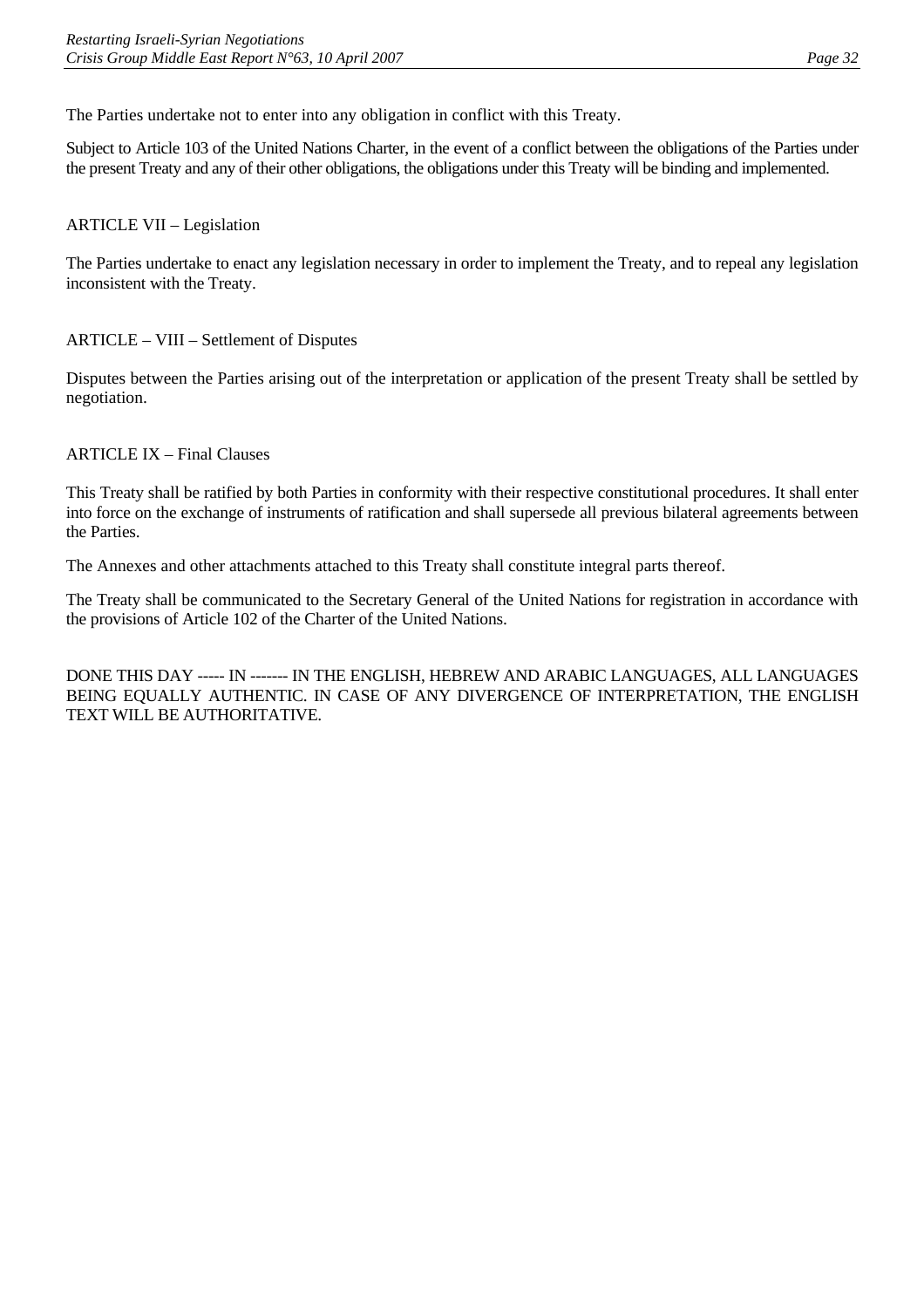# **APPENDIX C**

# **MAPS RELATED TO AN ISRAEL-SYRIA TREATY OF PEAC[E172](#page-36-0)**



# **MAP 1: THE SYRIAN-ISRAELI FRONTIER, RELEVANT LINES: 1923, 1949, 1967**

<span id="page-36-0"></span>172 Crisis Group Report, Middle East Endgame III, op. cit., pp. 25-28.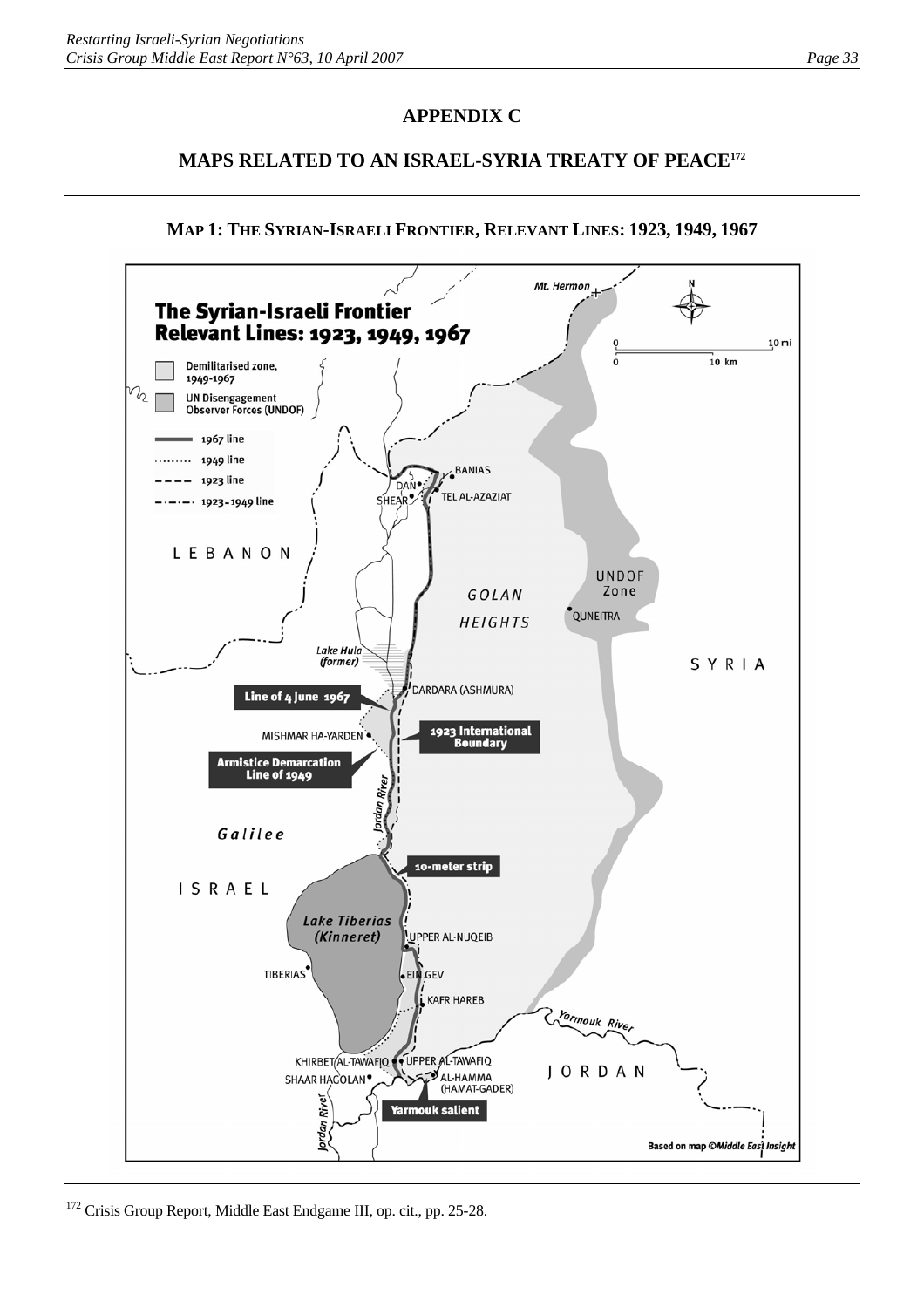

### **MAP 2: JORDAN VALLEY NATURE PRESERVE**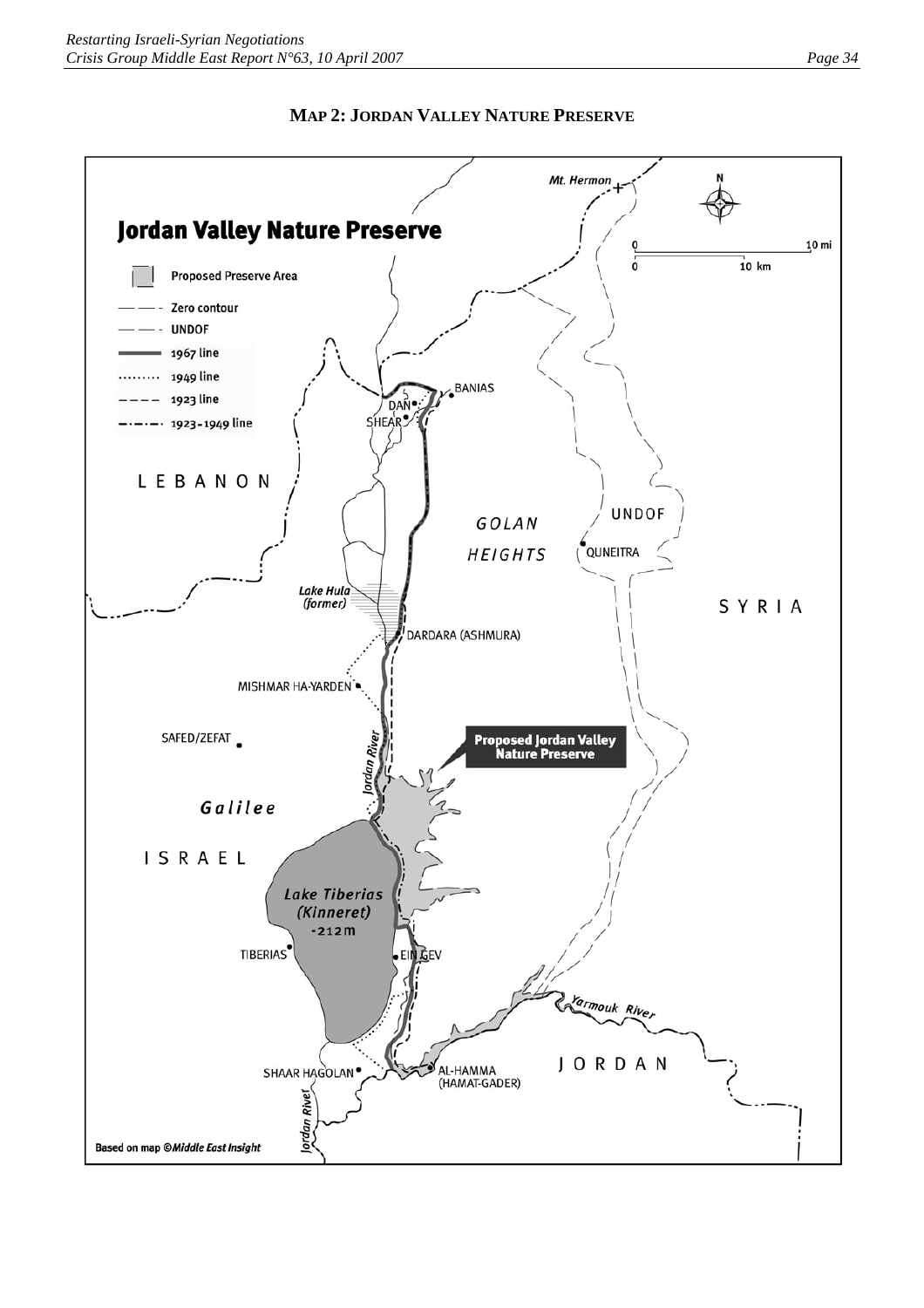

### **MAP 3: SYRIAN-ISRAELI FRONTIER WATER RESOURCES**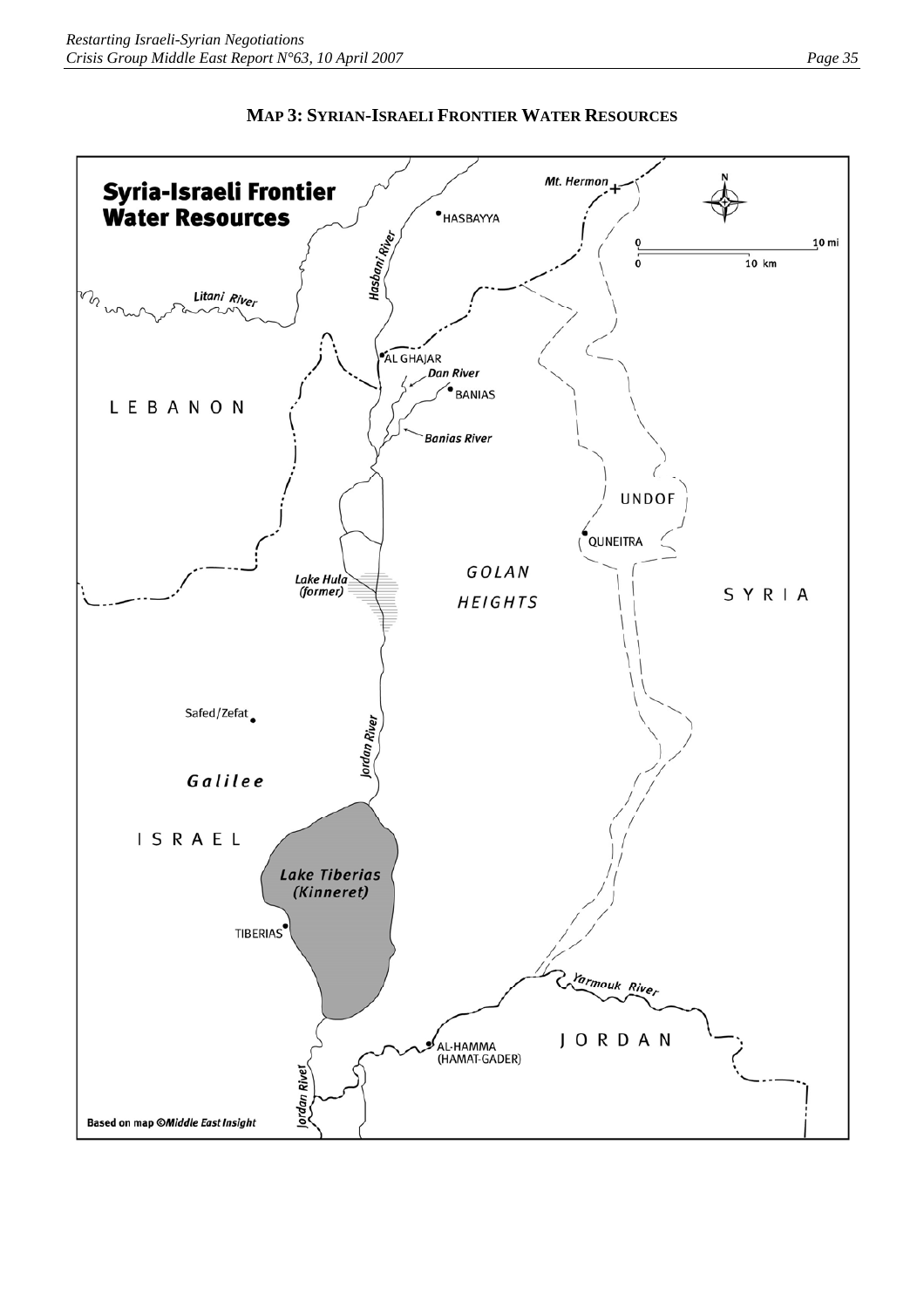

# **MAP 4: THE SYRIAN-ISRAELI FRONTIER DEMILITARISED ZONES**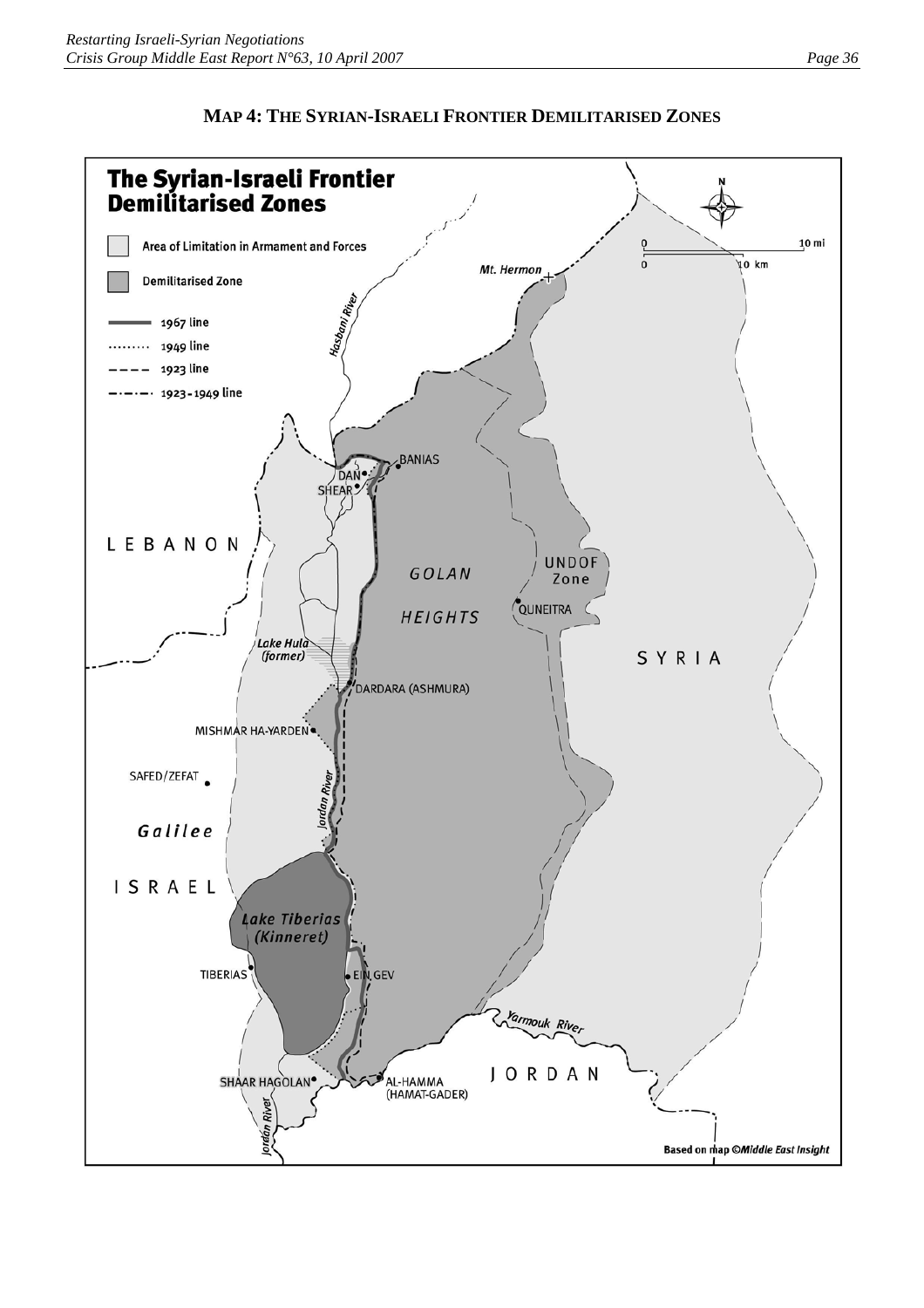# **APPENDIX D**

# **ABOUT THE INTERNATIONAL CRISIS GROUP**

The International Crisis Group (Crisis Group) is an independent, non-profit, non-governmental organisation, with some 130 staff members on five continents, working through field-based analysis and high-level advocacy to prevent and resolve deadly conflict.

Crisis Group's approach is grounded in field research. Teams of political analysts are located within or close by countries at risk of outbreak, escalation or recurrence of violent conflict. Based on information and assessments from the field, it produces analytical reports containing practical recommendations targeted at key international decision-takers. Crisis Group also publishes *CrisisWatch*, a twelve-page monthly bulletin, providing a succinct regular update on the state of play in all the most significant situations of conflict or potential conflict around the world.

Crisis Group's reports and briefing papers are distributed widely by email and printed copy to officials in foreign ministries and international organisations and made available simultaneously on the website, www.crisisgroup.org. Crisis Group works closely with governments and those who influence them, including the media, to highlight its crisis analyses and to generate support for its policy prescriptions.

The Crisis Group Board – which includes prominent figures from the fields of politics, diplomacy, business and the media – is directly involved in helping to bring the reports and recommendations to the attention of senior policy-makers around the world. Crisis Group is co-chaired by the former European Commissioner for External Relations Christopher Patten and former U.S. Ambassador Thomas Pickering. Its President and Chief Executive since January 2000 has been former Australian Foreign Minister Gareth Evans.

Crisis Group's international headquarters are in Brussels, with advocacy offices in Washington DC (where it is based as a legal entity), New York, London and Moscow. The organisation currently operates twelve regional offices (in Amman, Bishkek, Bogotá, Cairo, Dakar, Islamabad, Istanbul, Jakarta, Nairobi, Pristina, Seoul and Tbilisi) and has local field representation in sixteen additional locations (Abuja, Baku, Beirut, Belgrade, Colombo, Damascus, Dili, Dushanbe, Jerusalem, Kabul, Kampala, Kathmandu, Kinshasa, Port-au-Prince, Pretoria and Yerevan). Crisis Group currently covers nearly 60 areas of actual or potential conflict across four continents. In Africa, this includes Burundi, Central African Republic, Chad, Côte d'Ivoire, Democratic Republic of the Congo, Eritrea, Ethiopia,

Guinea, Liberia, Rwanda, Sierra Leone, Somalia, Sudan, Uganda, Western Sahara and Zimbabwe; in Asia, Afghanistan, Bangladesh, Indonesia, Kashmir, Kazakhstan, Kyrgyzstan, Myanmar/Burma, Nepal, North Korea, Pakistan, Phillipines, Sri Lanka, Tajikistan, Thailand, Timor-Leste, Turkmenistan and Uzbekistan; in Europe, Armenia, Azerbaijan, Bosnia and Herzegovina, Cyprus, Georgia, Kosovo and Serbia; in the Middle East, the whole region from North Africa to Iran; and in Latin America, Colombia, the rest of the Andean region and Haiti.

Crisis Group raises funds from governments, charitable foundations, companies and individual donors. The following governmental departments and agencies currently provide funding: Australian Agency for International Development, Austrian Federal Ministry of Foreign Affairs, Belgian Ministry of Foreign Affairs, Canadian Department of Foreign Affairs and International Trade, Canadian International Development Agency, Canadian International Development Research Centre, Czech Ministry of Foreign Affairs, Dutch Ministry of Foreign Affairs, Finnish Ministry of Foreign Affairs, French Ministry of Foreign Affairs, German Foreign Office, Irish Department of Foreign Affairs, Japanese International Cooperation Agency, Principality of Liechtenstein Ministry of Foreign Affairs, Luxembourg Ministry of Foreign Affairs, New Zealand Agency for International Development, Royal Danish Ministry of Foreign Affairs, Royal Norwegian Ministry of Foreign Affairs, Swedish Ministry for Foreign Affairs, Swiss Federal Department of Foreign Affairs, Turkish Ministry of Foreign affairs, United Kingdom Foreign and Commonwealth Office, United Kingdom Department for International Development, U.S. Agency for International Development.

Foundation and private sector donors include Carnegie Corporation of New York, Carso Foundation, Compton Foundation, Ford Foundation, Fundación DARA Internacional, Iara Lee and George Gund III Foundation, William & Flora Hewlett Foundation, Hunt Alternatives Fund, Kimsey Foundation, Korea Foundation, John D. & Catherine T. MacArthur Foundation, Charles Stewart Mott Foundation, Open Society Institute, Pierre and Pamela Omidyar Fund, Victor Pinchuk Foundation, Ploughshares Fund, Provictimis Foundation, Radcliffe Foundation, Sigrid Rausing Trust, Rockefeller Philanthropy Advisors and Viva Trust.

**April 2007**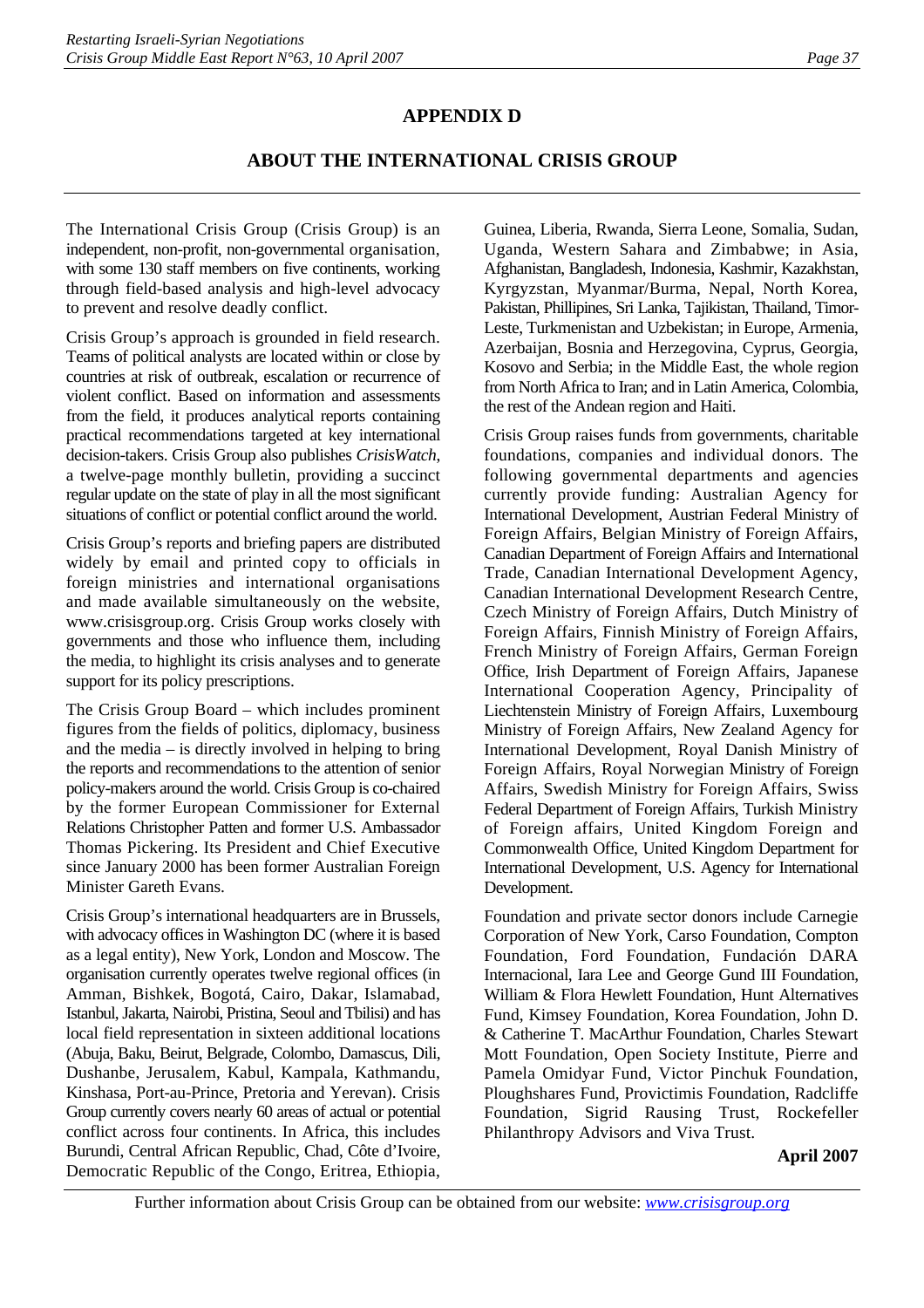### **APPENDIX E**

# **CRISIS GROUP REPORTS AND BRIEFINGS ON THE MIDDLE EAST AND NORTH AFRICA SINCE 2004**

*The Broader Middle East and North Africa Initiative: Imperilled at Birth*, Middle East Briefing Nº14, 7 June 2004

#### **ARAB-ISRAELI CONFLICT**

*Dealing With Hamas*, Middle East Report N°21, 26 January 2004 (also available in Arabic)

*Palestinian Refugees and the Politics of Peacemaking*, Middle East Report N°22, 5 February 2004

*Syria under Bashar (I): Foreign Policy Challenges*, Middle East Report N°23, 11 February 2004 (also available in Arabic)

*Syria under Bashar (II): Domestic Policy Challenges*, Middle East Report N°24, 11 February 2004 (also available in Arabic)

*Identity Crisis: Israel and its Arab Citizens*, Middle East Report N°25, 4 March 2004

*Who Governs the West Bank? Palestinian Administration under Israeli Occupation*, Middle East Report N°32, 28 September 2004 (also available in Arabic and in Hebrew)

*After Arafat? Challenges and Prospects*, Middle East Briefing N°16, 23 December 2004 (also available in Arabic)

*Disengagement and After: Where Next for Sharon and the Likud?*, Middle East Report N°36, 1 March 2005 (also available in Arabic and in Hebrew)

*Syria After Lebanon, Lebanon After Syria*, Middle East Report N°39, 12 April 2005 (also available in Arabic)

*Mr Abbas Goes to Washington: Can He Still Succeed?*, Middle East Briefing N°17, 24 May 2005 (also available in Arabic)

*Disengagement and Its Discontents: What Will the Israeli Settlers Do?*, Middle East Report N°43, 7 July 2005 (also available in Arabic)

*The Jerusalem Powder Keg*, Middle East Report N°44, 2 August 2005 (also available in Arabic)

*Lebanon: Managing the Gathering Storm*, Middle East Report N°48, 5 December 2005 (also available in Arabic)

*Enter Hamas: The Challenges of Political Integration*, Middle East Report N°49, 18 January 2006 (also available in Arabic and in Hebrew)

*Palestinians, Israel and the Quartet: Pulling Back From the Brink*, Middle East Report N°54, 13 June 2006 (also available in Arabic)

*Israel/Palestine/Lebanon: Climbing Out of the Abyss*, Middle East Report N°57, 25 July 2006 (also available in Arabic)

*The Arab-Israeli Conflict: To Reach a Lasting Peace*, Middle East Report N°58, 5 October 2006

*Israel/Hizbollah/Lebanon: Avoiding Renewed Conflict*, Middle East Report N°59, 1 November 2006 (also available in Arabic and in French)

*Lebanon at a Tripwire*, Middle East Briefing N°20, 21 December 2006 (also available in Arabic)

*After Mecca: Engaging Hamas*, Middle East Report N°62, 28 February 2007

#### **EGYPT/NORTH AFRICA**

*Islamism in North Africa I: The Legacies of History*, Middle East/North Africa Briefing Nº12, 20 April 2004)

*Islamism in North Africa II: Egypt's Opportunity*, Middle East/North Africa Briefing Nº13, 20 April 2004

*Islamism, Violence and Reform in Algeria: Turning the Page*, Middle East/North Africa Report Nº29, 30 July 2004 (also available in Arabic and in French)

*Understanding Islamism*, Middle East/North Africa Report N°37, 2 March 2005 (also available in Arabic and French)

*Islamism in North Africa IV: The Islamist Challenge in Mauritania: Threat or Scapegoat?*, Middle East/North Africa Report N°41, 10 May 2005 (only available in French)

*Reforming Egypt: In Search of a Strategy*, Middle East/North Africa Report N°46, 4 October 2005

*Political Transition in Mauritania: Assessment and Horizons*, Middle East/North Africa Report N°53, 24 April 2006 (currently only available in French)

*Egypt's Sinai Question***,** Middle East/North Africa Report N°61, 30 January 2007

#### **[IRAQ/IRAN/GULF](http://www.crisisweb.org/home/index.cfm?id=1275&l=1)**

*Iraq's Kurds: Toward an Historic Compromise?*, Middle East Report N°26, 8 April 2004 (also available in Arabic)

*Iraq's Transition: On a Knife Edge*, Middle East Report N°27, 27 April 2004 (also available in Arabic)

*Can Saudi Arabia Reform Itself?*, Middle East Report N°28, 14 July 2004 (also available in Arabic)

*Reconstructing Iraq*, Middle East Report N°30, 2 September 2004 (also available in Arabic)

*Saudi Arabia Backgrounder: Who are the Islamists?*, Middle East Report N°31, 21 September 2004 (also available in Arabic)

*Iraq: Can Local Governance Save Central Government?*, Middle East Report N°33, 27 October 2004 (also available in Arabic)

*Iran: Where Next on the Nuclear Standoff*, Middle East Briefing N°15, 24 November 2004

*What Can the U.S. Do in Iraq?*, Middle East Report N°34, 22 December 2004 (also available in Arabic)

*Iraq: Allaying Turkey's Fears Over Kurdish Ambitions*, Middle East Report N°35, 26 January 2005 (also available in Arabic)

*Iran in Iraq: How Much Influence?*, Middle East Report N°38, 21 March 2005 (also available in Arabic)

*Bahrain's Sectarian Challenge*, Middle East Report N°40, 2 May 2005 (also available in Arabic)

*Iraq: Don't Rush the Constitution*, Middle East Report N°42, 8 June 2005 (also available in Arabic)

*Iran: What Does Ahmadi-Nejad's Victory Mean?*, Middle East Briefing N°18, 4 August 2005

*The Shiite Question in Saudi Arabia*, Middle East Report Nº45, 19 September 2005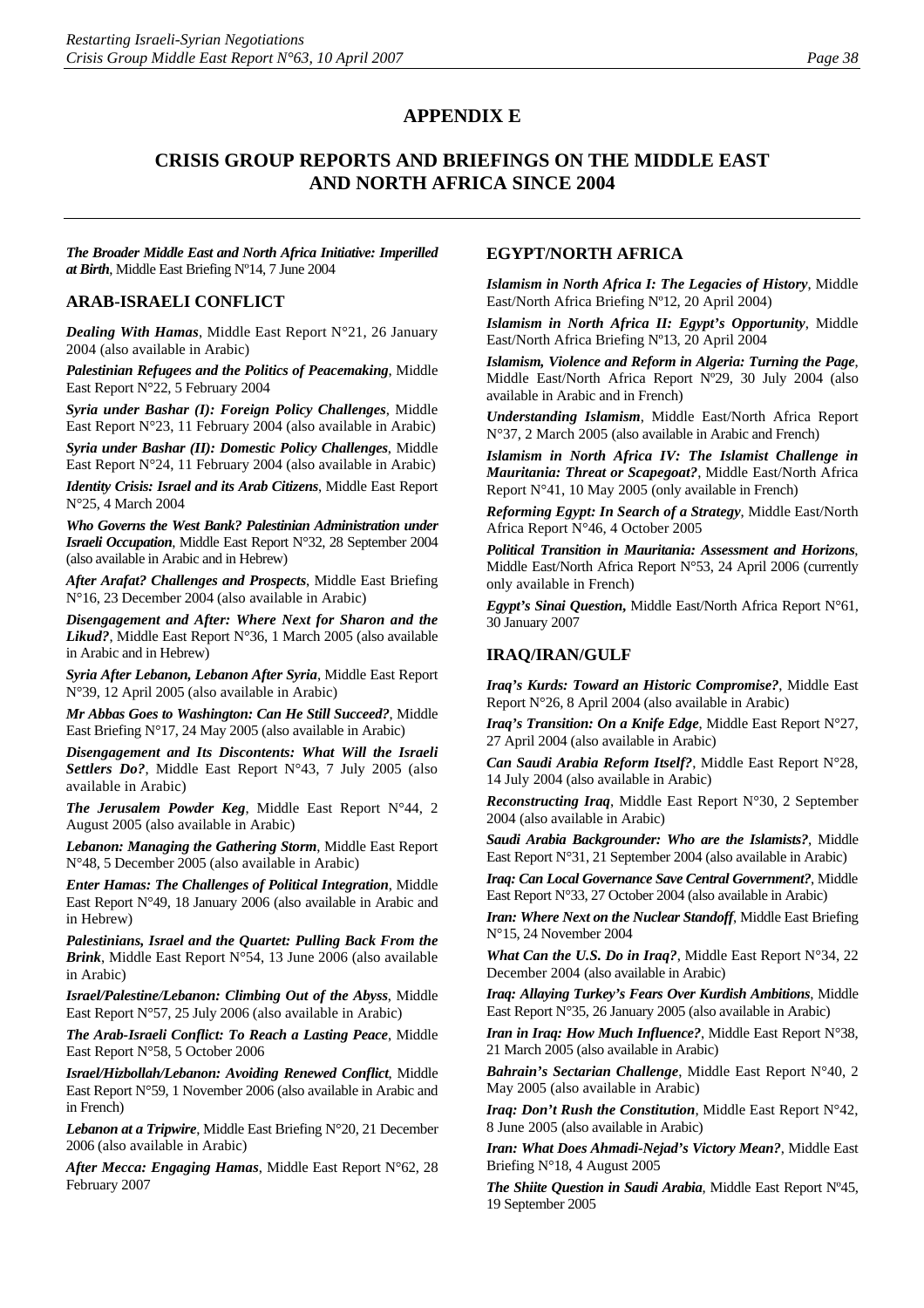*Unmaking Iraq: A Constitutional Process Gone Awry*, Middle East Briefing N°19, 26 September 2005 (also available in Arabic)

*Jordan's 9/11: Dealing With Jihadi Islamism*, Middle East Report N°47, 23 November 2005 (also available in Arabic)

*In their Own Words: Reading the Iraqi Insurgency*, Middle East Report N°50, 15 February 2006 (also available in Arabic)

*Iran: Is There a Way Out of the Nuclear Impasse?*, Middle East Report N°51, 23 February 2006 (also available in Arabic)

*The Next Iraqi War? Sectarianism and Civil Conflict*, Middle East Report N°52, 27 February 2006 (also available in Arabic)

*Iraq's Muqtada Al-Sadr: Spoiler or Stabiliser?*, Middle East Report N°55, 11 July 2006 (also available in Arabic)

*Iraq and the Kurds: The Brewing Battle over Kirkuk*, Middle East Report N°56, 18 July 2006 (also available in Arabic and in Kurdish)

*After Baker-Hamilton: What to Do in Iraq*, Middle East Report N°60, 18 December 2006 (also available in Arabic)

*Iran: Ahmadi-Nejad's Tumultuous Presidency*, Middle East Briefing N°21, 6 February 2007 (also available in French)

# **OTHER REPORTS AND BRIEFINGS**

For Crisis Group reports and briefing papers on:

- Asia
- **Africa**
- Europe
- Latin America and Caribbean
- Thematic Issues
- *CrisisWatch*

please visit our website [www.crisisgroup.org](http://www.crisisgroup.org/)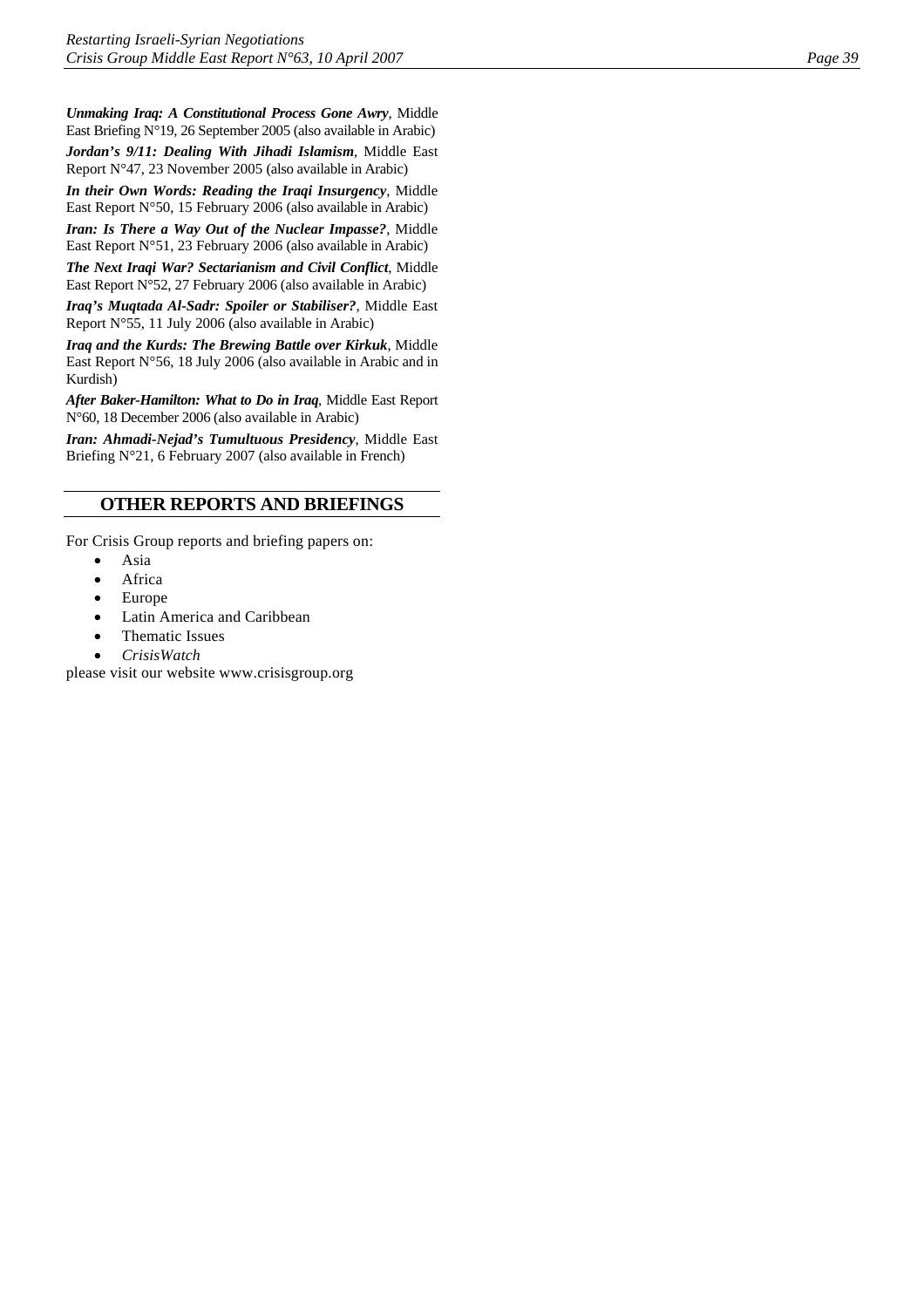# **APPENDIX F**

# **INTERNATIONAL CRISIS GROUP BOARD OF TRUSTEES**

#### *Co-Chairs*

### **Christopher Patten**

*Former European Commissioner for External Relations, Governor of Hong Kong and UK Cabinet Minister; Chancellor of Oxford University*

**Thomas Pickering**  *Former U.S. Ambassador to the UN, Russia, India, Israel, Jordan, El Salvador and Nigeria*

*President & CEO*

**Gareth Evans** *Former Foreign Minister of Australia*

*Executive Committee*

**Cheryl Carolus** *Former South African High Commissioner to the UK and Secretary General of the ANC*

#### **Maria Livanos Cattaui\***

*Member of the Board of Directors, Petroplus Holding AG, Switzerland; former Secretary-General, International Chamber of Commerce*

**Yoichi Funabashi** *Chief Diplomatic Correspondent & Columnist, The Asahi Shimbun, Japan* 

**Frank Giustra** *Chairman, Endeavour Financial, Canada*

**Stephen Solarz** *Former U.S. Congressman*

**George Soros** *Chairman, Open Society Institute*

**Pär Stenbäck** *Former Foreign Minister of Finland \*Vice-Chair*

**Morton Abramowitz** *Former U.S. Assistant Secretary of State and Ambassador to Turkey*

**Adnan Abu-Odeh** *Former Political Adviser to King Abdullah II and to King Hussein and Jordan Permanent Representative to the UN*

**Kenneth Adelman** *Former U.S. Ambassador and Director of the Arms Control and Disarmament Agency*

**Ersin Arioglu** *Member of Parliament, Turkey; Chairman Emeritus, Yapi Merkezi Group*

**Shlomo Ben-Ami** *Former Foreign Minister of Israel*

**Lakhdar Brahimi** *Former Special Adviser to the UN Secretary-General and Algerian Foreign Minister*

#### **Zbigniew Brzezinski**

*Former U.S. National Security Advisor to the President*

**Kim Campbell** *Former Prime Minister of Canada; Secretary General, Club of Madrid*

**Naresh Chandra** *Former Indian Cabinet Secretary and Ambassador of India to the U.S.*

**Joaquim Alberto Chissano** *Former President of Mozambique*

**Victor Chu** *Chairman, First Eastern Investment Group, Hong Kong*

**Wesley Clark** *Former NATO Supreme Allied Commander, Europe*

**Pat Cox** *Former President of European Parliament*

**Uffe Ellemann-Jensen** *Former Foreign Minister of Denmark*

**Mark Eyskens** *Former Prime Minister of Belgium*

**Joschka Fischer** *Former Foreign Minister of Germany*

**Leslie H. Gelb** *President Emeritus of Council on Foreign Relations, U.S.* 

**Carla Hills** *Former Secretary of Housing and U.S. Trade Representative*

**Lena Hjelm-Wallén** *Former Deputy Prime Minister and Foreign Affairs Minister, Sweden*

**Swanee Hunt** *Chair, The Initiative for Inclusive Security; President, Hunt Alternatives Fund; former Ambassador U.S. to Austria* 

**Anwar Ibrahim** *Former Deputy Prime Minister of Malaysia*

**Asma Jahangir** *UN Special Rapporteur on the Freedom of Religion or Belief; Chairperson, Human Rights Commission of Pakistan*

**Nancy Kassebaum Baker** *Former U.S. Senator* 

**James V. Kimsey** *Founder and Chairman Emeritus of America Online, Inc. (AOL)*

**Wim Kok** *Former Prime Minister of Netherlands*

**Ricardo Lagos** *Former President of Chile* 

**Joanne Leedom-Ackerman** *Novelist and journalist, U.S.*

**Ayo Obe** *Chair of Steering Committee of World Movement for Democracy, Nigeria*